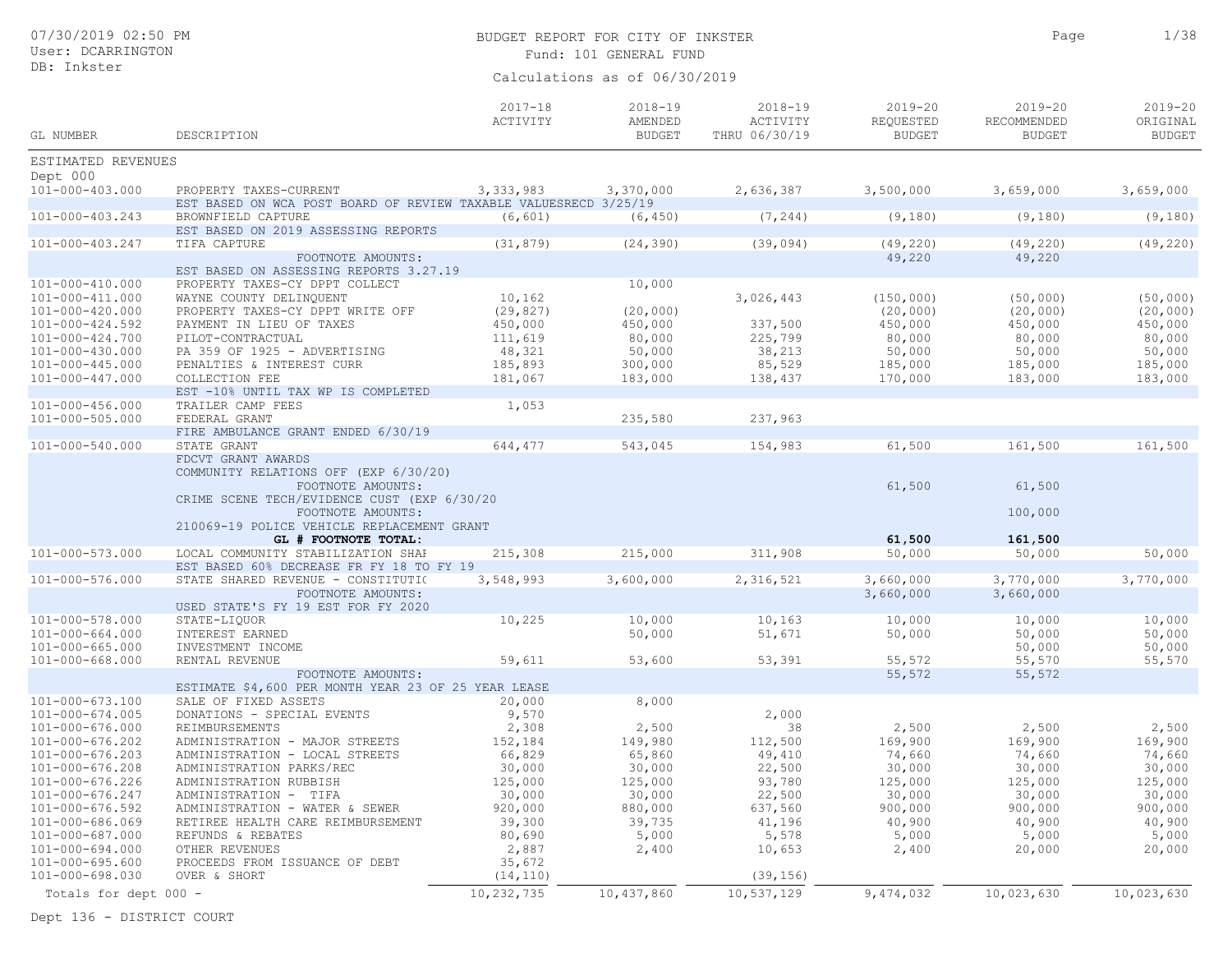## BUDGET REPORT FOR CITY OF INKSTER **EXECUTE 1999** Page 2/38 Fund: 101 GENERAL FUND

Calculations as of 06/30/2019

| GL NUMBER                                       | DESCRIPTION                                                                      | $2017 - 18$<br>ACTIVITY | $2018 - 19$<br>AMENDED<br><b>BUDGET</b> | $2018 - 19$<br>ACTIVITY<br>THRU 06/30/19 | $2019 - 20$<br>REQUESTED<br><b>BUDGET</b> | $2019 - 20$<br>RECOMMENDED<br><b>BUDGET</b> | $2019 - 20$<br>ORIGINAL<br><b>BUDGET</b> |
|-------------------------------------------------|----------------------------------------------------------------------------------|-------------------------|-----------------------------------------|------------------------------------------|-------------------------------------------|---------------------------------------------|------------------------------------------|
|                                                 |                                                                                  |                         |                                         |                                          |                                           |                                             |                                          |
| ESTIMATED REVENUES<br>Dept 136 - DISTRICT COURT |                                                                                  |                         |                                         |                                          |                                           |                                             |                                          |
| 101-136-541.000                                 | JUDGES SALARY                                                                    | 45,724                  | 45,720                                  | 45,724                                   | 45,720                                    | 45,720                                      | 45,720                                   |
| 101-136-545.000                                 | DRUG CASE INFO MGMT                                                              | 2,926                   |                                         | 2,719                                    |                                           |                                             |                                          |
| 101-136-607.001                                 | TECHNOLOGY FEES                                                                  | 3                       |                                         |                                          |                                           |                                             |                                          |
| $101 - 136 - 655.000$                           | FINES AND FORFEITS                                                               | 712,636                 | 875,000                                 | 767,155                                  | 730,000                                   | 900,000                                     | 900,000                                  |
|                                                 | FOOTNOTE AMOUNTS:<br>EST BASED 7 MONTHS ACTUAL FY 9 REVENUE                      |                         |                                         |                                          | 730,000                                   | 730,000                                     |                                          |
| 101-136-656.000                                 | COURT REVENUE-COUNTY                                                             | 2,247                   | 4,000                                   | 2,457                                    | 4,000                                     | 4,000                                       | 4,000                                    |
| 101-136-664.000                                 | INTEREST EARNED                                                                  |                         |                                         | 225                                      |                                           |                                             |                                          |
| 101-136-687.000                                 | REFUNDS & REBATES                                                                | 815                     |                                         | 822                                      |                                           |                                             |                                          |
|                                                 | Totals for dept 136 - DISTRICT COURT                                             | 764,351                 | 924,720                                 | 819,102                                  | 779,720                                   | 949,720                                     | 949,720                                  |
|                                                 | Dept 137 - COURT-COMMUNITY SERVICES                                              |                         |                                         |                                          |                                           |                                             |                                          |
| 101-137-655.011                                 | COURT 2011 - COMMUNITY SERVICE CHA                                               | 10,884                  | 7,000                                   | 6,831                                    | 7,000                                     | 7,000                                       | 7,000                                    |
|                                                 | Totals for dept 137 - COURT-COMMUNITY SERVICES                                   | 10,884                  | 7,000                                   | 6,831                                    | 7,000                                     | 7,000                                       | 7,000                                    |
| Dept 171 - MAYOR                                |                                                                                  |                         |                                         |                                          |                                           |                                             |                                          |
| $101 - 171 - 610.100$                           | COMCAST CABLE FRANCHISE FEE                                                      | 217,722                 | 211,940                                 | 160,441                                  | 215,000                                   | 215,000                                     | 215,000                                  |
|                                                 | FOOTNOTE AMOUNTS:                                                                |                         |                                         |                                          | 215,000                                   | 215,000                                     |                                          |
|                                                 | JLY-DEC COMCAST CABLE FEES FY 19<br>EST JAN- JUNE 20 BASED ON FY 18 JAN-JUNE REV |                         |                                         |                                          |                                           |                                             |                                          |
| 101-171-610.200                                 | AT&T CABLE FRANCHISE FEE                                                         | 70,149                  | 73,300                                  | 54,837                                   | 70,000                                    | 70,000                                      | 70,000                                   |
|                                                 | FOOTNOTE AMOUNTS:                                                                |                         |                                         |                                          | 70,000                                    | 70,000                                      |                                          |
|                                                 | ESTIMATE BASED 50% ACTUAL COLL FY 19 AND PRIOR 2 QTRS FY 18                      |                         |                                         |                                          |                                           |                                             |                                          |
| $101 - 171 - 674.102$<br>$101 - 171 - 674.172$  | IMAGE COMMITTEE REVENUES<br>DONATIONS - CITY CALENDAR                            | 20<br>3,950             | 4,500                                   | 4,500                                    | 4,500                                     | 4,500                                       | 4,500                                    |
| Totals for dept 171 - MAYOR                     |                                                                                  | 291,841                 | 289,740                                 | 219,778                                  | 289,500                                   | 289,500                                     | 289,500                                  |
|                                                 |                                                                                  |                         |                                         |                                          |                                           |                                             |                                          |
| Dept 215 - CITY CLERK                           |                                                                                  |                         |                                         |                                          |                                           |                                             |                                          |
| 101-215-451.000                                 | BUSINESS REGISTRATION<br>BUSINESS LICENSE, MM LICENSE & MM RENEWALS              | 78,286                  | 100,000                                 | 36,515                                   | 80,000                                    | 150,000                                     | 150,000                                  |
| 101-215-452.000                                 | VENDOR LICENSES                                                                  | 1,257                   | 500                                     | 634                                      | 1,000                                     | 1,000                                       | 1,000                                    |
|                                                 | FOOTNOTE AMOUNTS:                                                                |                         |                                         |                                          | 1,000                                     | 1,000                                       |                                          |
|                                                 | SOLICITORS, VENDOR & SUMMERFEST VENDOR                                           |                         |                                         |                                          |                                           |                                             |                                          |
| 101-215-482.000                                 | ANIMAL LICENSES<br>FOOTNOTE AMOUNTS:                                             | 1,780                   | 1,000                                   | 4,172                                    | 2,000<br>1,500                            | 3,000<br>1,500                              | 3,000                                    |
|                                                 | DOG LICNESES                                                                     |                         |                                         |                                          |                                           |                                             |                                          |
| 101-215-484.000                                 | OTHER VEH/BIKES                                                                  | 5                       |                                         | <sup>1</sup>                             |                                           |                                             |                                          |
| 101-215-487.000                                 | SCHOOL ELECTION FILING FEE                                                       |                         |                                         | 300                                      |                                           |                                             |                                          |
| 101-215-607.002                                 | FOIA REVENUE<br>FOOTNOTE AMOUNTS:                                                | 787                     | 500                                     | 316                                      | 500<br>500                                | 500<br>500                                  | 500                                      |
|                                                 | FREEDOM OF INFORMATION ACT REQUEST FEES                                          |                         |                                         |                                          |                                           |                                             |                                          |
| 101-215-607.003                                 | SPECIAL EVENTS-FEES                                                              | 225                     | 300                                     |                                          | 300                                       | 300                                         | 300                                      |
|                                                 | FOOTNOTE AMOUNTS:                                                                |                         |                                         |                                          | 300                                       | 300                                         |                                          |
|                                                 | SPECIAL EVENTS IN THE CITY; SPECIAL EVENTS LICENSE<br>REIMBURSEMENTS             | 7,756                   |                                         |                                          |                                           |                                             |                                          |
| 101-215-676.000<br>$101 - 215 - 694.000$        | OTHER REVENUES                                                                   | 1,424                   | 5,000<br>500                            | 2,520                                    | 500                                       | 500                                         | 500                                      |
|                                                 | FOOTNOTE AMOUNTS:                                                                |                         |                                         |                                          | 500                                       | 500                                         |                                          |
|                                                 | NOTARY FEE, CHARTER BOOKS                                                        |                         |                                         |                                          |                                           |                                             |                                          |
|                                                 | Totals for dept 215 - CITY CLERK                                                 | 91,520                  | 107,800                                 | 44,458                                   | 84,300                                    | 155,300                                     | 155,300                                  |
| Dept 253 - TREASURY                             |                                                                                  |                         |                                         |                                          |                                           |                                             |                                          |
| 101-253-632.000                                 | FEES-TREASURER DEPARTMENT                                                        | 24,814                  | 30,000                                  | 12,439                                   | 10,000                                    | 50,000                                      | 50,000                                   |
|                                                 | FOOTNOTE AMOUNTS:                                                                |                         |                                         |                                          |                                           | 30,000                                      |                                          |
|                                                 | INCREASED WS STAFF TO PERFORM SHUT OFFS                                          |                         |                                         |                                          |                                           |                                             |                                          |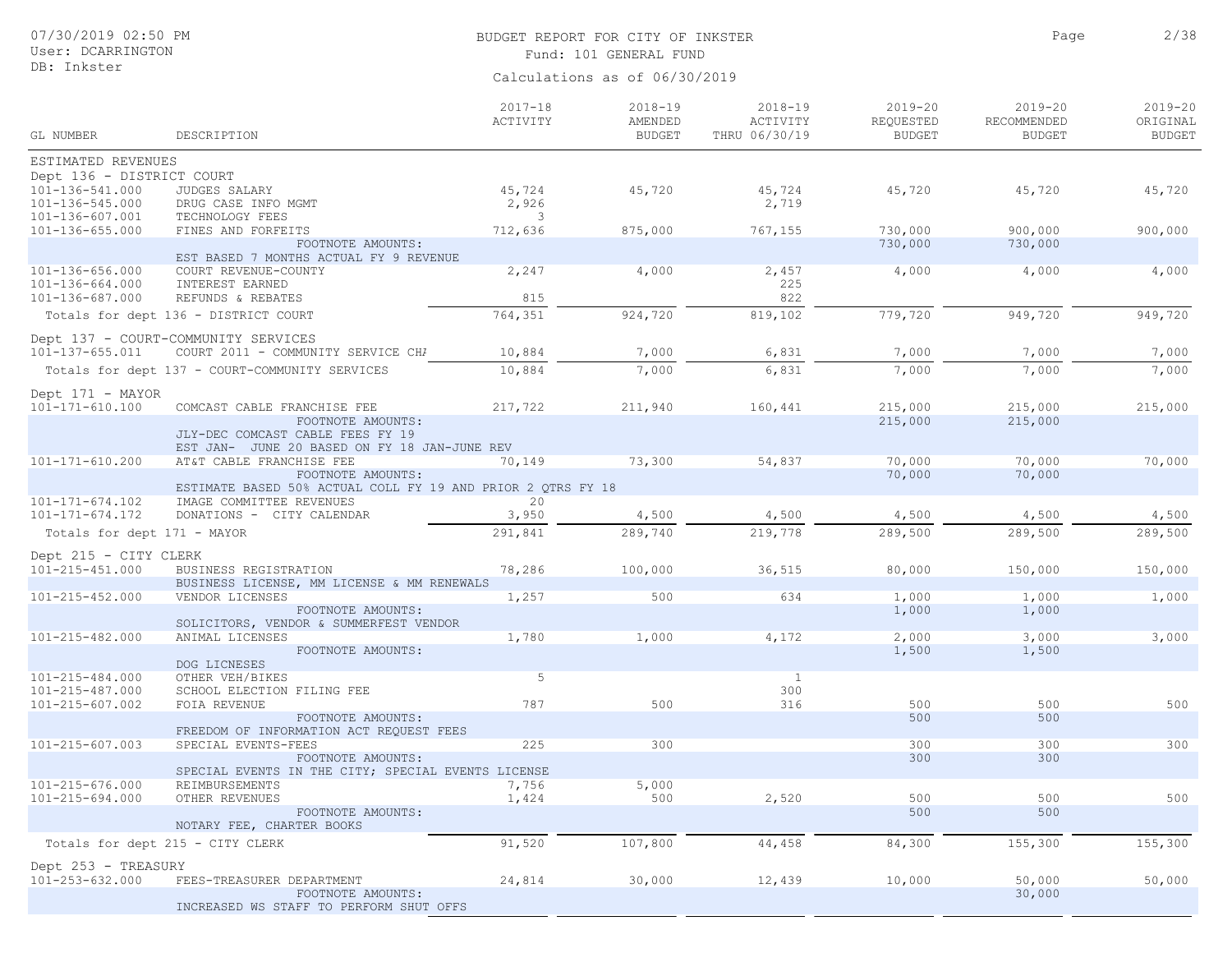## BUDGET REPORT FOR CITY OF INKSTER **1999** Page 3/38 Fund: 101 GENERAL FUND

Page

|                                                    |                                                                                                                                                                  | $2017 - 18$<br>ACTIVITY | $2018 - 19$<br>AMENDED | $2018 - 19$<br>ACTIVITY | $2019 - 20$<br>REQUESTED | $2019 - 20$<br>RECOMMENDED                | $2019 - 20$<br>ORIGINAL |
|----------------------------------------------------|------------------------------------------------------------------------------------------------------------------------------------------------------------------|-------------------------|------------------------|-------------------------|--------------------------|-------------------------------------------|-------------------------|
| GL NUMBER                                          | DESCRIPTION                                                                                                                                                      |                         | <b>BUDGET</b>          | THRU 06/30/19           | <b>BUDGET</b>            | <b>BUDGET</b>                             | <b>BUDGET</b>           |
| ESTIMATED REVENUES<br>Dept 253 - TREASURY          |                                                                                                                                                                  |                         |                        |                         |                          |                                           |                         |
| Totals for dept 253 - TREASURY                     |                                                                                                                                                                  | 24,814                  | 30,000                 | 12,439                  | 10,000                   | 50,000                                    | 50,000                  |
| Dept 266 - CITY ATTORNEY                           |                                                                                                                                                                  |                         |                        |                         |                          |                                           |                         |
| 101-266-403.002                                    | PROPERTY TAXES-K. SMITH JUDGMENT I                                                                                                                               | 159,972                 |                        |                         |                          |                                           |                         |
| 101-266-403.013                                    | PROPERTY TAXES-M. KIRK JUDGMENT LE                                                                                                                               | 289,159                 |                        |                         |                          |                                           |                         |
| 101-266-403.014<br>101-266-403.015                 | PROPERTY TAXES-ABDULLAH JUDGMENT I<br>PROPERTY TAXES-BEAUVAIS JUDGMENT I                                                                                         |                         | 317,500<br>50,000      | 242,964<br>37,800       |                          |                                           |                         |
|                                                    | Totals for dept 266 - CITY ATTORNEY                                                                                                                              | 449,131                 | 367,500                | 280,764                 |                          |                                           |                         |
|                                                    |                                                                                                                                                                  |                         |                        |                         |                          |                                           |                         |
| Dept 270 - PERSONNEL DEPARTMENT<br>101-270-694.000 | OTHER REVENUES                                                                                                                                                   | 189                     |                        | 104                     |                          |                                           |                         |
|                                                    | Totals for dept 270 - PERSONNEL DEPARTMENT                                                                                                                       | 189                     |                        | 104                     |                          |                                           |                         |
|                                                    |                                                                                                                                                                  |                         |                        |                         |                          |                                           |                         |
| Dept 301 - POLICE<br>101-301-540.000               | STATE GRANT - 302 FUNDS                                                                                                                                          | 4,656                   | 2,500                  | 2,416                   | 5,000                    | 5,000                                     | 5,000                   |
|                                                    | FOOTNOTE AMOUNTS:                                                                                                                                                |                         |                        |                         | 5,000                    | 5,000                                     |                         |
|                                                    |                                                                                                                                                                  |                         |                        |                         |                          |                                           |                         |
| $101 - 301 - 611.000$                              | 911 FEES                                                                                                                                                         | 107,464                 | 110,000                | 106,130                 | 100,000                  | 110,000                                   | 110,000                 |
| $101 - 301 - 627.000$                              | 911 FEES COLLECTED DECLINING EACH OF PAST 3 YEARS<br><b>ACCIDENT REPORTS</b>                                                                                     | 4,930                   | 5,000                  | 6,739                   | 5,000                    | 5,000                                     | 5,000                   |
|                                                    | FOOTNOTE AMOUNTS:                                                                                                                                                |                         |                        |                         | 5,000                    | 5,000                                     |                         |
|                                                    | REVENUE FROM THE SALE OF POLICE REPORTS TO INSURANCE COMOPAINES AND GENERAL PUBLIC                                                                               |                         |                        |                         |                          |                                           |                         |
| $101 - 301 - 639.000$                              | PRELIM BREATH TEST (PBT)                                                                                                                                         | 375                     | 300                    | 2,070                   | 500                      | 500                                       | 500                     |
|                                                    | FOOTNOTE AMOUNTS:                                                                                                                                                |                         |                        |                         | 500                      | 500                                       |                         |
| $101 - 301 - 644.000$                              | REVENUE FROM POLICE CONDUCTED COURT ORDERED PRELIMINARY BREATH TESTS<br>POLICE MISC REVENUES                                                                     | 30,706                  | 25,000                 | 8,531                   | 10,000                   | 10,000                                    | 10,000                  |
|                                                    | FOOTNOTE AMOUNTS:                                                                                                                                                |                         |                        |                         | 10,000                   | 10,000                                    |                         |
|                                                    | MISCELANEOUS REVENUES ARE THOSE FUNDS RECIEVED FOR AUTIONED ITEMS OTHER THAN FORFEITURE,<br>BUREAU FEES, SPECIAL CHARGES ASSESSED BY PD, ETC.                    |                         |                        |                         |                          | SOLD ITEMS OTHER THAN FORFEITURE, RECORDS |                         |
| $101 - 301 - 644.030$                              | JAG GRANT                                                                                                                                                        | 48,045                  | 20,000                 | 23,817                  | 21,000                   | 21,000                                    | 21,000                  |
|                                                    | FOOTNOTE AMOUNTS:<br>FEDERAL JUSTICE ASSISTANCE GRANT ADMINISTRED BY WAYNE COUNTY SHERIFF'S OFFICE. THIS GRANT HAS STEDILY DECLINED OVER THE PAST FIVE YEARS     |                         |                        |                         | 40,000                   | 40,000                                    |                         |
|                                                    | AND WE ARE ANTICIPATING \$21,000.00 IN FUNDING IN THE 2019-20 BUDGET, HOWEVER WE HAVE FUNDING AVAILABLE FROM 2017 AND 2018 THAT MUST BE<br>SPENT BEFORE 09/2019. |                         |                        |                         |                          |                                           |                         |
| $101 - 301 - 645.000$                              | IMPOUND FEES                                                                                                                                                     | 19,140                  | 18,000                 | 20,160                  | 18,000                   | 18,000                                    | 18,000                  |
|                                                    | FOOTNOTE AMOUNTS:                                                                                                                                                |                         |                        |                         | 18,000                   | 18,000                                    |                         |
| $101 - 301 - 655.000$                              | FEES FOR IMPOUNDED VEHICLE RELEASE<br>FINES AND FORFEITS                                                                                                         | 6,575                   | 4,500                  | 3,125                   | 4,500                    | 4,500                                     | 4,500                   |
|                                                    | FOOTNOTE AMOUNTS:                                                                                                                                                |                         |                        |                         | 4,500                    | 4,500                                     |                         |
|                                                    | FINES AND FORFEITURE FEES ASSESSED BY PD                                                                                                                         |                         |                        |                         |                          |                                           |                         |
| $101 - 301 - 674.301$                              | DONATIONS - COMMUNITY POLICING                                                                                                                                   | 9,768                   | 20,000                 | 18,730                  | 25,000                   | 25,000                                    | 25,000                  |
|                                                    | FOOTNOTE AMOUNTS:<br>THIS GL IS FUNDED STRICTLY THROUGH DONATIONS AND COVERS THE COSTS OF ALL COMMUNITY POLICING ACTIVITIES AND EVENTS.                          |                         |                        |                         | 25,000                   | 25,000                                    |                         |
| $101 - 301 - 674.302$                              | DONATIONS - CANINE UNIT                                                                                                                                          |                         |                        |                         | 20,000                   | 20,000                                    | 20,000                  |
|                                                    | FOOTNOTE AMOUNTS:                                                                                                                                                |                         |                        |                         | 20,000                   | 20,000                                    |                         |
|                                                    | THIS GL IS FUNDED STRICTLY THROUGH DONATIONS AND COVERS THE COSTS ASSOCIATED WITH THE IMPLEMENTATION OF A K-9 UNIT WITHIN THE INKSTER                            |                         |                        |                         |                          |                                           |                         |
|                                                    | POLICE DEPARTMENT.                                                                                                                                               |                         |                        |                         |                          |                                           |                         |
| Totals for dept 301 - POLICE                       |                                                                                                                                                                  | 231,659                 | 205,300                | 191,718                 | 209,000                  | 219,000                                   | 219,000                 |
| Dept 337 - FIRE ADMINISTRATION                     |                                                                                                                                                                  |                         |                        |                         |                          |                                           |                         |
| 101-337-501.337                                    | FEDERAL SAFER GRANT                                                                                                                                              | 863,432                 | 284,250                | 234,571                 | 240,000                  | 240,000                                   | 240,000                 |
|                                                    | FOOTNOTE AMOUNTS:<br>SAFER CITY MATCH 25% 3/14/20                                                                                                                |                         |                        |                         | 201,340                  | 201,340                                   |                         |
|                                                    | FOOTNOTE AMOUNTS:                                                                                                                                                |                         |                        |                         | 38,660                   | 38,660                                    |                         |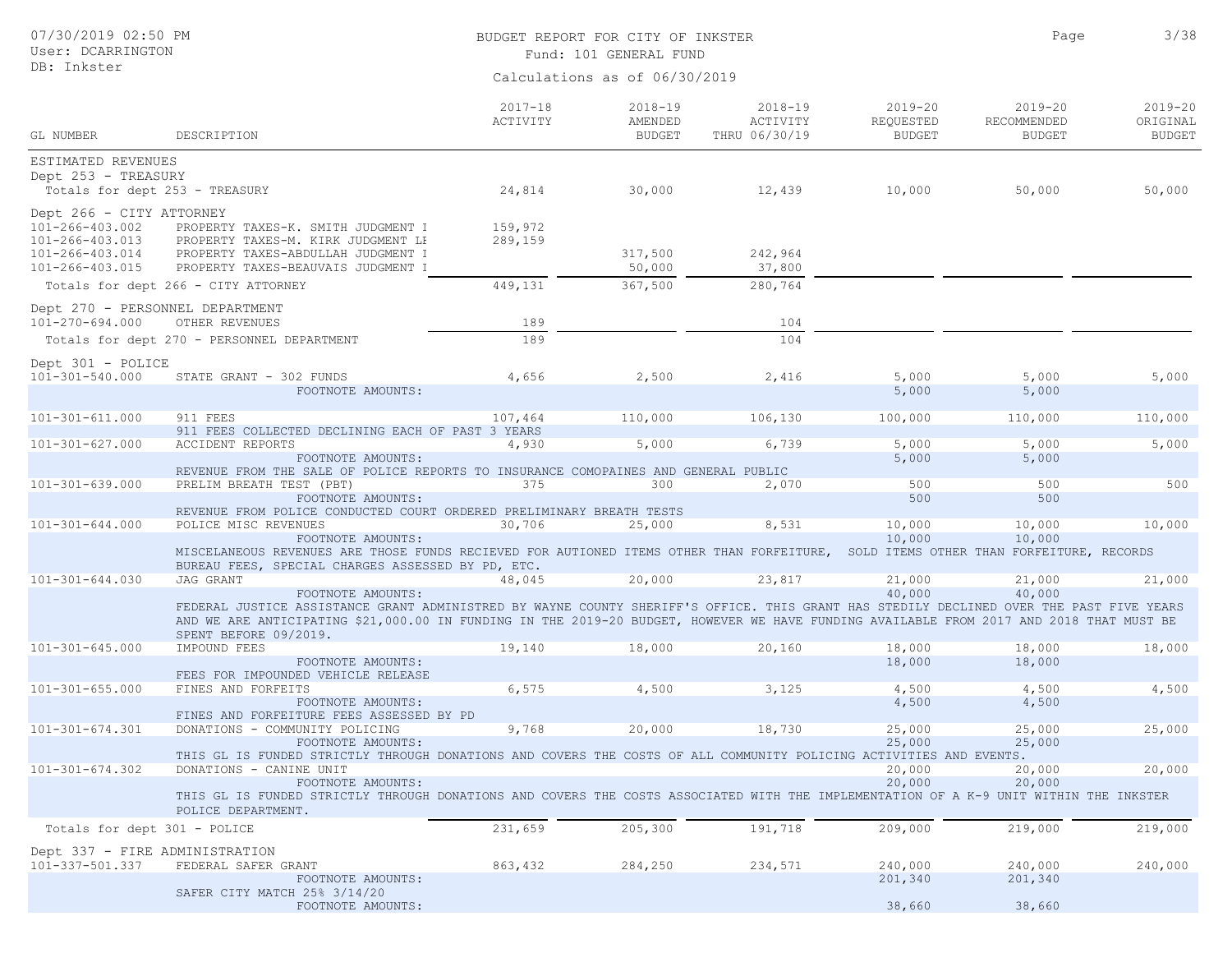| 07/30/2019 02:50 PM<br>User: DCARRINGTON     |                                                                |                         | BUDGET REPORT FOR CITY OF INKSTER<br>Fund: 101 GENERAL FUND | Page                                            | 4/38                                      |                                             |                                          |
|----------------------------------------------|----------------------------------------------------------------|-------------------------|-------------------------------------------------------------|-------------------------------------------------|-------------------------------------------|---------------------------------------------|------------------------------------------|
| DB: Inkster                                  |                                                                |                         | Calculations as of 06/30/2019                               |                                                 |                                           |                                             |                                          |
| <b>GL NUMBER</b>                             | DESCRIPTION                                                    | $2017 - 18$<br>ACTIVITY | $2018 - 19$<br>AMENDED<br><b>BUDGET</b>                     | $2018 - 19$<br><b>ACTIVITY</b><br>THRU 06/30/19 | $2019 - 20$<br>REQUESTED<br><b>BUDGET</b> | $2019 - 20$<br>RECOMMENDED<br><b>BUDGET</b> | $2019 - 20$<br>ORIGINAL<br><b>BUDGET</b> |
| ESTIMATED REVENUES                           |                                                                |                         |                                                             |                                                 |                                           |                                             |                                          |
| Dept 337 - FIRE ADMINISTRATION               |                                                                |                         |                                                             |                                                 |                                           |                                             |                                          |
|                                              | SAFER CITY MATCH 75% 3/14/20/6/30/2020<br>GL # FOOTNOTE TOTAL: |                         |                                                             |                                                 | 240,000                                   | 240,000                                     |                                          |
| 101-337-511.100                              | FEMA - FIRE GRANT                                              |                         | 52,080                                                      | 63,808                                          |                                           |                                             |                                          |
| $101 - 337 - 668.000$                        | RENTAL REVENUE                                                 | 9,600                   | 9,600                                                       | 9,600                                           | 9,600                                     | 9,600                                       | 9,600                                    |
|                                              | FOOTNOTE AMOUNTS:<br>HENRY FORD HLTH SYS RENTAL 800 PER MONTH  |                         |                                                             |                                                 | 9,600                                     | 9,600                                       |                                          |
| $101 - 337 - 676.000$                        | REIMBURSEMENTS                                                 |                         |                                                             | 900                                             |                                           |                                             |                                          |
| $101 - 337 - 677.000$                        | AMBULANCE                                                      | 921,240                 | 1,050,000                                                   | 898,751                                         | 1,000,000                                 | 1,150,000                                   | 1,150,000                                |
|                                              | FOOTNOTE AMOUNTS:                                              |                         |                                                             |                                                 | 1,250,000                                 | 1,250,000                                   |                                          |
|                                              | USE FY 19 BUDGET FOR FY 2020 EST HB                            |                         |                                                             |                                                 |                                           |                                             |                                          |
| 101-337-677.010<br>$101 - 337 - 677.015$     | FIRE CALL CHARGES                                              | 341                     | 450                                                         | 225<br>765                                      | 450                                       | 450                                         | 450                                      |
| 101-337-677.040                              | REIMBURSEMENT FIRE TRAINING<br>FIRE PREVENTION INSP REV        | 14,170                  | 3,000<br>17,000                                             | 14,365                                          | 17,000                                    | 20,000                                      | 20,000                                   |
|                                              | Totals for dept 337 - FIRE ADMINISTRATION                      | 1,808,783               | 1,416,380                                                   | 1,222,985                                       | 1,267,050                                 | 1,420,050                                   | 1,420,050                                |
|                                              |                                                                |                         |                                                             |                                                 |                                           |                                             |                                          |
| Dept 371 - BUILDING                          |                                                                |                         |                                                             |                                                 |                                           |                                             |                                          |
| $101 - 371 - 454.000$                        | PROFESSIONAL/OCCUPATIONAL                                      |                         | 120,000                                                     | 130<br>128,329                                  | 135,000                                   | 135,000                                     | 135,000                                  |
| 101-371-477.000<br>$101 - 371 - 478.000$     | BUILDING PERMITS<br>ELECTRICAL PERMITS                         | 141,048<br>59,465       | 70,000                                                      | 52,381                                          | 45,000                                    | 60,000                                      | 60,000                                   |
| $101 - 371 - 479.000$                        | MECHANICAL PERMITS                                             | 65,703                  | 70,000                                                      | 65,330                                          | 60,000                                    | 70,000                                      | 70,000                                   |
| $101 - 371 - 480.000$                        | PLUMBING PERMITS                                               | 39,229                  | 40,000                                                      | 42,500                                          | 40,000                                    | 40,000                                      | 40,000                                   |
| 101-371-483.000                              | ZONING PERMITS                                                 | 31,060                  | 25,000                                                      | 37,882                                          | 30,000                                    | 30,000                                      | 30,000                                   |
| $101 - 371 - 485.000$                        | SEWER/EXCAVATING PERMITS                                       |                         |                                                             | 30                                              |                                           |                                             |                                          |
| 101-371-486.000                              | BOND FORFEIT                                                   | 11,550                  | 15,000                                                      | 1,875                                           | 10,000                                    | 10,000                                      | 10,000                                   |
| 101-371-490.000                              | ANNUAL INSPECTIONS                                             | 9,090                   | 10,000                                                      | 6,150                                           | 5,000                                     | 7,500                                       | 7,500                                    |
| $101 - 371 - 494.000$                        | VACANT BUILDING REGISTRATION CERTI                             | 15,500                  | 15,000                                                      | 21,500                                          | 20,000                                    | 25,000                                      | 25,000                                   |
| $101 - 371 - 495.000$                        | RENTAL COMPLIANCE CERTIFICATE                                  | 75,890                  | 75,000                                                      | 117,585                                         | 105,000                                   | 120,000                                     | 120,000                                  |
| $101 - 371 - 497.000$                        | CERTIFICATE OF OCCUPANCY                                       | 179,740                 | 200,000                                                     | 159,340                                         | 140,000                                   | 160,000                                     | 160,000                                  |
| $101 - 371 - 628.050$                        | DEMOLITION                                                     | 2,450                   | 2,000                                                       | 2,500                                           | 2,500                                     | 2,500                                       | 2,500                                    |
| Totals for dept 371 - BUILDING               |                                                                | 630,725                 | 642,000                                                     | 635,532                                         | 592,500                                   | 660,000                                     | 660,000                                  |
|                                              | Dept 441 - DEPARTMENT OF PUBLIC WORKS                          |                         |                                                             |                                                 |                                           |                                             |                                          |
| $101 - 441 - 570.000$                        | METRO AUTHORITY PA 48 OF 2002                                  | 77,935                  | 60,000                                                      |                                                 | 60,000                                    | 60,000                                      | 60,000                                   |
|                                              | Totals for dept 441 - DEPARTMENT OF PUBLIC WORKS               | 77,935                  | 60,000                                                      |                                                 | 60,000                                    | 60,000                                      | 60,000                                   |
| Dept 721 - PLANNING                          |                                                                |                         |                                                             |                                                 |                                           |                                             |                                          |
| $101 - 721 - 608.000$                        | APPEALS AND ZONING                                             | 1,846                   | 1,800                                                       |                                                 | 1,000                                     | 1,000                                       | 1,000                                    |
| $101 - 721 - 608.100$                        | PUBLIC HEARING REIMBURSE                                       | 5,600                   | 4,900                                                       | 4,550                                           | 4,500                                     | 4,500                                       | 4,500                                    |
| $101 - 721 - 608.200$                        | ZONING CONFIRMATIONS                                           | 564                     | 1,000                                                       | 940                                             | 1,000                                     | 1,000                                       | 1,000                                    |
| $101 - 721 - 608.300$                        | SITE PLAN APPLICATIONS                                         | 52,520                  | 30,100                                                      | 28,810                                          | 25,000                                    | 35,000                                      | 35,000                                   |
| $101 - 721 - 608.500$                        | SPECIAL LAND USE APPLICATIONS                                  |                         | 20,000                                                      | 21,305                                          | 25,000                                    | 25,000                                      | 25,000                                   |
| $101 - 721 - 608.600$                        | ZONING MAP/TEXT AMENDMENTS                                     |                         |                                                             | 2,050                                           |                                           |                                             |                                          |
| 101-721-673.130                              | SALE OF LAND                                                   | 718                     |                                                             | 16,200                                          |                                           |                                             |                                          |
| $101 - 721 - 676.700$                        | REIMBURSEMENT - HOUSING                                        | 8                       |                                                             |                                                 |                                           |                                             |                                          |
| Totals for dept 721 - PLANNING               |                                                                | 61,256                  | 57,800                                                      | 73,855                                          | 56,500                                    | 66,500                                      | 66,500                                   |
| Dept 727 - ECONOMIC DEVELOPMENT              |                                                                |                         |                                                             |                                                 |                                           |                                             |                                          |
| 101-727-673.130                              | SALE OF LAND                                                   | 202,360                 | 350,000                                                     | 156,107                                         | 350,000                                   | 400,000                                     | 400,000                                  |
| 101-727-673.170                              | FROR - SALE OF LAND                                            | 468,464                 | 535,000                                                     | 525,513                                         | 550,000                                   | 550,000                                     | 550,000                                  |
| 101-727-687.000                              | REFUNDS & REBATES                                              | 2,283                   |                                                             |                                                 |                                           |                                             |                                          |
|                                              | Totals for dept 727 - ECONOMIC DEVELOPMENT                     | 673,107                 | 885,000                                                     | 681,620                                         | 900,000                                   | 950,000                                     | 950,000                                  |
| Dept 752 - SPECIAL EVENTS<br>101-752-674.010 |                                                                |                         | 13,000                                                      | 13,505                                          |                                           |                                             |                                          |
|                                              | DONATIONS - PARADE                                             |                         |                                                             |                                                 |                                           |                                             |                                          |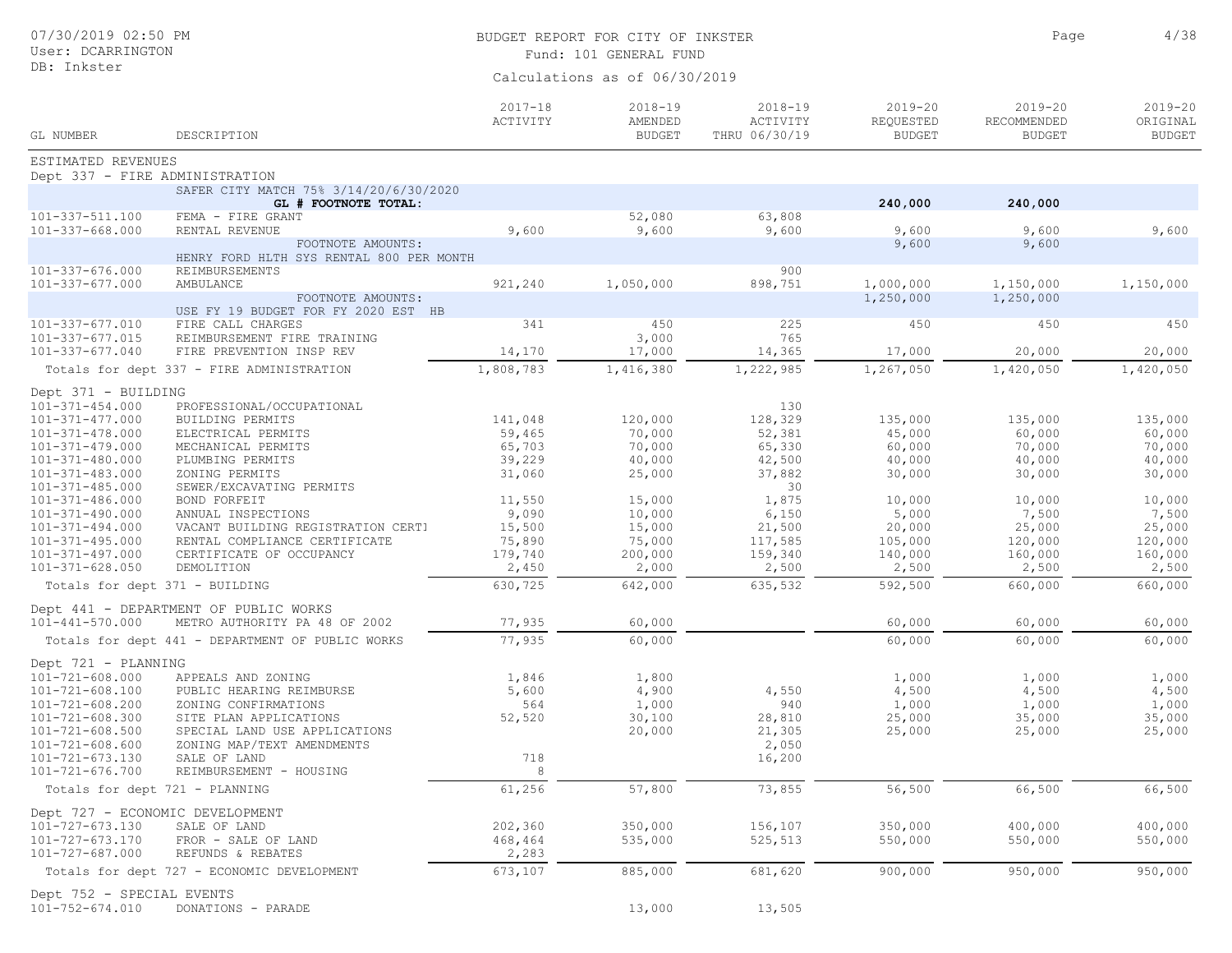| 07/30/2019 02:50 PM<br>User: DCARRINGTON                                                       |                                                                                                         | BUDGET REPORT FOR CITY OF INKSTER<br>Fund: 101 GENERAL FUND | Page                                    | 5/38                                     |                                           |                                             |                                          |
|------------------------------------------------------------------------------------------------|---------------------------------------------------------------------------------------------------------|-------------------------------------------------------------|-----------------------------------------|------------------------------------------|-------------------------------------------|---------------------------------------------|------------------------------------------|
| DB: Inkster                                                                                    |                                                                                                         |                                                             | Calculations as of 06/30/2019           |                                          |                                           |                                             |                                          |
| GL NUMBER                                                                                      | DESCRIPTION                                                                                             | $2017 - 18$<br>ACTIVITY                                     | $2018 - 19$<br>AMENDED<br><b>BUDGET</b> | $2018 - 19$<br>ACTIVITY<br>THRU 06/30/19 | $2019 - 20$<br>REQUESTED<br><b>BUDGET</b> | $2019 - 20$<br>RECOMMENDED<br><b>BUDGET</b> | $2019 - 20$<br>ORIGINAL<br><b>BUDGET</b> |
| ESTIMATED REVENUES                                                                             |                                                                                                         |                                                             |                                         |                                          |                                           |                                             |                                          |
| Dept 752 - SPECIAL EVENTS<br>101-752-674.015<br>$101 - 752 - 674.020$<br>$101 - 752 - 674.025$ | SPONSORS-PARADE<br>DONATIONS - SUMMERFEST<br>VENDORS - SUMMER FEST                                      |                                                             | 2,820<br>125,000                        | 2,845<br>33,962<br>5,750                 |                                           |                                             |                                          |
|                                                                                                | Totals for dept 752 - SPECIAL EVENTS                                                                    |                                                             | 140,820                                 | 56,062                                   |                                           |                                             |                                          |
| TOTAL ESTIMATED REVENUES                                                                       |                                                                                                         | 15,348,930                                                  | 15,571,920                              | 14,782,377                               | 13,729,602                                | 14,850,700                                  | 14,850,700                               |
| APPROPRIATIONS                                                                                 |                                                                                                         |                                                             |                                         |                                          |                                           |                                             |                                          |
| Dept 000<br>101-000-716.010<br>101-000-716.011                                                 | EMPLOYEE HEALTH CONTRIBUTION<br>EMPLOYEE DENTAL CONTRIBUTION                                            |                                                             |                                         | (7)<br>(2)                               |                                           |                                             |                                          |
| Totals for dept 000 -                                                                          |                                                                                                         |                                                             |                                         | (9)                                      |                                           |                                             |                                          |
| Dept 101 - CITY COUNCIL                                                                        |                                                                                                         |                                                             |                                         |                                          |                                           |                                             |                                          |
| 101-101-706.000<br>101-101-715.000                                                             | SALARIES-PERMANENT<br>SOCIAL SECURITY                                                                   | 50,569<br>3,869                                             | 50,400<br>3,900                         | 46,325<br>3,544                          | 50,400<br>3,900                           | 50,400<br>3,900                             | 50,400<br>3,900                          |
| 101-101-727.000<br>101-101-740.000                                                             | OFFICE SUPPLIES<br>OPERATING SUPPLIES                                                                   | 56<br>322                                                   | 300<br>500                              |                                          | 300<br>500                                | 300<br>500                                  | 300<br>500                               |
| $101 - 101 - 751.000$                                                                          | SPECIAL EVENTS                                                                                          | 11,087                                                      | 1,500                                   | 11,100                                   | 5,000                                     | 5,000                                       | 5,000                                    |
| $101 - 101 - 864.000$                                                                          | CONFERENCES/WORKSHOPS                                                                                   | 2,670                                                       | 3,000                                   | 1,969                                    | 5,000                                     | 5,000                                       | 5,000                                    |
| 101-101-900.000<br>$101 - 101 - 958.000$                                                       | PRINTING & ADVERTISING<br>SUBSCRIPTIONS/MEMBERSHIPS                                                     | 22,912                                                      | 2,500<br>22,200                         | 22,522                                   | 7,500<br>22,200                           | 7,500<br>22,200                             | 7,500<br>22,200                          |
|                                                                                                | Totals for dept 101 - CITY COUNCIL                                                                      | 91,485                                                      | 84,300                                  | 85,460                                   | 94,800                                    | 94,800                                      | 94,800                                   |
|                                                                                                |                                                                                                         |                                                             |                                         |                                          |                                           |                                             |                                          |
| Dept 136 - DISTRICT COURT<br>101-136-706.000                                                   | SALARIES-PERMANENT                                                                                      | 463,492                                                     | 475,400                                 | 455,979                                  | 478,000                                   | 478,000                                     | 478,000                                  |
| 101-136-709.000                                                                                | SALARIES-OVERTIME                                                                                       | 8,058                                                       | 6,000                                   | 13,594                                   | 10,000                                    | 10,000                                      | 10,000                                   |
|                                                                                                | FOOTNOTE AMOUNTS:                                                                                       |                                                             |                                         |                                          | 10,000                                    | 10,000                                      |                                          |
| 101-136-710.000                                                                                | CIVIL GARNISHMENT PROCESSING<br>LONGEVITY & MISC. BENEFITS                                              | 1,735                                                       | 1,670                                   | 460                                      | 1,900                                     | 1,900                                       | 1,900                                    |
| 101-136-715.000                                                                                | SOCIAL SECURITY                                                                                         | 32,456                                                      | 37,000                                  | 32,123                                   | 37,510                                    | 37,510                                      | 37,510                                   |
| 101-136-716.000                                                                                | GROUP INSURANCE                                                                                         | 96,842                                                      | 75,600                                  | 100,488                                  | 88,200                                    | 88,200                                      | 88,200                                   |
| 101-136-716.010                                                                                | EMPLOYEE HEALTH CONTRIBUTION                                                                            | (4, 784)                                                    | (15, 200)                               | (3, 542)                                 | (17, 700)                                 | (17, 700)                                   | (17, 700)                                |
| 101-136-716.011                                                                                | EMPLOYEE DENTAL CONTRIBUTION                                                                            | (565)                                                       |                                         | (2, 138)                                 |                                           |                                             |                                          |
| 101-136-718.000                                                                                | PENSION                                                                                                 | 53,627                                                      | 60,300                                  | 52,165                                   | 54,800                                    | 54,800                                      | 54,800                                   |
| 101-136-721.000                                                                                | CLOTHING ALLOWANCE<br>FOOTNOTE AMOUNTS:                                                                 |                                                             | 1,200                                   |                                          | 2,500<br>2,500                            | 2,500<br>2,500                              | 2,500                                    |
|                                                                                                | NEW UNIFORMS FOR NEW HIRE, AND CLEANING (5 OFFICERS)                                                    |                                                             |                                         |                                          |                                           |                                             |                                          |
| 101-136-727.000                                                                                | OFFICE SUPPLIES                                                                                         | 12,010                                                      | 13,000                                  | 12,855                                   | 20,000                                    | 20,000                                      | 20,000                                   |
|                                                                                                | FOOTNOTE AMOUNTS:                                                                                       |                                                             |                                         |                                          | 20,000                                    | 20,000                                      |                                          |
|                                                                                                | ENVELOPS, FORMS, DOCS, JUGMTS, STATIONARY, RCPTS, FILE FOLDERS, PRINTING                                |                                                             |                                         |                                          |                                           |                                             |                                          |
| 101-136-801.000                                                                                | PROFESSIONAL/CONSULTANT                                                                                 | 36,462                                                      | 40,000                                  | 40,282                                   | 75,000                                    | 75,000                                      | 75,000                                   |
|                                                                                                | FOOTNOTE AMOUNTS:<br>CT APT ATY * REIMB \$45,000 GRANT, IT SERVICES, MI SUPREME CT FINANCE, INTERP FEES |                                                             |                                         |                                          | 75,000                                    | 75,000                                      |                                          |
| 101-136-802.000                                                                                | COMPUTER SERVICE                                                                                        | 36,982                                                      | 40,000                                  | 39,209                                   | 42,000                                    | 42,000                                      | 42,000                                   |
|                                                                                                | FOOTNOTE AMOUNTS:                                                                                       |                                                             |                                         |                                          | 42,000                                    | 42,000                                      |                                          |
|                                                                                                | CT INNOVATIONS, OUT COUNTY ARRAIGNMENT FEE, JIS, VIRUS PROTECTION AND SECURITY MONITORING,              |                                                             |                                         |                                          |                                           |                                             |                                          |
| 101-136-803.000                                                                                | TEMPORARY JUDGE                                                                                         |                                                             | 2,200                                   | 700                                      | 2,200                                     | 2,200                                       | 2,200                                    |
|                                                                                                | FOOTNOTE AMOUNTS:<br>VISITING JUDGE FOR MANDATORY TRAININGS AND VACATION                                |                                                             |                                         |                                          | 2,200                                     | 2,200                                       |                                          |
| 101-136-850.000                                                                                | TELEPHONE                                                                                               | 1,365                                                       | 1,600                                   | 361                                      | 1,600                                     | 1,600                                       | 1,600                                    |
|                                                                                                | FOOTNOTE AMOUNTS:                                                                                       |                                                             |                                         |                                          | 1,600                                     | 1,600                                       |                                          |
|                                                                                                | JUDNET FOR EFILING, VERIZON ACCT                                                                        |                                                             |                                         |                                          |                                           |                                             |                                          |
| 101-136-864.000                                                                                | CONFERENCES/WORKSHOPS                                                                                   | 862                                                         | 2,500                                   | 94                                       | 2,500                                     | 2,500                                       | 2,500                                    |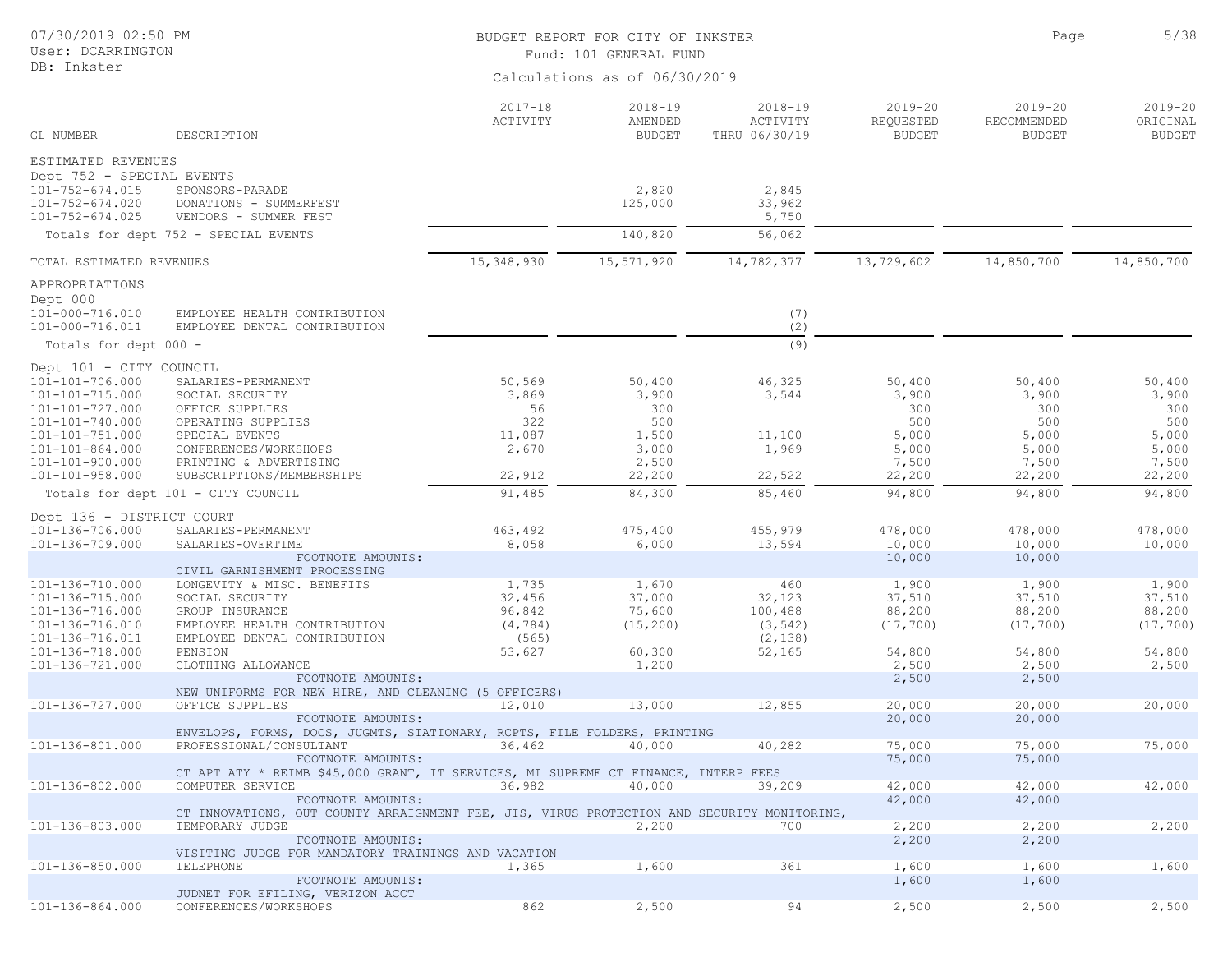|                                             |                                                                                                    | $2017 - 18$<br>ACTIVITY | $2018 - 19$<br>AMENDED | 2018-19<br>ACTIVITY | $2019 - 20$<br>REQUESTED | 2019-20<br>RECOMMENDED | $2019 - 20$<br>ORIGINAL |
|---------------------------------------------|----------------------------------------------------------------------------------------------------|-------------------------|------------------------|---------------------|--------------------------|------------------------|-------------------------|
| GL NUMBER                                   | DESCRIPTION                                                                                        |                         | BUDGET                 | THRU 06/30/19       | BUDGET                   | BUDGET                 | <b>BUDGET</b>           |
| APPROPRIATIONS<br>Dept 136 - DISTRICT COURT |                                                                                                    |                         |                        |                     |                          |                        |                         |
|                                             | FOOTNOTE AMOUNTS:<br>ACTIVE SHOOTER TRAINING, SECURITY, AND MANDATORY CONFERENCES MI JUD INSTITUTE |                         |                        |                     | 2,500                    | 2,500                  |                         |
| 101-136-933.000                             | EQUIPMENT MAINTENANCE                                                                              | 6,578                   | 8,000                  | 7,332               | 10,000                   | 10,000                 | 10,000                  |
|                                             | FOOTNOTE AMOUNTS:<br>INTERNET & WIFI CT BLDG, SECURITY CAMERA UPDATES, CINTAS CABINET              |                         |                        |                     | 10,000                   | 10,000                 |                         |
| 101-136-943.000                             | EQUIPMENT RENTAL                                                                                   | 1,481                   | 8,005                  | 5,092               | 5,000                    | 5,000                  | 5,000                   |
|                                             | FOOTNOTE AMOUNTS:<br>RADAR MACHINE (SECURITY), ABSOPUTE WATER COOLER                               |                         |                        |                     | 5,000                    | 5,000                  |                         |
| 101-136-958.000                             | SUBSCRIPTIONS/MEMBERSHIPS                                                                          | 2,505                   | 4,500                  | 4,599               | 4,500                    | 4,500                  | 4,500                   |
|                                             | FOOTNOTE AMOUNTS:<br>TOMSON REUTER, COURT RULES, BAR DUES, MEMB                                    |                         |                        |                     | 4,500                    | 4,500                  |                         |
| 101-136-960.000                             | EDUCATION/TRAINING                                                                                 |                         | 2,000                  | 1,639               | 2,000                    | 2,000                  | 2,000                   |
|                                             | FOOTNOTE AMOUNTS:                                                                                  |                         |                        |                     | 2,000                    | 2,000                  |                         |

|                                     | MI JUDICIAL INSTITUTE TRAINING MANDATES, STAFF TRAINING                                                                  |           |         |         |         |         |         |
|-------------------------------------|--------------------------------------------------------------------------------------------------------------------------|-----------|---------|---------|---------|---------|---------|
| 101-136-964.000                     | REFUNDS & REBATES                                                                                                        | 1,000     |         |         |         |         |         |
| 101-136-974.000                     | CAPITAL IMPROVEMENTS                                                                                                     |           | 5,000   | 5,305   | 12,000  | 12,000  | 12,000  |
|                                     | FOOTNOTE AMOUNTS:                                                                                                        |           |         |         | 12,000  | 12,000  |         |
|                                     | WIFI COURT BLDG, CT SECURITY SYSTEM UPDATED, NEW JUDICIAL INFO STATION                                                   |           |         |         |         |         |         |
| $101 - 136 - 977.000$               | EQUIPMENT                                                                                                                | 28,060    | 15,000  | 15,181  |         |         |         |
|                                     | Totals for dept 136 - DISTRICT COURT                                                                                     | 778,166   | 783,775 | 781,778 | 832,010 | 832,010 | 832,010 |
|                                     | Dept 137 - COURT-COMMUNITY SERVICES                                                                                      |           |         |         |         |         |         |
| 101-137-706.000                     | SALARIES-PERMANENT                                                                                                       | 17,318    | 19,500  | 15,327  | 19,500  | 19,500  | 19,500  |
|                                     | FOOTNOTE AMOUNTS:                                                                                                        |           |         |         | 39,000  | 39,000  |         |
|                                     | FULL TIME CS OFFICER (COMBINED VACANT PARTTIME CT OFFICER 136 BUDGET W/137 VACANT PT CS OFFICER = 1 FULLTIME CS OFFICER) |           |         |         |         |         |         |
| 101-137-715.000                     | SOCIAL SECURITY                                                                                                          | 1,325     | 1,500   | 1,173   | 1,500   | 1,500   | 1,500   |
|                                     | FOOTNOTE AMOUNTS:<br>FULL TIME CS OFFICER 8 HRS PER DAY                                                                  |           |         |         | 3,000   | 3,000   |         |
| 101-137-740.000                     | OPERATING SUPPLIES                                                                                                       | 794       | 2,000   |         | 5,000   | 5,000   | 5,000   |
|                                     | FOOTNOTE AMOUNTS:<br>EYE PROTECTION, GLOVES, MASKS, BAGS, PICKERS, ETC.                                                  |           |         |         | 5,000   | 5,000   |         |
| 101-137-761.000                     | FUEL                                                                                                                     | 1,100     | 1,500   | 908     | 500     | 500     | 500     |
|                                     | FOOTNOTE AMOUNTS:<br>FUEL CS VAN                                                                                         |           |         |         | 500     | 500     |         |
| $101 - 137 - 935.000$               | VEHICLE MAINTENANCE & REPAIR                                                                                             | 1,260     | 3,000   | 961     | 1,000   | 1,000   | 1,000   |
|                                     | FOOTNOTE AMOUNTS:<br>REFURBISH CS TRAILER AND HITCH INSTALL                                                              |           |         |         | 1,000   | 1,000   |         |
| 101-137-977.000                     | EQUIPMENT                                                                                                                | 975       |         |         | 22,000  | 22,000  | 22,000  |
|                                     | FOOTNOTE AMOUNTS:<br>NEW LEASE PURCHASE FOR CS VAN W/LETTERING                                                           |           |         |         | 22,000  | 22,000  |         |
|                                     | Totals for dept 137 - COURT-COMMUNITY SERVICES                                                                           | 22,772    | 27,500  | 18,369  | 49,500  | 49,500  | 49,500  |
| Dept 171 - MAYOR<br>101-171-706.000 | SALARIES-PERMANENT                                                                                                       | 231,997   | 173,700 | 164,146 | 173,700 | 173,700 | 173,700 |
| 101-171-706.100                     | SALARY-GRANT REIMBURSEMENT                                                                                               | (12, 429) |         |         |         |         |         |

101-171-706.100 SALARY-GRANT REIMBURSEMENT (12,429) 101-171-708.000 SICK VACATION FINAL PAYOUT 12,632<br>101-171-709.000 SALARIES-OVERTIME 34 101-171-709.000 SALARIES-OVERTIME 34 34<br>1101-171-715.000 SOCIAL SECURITY 17.852 13,300 12,249 101-171-715.000 SOCIAL SECURITY 17,852 13,300 12,249 13,300 13,300 13,300 101-171-716.000 GROUP INSURANCE 49,969 37,800 36,419 37,800 37,800 37,800 37,800 37,800 37,800 37,800 37,800 37,800 101-171-716.010 EMPLOYEE HEALTH CONTRIBUTION (4,677) (7,600) (3,815) (7,600) (7,600) (7,600) (7,600) (7,600) (7,600)<br>101-171-716.011 EMPLOYEE DENTAL CONTRIBUTION (2,245) (2,245) (721) 101-171-716.011 EMPLOYEE DENTAL CONTRIBUTION (2,245) (721) 101-171-727.000 OFFICE SUPPLIES 492 1,500 626 1,500 1,500 1,500 101-171-740.000 OPERATING SUPPLIES 3,500 1,220 3,500 3,500 3,500 101-171-740.110 CABLE COMMISSION-OPER SUPPLIES 559 2,500 304 2,500 2,500 2,500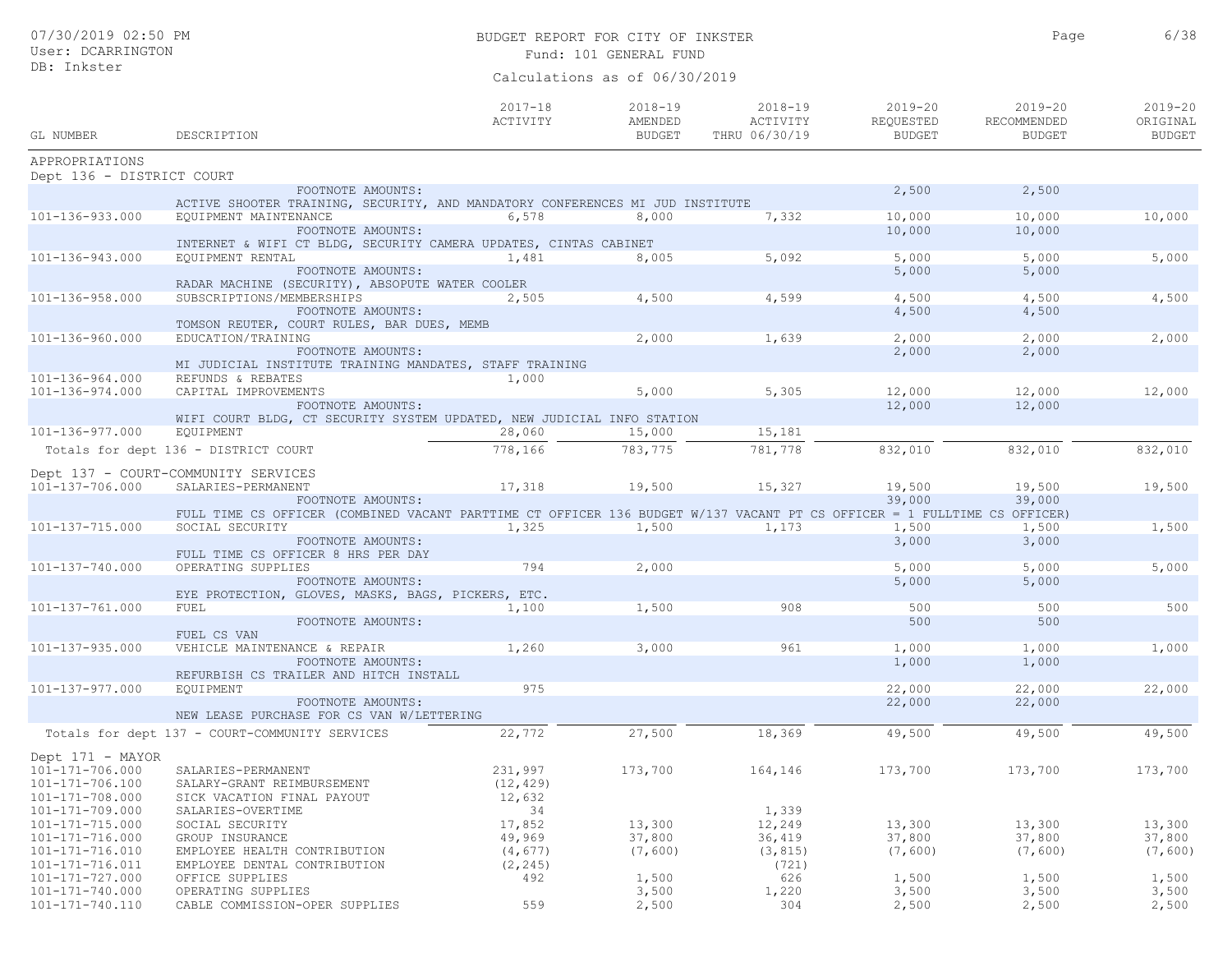## BUDGET REPORT FOR CITY OF INKSTER **1999** Page 2/38 Fund: 101 GENERAL FUND

Page

| GL NUMBER                                | DESCRIPTION                                                                         | $2017 - 18$<br>ACTIVITY | $2018 - 19$<br>AMENDED<br><b>BUDGET</b> | $2018 - 19$<br>ACTIVITY<br>THRU 06/30/19 | 2019-20<br>REQUESTED<br><b>BUDGET</b> | $2019 - 20$<br>RECOMMENDED<br><b>BUDGET</b> | $2019 - 20$<br>ORIGINAL<br><b>BUDGET</b> |
|------------------------------------------|-------------------------------------------------------------------------------------|-------------------------|-----------------------------------------|------------------------------------------|---------------------------------------|---------------------------------------------|------------------------------------------|
|                                          |                                                                                     |                         |                                         |                                          |                                       |                                             |                                          |
| APPROPRIATIONS<br>Dept 171 - MAYOR       |                                                                                     |                         |                                         |                                          |                                       |                                             |                                          |
| $101 - 171 - 751.000$                    | SPECIAL EVENTS                                                                      | 4,560                   | 15,000                                  | 8,858                                    |                                       |                                             |                                          |
|                                          | MOVED TO SPECIAL EVENTS DEPT                                                        |                         |                                         |                                          |                                       |                                             |                                          |
| 101-171-801.000                          | PROFESSIONAL/CONSULTANT                                                             | 192                     |                                         |                                          |                                       |                                             |                                          |
| 101-171-801.080                          | TRANSPORTATION - NANKIN TRANSIT                                                     | 34,000                  | 34,000                                  | 34,000                                   | 34,000                                | 34,000                                      | 34,000                                   |
| 101-171-801.630<br>$101 - 171 - 864.000$ | CONSULTANT - LOBBIST- GCSI<br>CONFERENCES/WORKSHOPS                                 | 30,000<br>10,607        | 30,000<br>15,000                        | 30,000<br>14,585                         | 30,000<br>15,000                      | 30,000<br>15,000                            | 30,000<br>15,000                         |
| 101-171-900.000                          | PRINTING & ADVERTISING                                                              | 5,875                   | 8,200                                   | 11,450                                   | 8,200                                 | 8,200                                       | 8,200                                    |
| $101 - 171 - 958.000$                    | SUBSCRIPTIONS/MEMBERSHIPS                                                           | 800                     | 1,000                                   | 270                                      | 1,000                                 | 1,000                                       | 1,000                                    |
| 101-171-974.100                          | VEHICLES                                                                            | 48,262                  | 12,590                                  | 25,180                                   | 12,590                                | 12,590                                      | 12,590                                   |
|                                          | 2017 FORD EXPEDITION XL 4X4 LEASE PURCH<br>2017 FORD EXPEDITION FINAL PYMNT FY 2020 |                         |                                         |                                          |                                       |                                             |                                          |
| Totals for dept 171 - MAYOR              |                                                                                     | 428,480                 | 340,490                                 | 336,110                                  | 325,490                               | 325,490                                     | 325,490                                  |
| Dept 215 - CITY CLERK                    |                                                                                     |                         |                                         |                                          |                                       |                                             |                                          |
| 101-215-706.000                          | SALARIES-PERMANENT                                                                  | 115,627                 | 110,390                                 | 102,473                                  | 108,500                               | 107,900                                     | 107,900                                  |
|                                          | REQ INCL 5% INCREASE CLERK & ASST CLERK AND PT EE TO FT EE                          |                         |                                         |                                          |                                       |                                             |                                          |
| 101-215-707.000                          | SALARIES-TEMPORARY                                                                  | 2,683                   | 20,000                                  | 20,323                                   | 25,000                                | 25,000                                      | 25,000                                   |
| 101-215-709.000<br>101-215-715.000       | SALARIES-OVERTIME<br>SOCIAL SECURITY                                                | 788<br>8,846            | 4,000<br>10,610                         | 2,071<br>9,099                           | 4,000<br>10,600                       | 4,000<br>9,800                              | 4,000<br>9,800                           |
| 101-215-716.000                          | GROUP INSURANCE                                                                     | 27,315                  | 25,200                                  | 27,139                                   | 25,200                                | 25,200                                      | 25,200                                   |
| 101-215-716.010                          | EMPLOYEE HEALTH CONTRIBUTION                                                        | (3, 301)                | (5, 100)                                | (4, 420)                                 | (5, 100)                              | (5, 100)                                    | (5, 100)                                 |
| 101-215-716.011                          | EMPLOYEE DENTAL CONTRIBUTION                                                        | (1, 400)                |                                         | (1, 369)                                 |                                       |                                             |                                          |
| 101-215-718.000                          | PENSION                                                                             |                         | 200                                     | 240                                      | 200                                   | 200                                         | 200                                      |
| 101-215-727.000                          | OFFICE SUPPLIES                                                                     | 1,883                   | 2,000                                   | 2,448                                    | 3,000                                 | 3,000                                       | 3,000                                    |
|                                          | FOOTNOTE AMOUNTS:<br>PENS, PROCLAMATION SUPPLIES, GENERAL OFFICE SUPPLIES           |                         |                                         |                                          | 3,000                                 | 3,000                                       |                                          |
| 101-215-801.000                          | PROFESSIONAL/CONSULTANT                                                             | 12,400                  | 38,500                                  | 43,313                                   | 40,000                                | 40,000                                      | 40,000                                   |
|                                          | FOOTNOTE AMOUNTS:                                                                   |                         |                                         |                                          | 40,000                                | 40,000                                      |                                          |
|                                          | ELECTION INSPECTORS, EQUIPMENT TESTING, PRGOGRAMMING                                |                         |                                         |                                          |                                       |                                             |                                          |
| 101-215-809.300                          | VOTER REGISTRATION<br>FOOTNOTE AMOUNTS:                                             | 16,506                  | 8,610                                   | 3,057                                    | 5,000<br>5,000                        | 5,000<br>5,000                              | 5,000                                    |
|                                          | MASTERCARDS, VOTER REGISTRATION, ELECTION SUPPLIES, ELECTION FORMS, PRECINCT KITS   |                         |                                         |                                          |                                       |                                             |                                          |
| 101-215-864.000                          | CONFERENCES/WORKSHOPS                                                               |                         | 2,000                                   | 789                                      | 2,000                                 | 2,000                                       | 2,000                                    |
| 101-215-900.000                          | PRINTING & ADVERTISING                                                              | 20,764                  | 5,000                                   | 6,394                                    | 20,000                                | 15,000                                      | 15,000                                   |
|                                          | FOOTNOTE AMOUNTS:                                                                   |                         |                                         |                                          | 2,000                                 | 2,000                                       |                                          |
| 101-215-933.000                          | CITY WIDE BLANKET PO FOR PRINTING EVERY DEPARTMENT<br>EQUIPMENT MAINTENANCE         | 260                     | 500                                     |                                          |                                       |                                             |                                          |
| 101-215-958.000                          | SUBSCRIPTIONS/MEMBERSHIPS                                                           | 858                     | 1,000                                   |                                          | 1,000                                 | 1,000                                       | 1,000                                    |
|                                          | FOOTNOTE AMOUNTS:                                                                   |                         |                                         |                                          | 1,000                                 | 1,000                                       |                                          |
|                                          | WAYNE COUNTY CLERK'S ASSOCIATION                                                    |                         |                                         |                                          |                                       |                                             |                                          |
| $101 - 215 - 960.000$                    | EDUCATION/TRAINING                                                                  |                         | 2,500                                   |                                          |                                       |                                             |                                          |
| Totals for dept 215 - CITY CLERK         |                                                                                     | 203,229                 | 225,410                                 | 211,557                                  | 239,400                               | 233,000                                     | 233,000                                  |
| Dept 228 - INFORMATION TECHNOLOGY        |                                                                                     |                         |                                         |                                          |                                       |                                             |                                          |
| 101-228-706.000                          | SALARIES-PERMANENT                                                                  |                         | 16,900                                  | 14,300                                   | 67,600                                | 67,600                                      | 67,600                                   |
|                                          | IT POSITION BROUGHT IN HOUSE 2080 HRS @ 32.50 PER HOUR PLUS FRINGES                 |                         |                                         |                                          |                                       |                                             |                                          |
| 101-228-715.000                          | SOCIAL SECURITY                                                                     |                         | 1,200                                   | 1,080                                    | 5,200                                 | 5,200                                       | 5,200                                    |
| 101-228-716.000<br>101-228-716.010       | GROUP INSURANCE<br>EMPLOYEE HEALTH CONTRIBUTION                                     |                         | 3,150<br>(650)                          | 1,216                                    | 12,600<br>(2, 600)                    | 12,600<br>(2, 600)                          | 12,600<br>(2, 600)                       |
| 101-228-716.011                          | EMPLOYEE DENTAL CONTRIBUTION                                                        |                         |                                         | (110)<br>(62)                            |                                       |                                             |                                          |
| 101-228-740.000                          | OPERATING SUPPLIES                                                                  | 38,993                  | 62,000                                  | 38,904                                   | 40,000                                | 40,000                                      | 40,000                                   |
|                                          | FOOTNOTE AMOUNTS:                                                                   |                         |                                         |                                          | 6,800                                 | 6,800                                       |                                          |
|                                          | OFFICE 365 LIC                                                                      |                         |                                         |                                          |                                       |                                             |                                          |
|                                          | FOOTNOTE AMOUNTS:                                                                   |                         |                                         |                                          | 3,100                                 | 3,100                                       |                                          |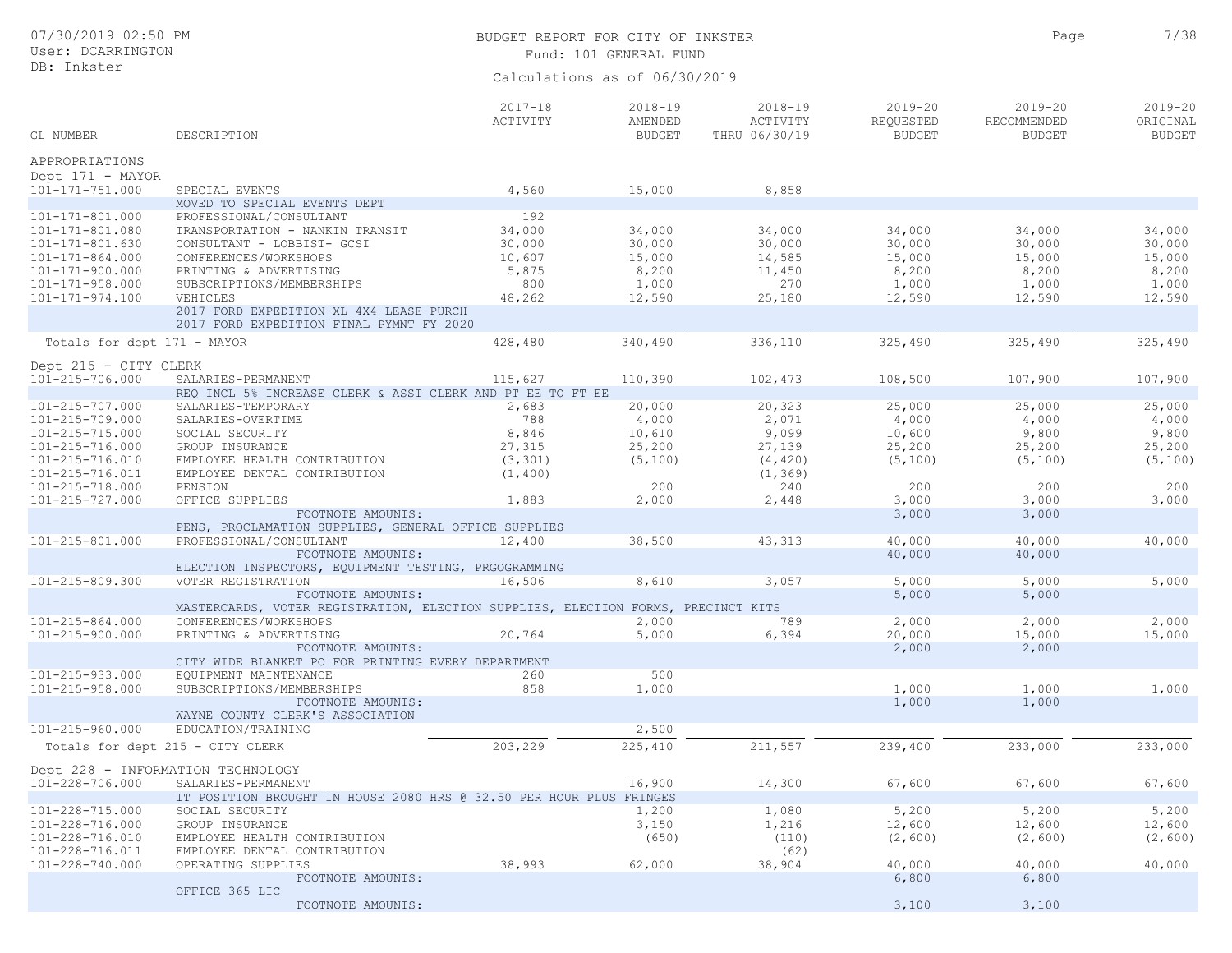| 07/30/2019 02:50 PM<br>User: DCARRINGTON |                                                                                             | BUDGET REPORT FOR CITY OF INKSTER<br>Fund: 101 GENERAL FUND | Page                                    | 8/38                                     |                                           |                                             |                                          |
|------------------------------------------|---------------------------------------------------------------------------------------------|-------------------------------------------------------------|-----------------------------------------|------------------------------------------|-------------------------------------------|---------------------------------------------|------------------------------------------|
| DB: Inkster                              |                                                                                             |                                                             | Calculations as of 06/30/2019           |                                          |                                           |                                             |                                          |
| GL NUMBER                                | DESCRIPTION                                                                                 | $2017 - 18$<br>ACTIVITY                                     | $2018 - 19$<br>AMENDED<br><b>BUDGET</b> | $2018 - 19$<br>ACTIVITY<br>THRU 06/30/19 | $2019 - 20$<br>REQUESTED<br><b>BUDGET</b> | $2019 - 20$<br>RECOMMENDED<br><b>BUDGET</b> | $2019 - 20$<br>ORIGINAL<br><b>BUDGET</b> |
| APPROPRIATIONS                           |                                                                                             |                                                             |                                         |                                          |                                           |                                             |                                          |
|                                          | Dept 228 - INFORMATION TECHNOLOGY                                                           |                                                             |                                         |                                          |                                           |                                             |                                          |
|                                          | TREND MICRO ANTIVIRUS                                                                       |                                                             |                                         |                                          |                                           |                                             |                                          |
| 101-228-801.000                          | GL # FOOTNOTE TOTAL:<br>PROFESSIONAL/CONSULTANT                                             | 74,264                                                      | 60,000                                  | 70,258                                   | 9,900<br>3,000                            | 9,900<br>3,000                              | 3,000                                    |
|                                          | FOOTNOTE AMOUNTS:                                                                           |                                                             |                                         |                                          | 1,000                                     | 1,000                                       |                                          |
|                                          | BLUE CLAY                                                                                   |                                                             |                                         |                                          |                                           |                                             |                                          |
|                                          | FOOTNOTE AMOUNTS:<br>NORDICOM SOLUTIONS                                                     |                                                             |                                         |                                          | 2,000                                     | 2,000                                       |                                          |
|                                          | GL # FOOTNOTE TOTAL:                                                                        |                                                             |                                         |                                          | 3,000                                     | 3,000                                       |                                          |
| 101-228-801.030                          | INTERNET/WEB SERVICES                                                                       | 28,689                                                      | 21,145                                  | 18,052                                   | 25,000                                    | 25,000                                      | 25,000                                   |
| 101-228-801.120                          | PROFESSIONAL SVC - BS&A                                                                     | 29,897                                                      | 53,025                                  | 53,025                                   | 31,000                                    | 31,000                                      | 31,000                                   |
| 101-228-850.000                          | TELEPHONE                                                                                   | 177,024                                                     | 200,000                                 | 203,605                                  | 220,000                                   | 185,000                                     | 185,000                                  |
|                                          | Totals for dept 228 - INFORMATION TECHNOLOGY                                                | 348,867                                                     | 416,770                                 | 400,268                                  | 401,800                                   | 366,800                                     | 366,800                                  |
| Dept 253 - TREASURY                      |                                                                                             |                                                             |                                         |                                          |                                           |                                             |                                          |
| 101-253-706.000                          | SALARIES-PERMANENT                                                                          | 190,012                                                     | 194,400                                 | 187,047                                  | 194,400                                   | 194,400                                     | 194,400                                  |
| 101-253-709.000                          | SALARIES-OVERTIME                                                                           | 5,463                                                       | 5,000                                   | 2,697                                    | 5,000                                     | 5,000                                       | 5,000                                    |
| 101-253-715.000                          | SOCIAL SECURITY                                                                             | 14,857                                                      | 15,300                                  | 14,350                                   | 15,300                                    | 15,300                                      | 15,300                                   |
| 101-253-716.000                          | GROUP INSURANCE                                                                             | 30,098                                                      | 22,100                                  | 35,057                                   | 34,700                                    | 34,700                                      | 34,700                                   |
| 101-253-716.010                          | EMPLOYEE HEALTH CONTRIBUTION                                                                | (1, 106)                                                    | (4,000)                                 | (930)                                    | (6, 500)                                  | (6, 500)                                    | (6, 500)                                 |
| 101-253-716.011                          | EMPLOYEE DENTAL CONTRIBUTION                                                                | (461)                                                       |                                         | (855)                                    |                                           |                                             |                                          |
| 101-253-718.000                          | PENSION                                                                                     | 24,891                                                      | 28,500                                  | 24,842                                   | 25,900                                    | 25,900                                      | 25,900                                   |
| 101-253-727.000                          | OFFICE SUPPLIES                                                                             | 3,485                                                       | 4,500                                   | 4,516                                    | 4,500                                     | 4,500                                       | 4,500                                    |
| 101-253-730.000                          | POSTAGE                                                                                     | 37,111                                                      | 35,000                                  | 33,367                                   | 35,000                                    | 35,000                                      | 35,000                                   |
| 101-253-731.000                          | BANK FEES AND SVC CHARGES                                                                   |                                                             | 5,000                                   | 400                                      |                                           |                                             |                                          |
| 101-253-801.000                          | PROFESSIONAL/CONSULTANT                                                                     | 23,762                                                      | 40,000                                  | 23,243                                   | 40,000                                    | 40,000                                      | 40,000                                   |
| 101-253-801.800                          | PROFESSIONAL/ACCOUNTING SERVICES                                                            | 189,995                                                     | 195,000                                 | 190,643                                  | 200,850                                   | 200,850                                     | 200,850                                  |
|                                          | FOOTNOTE AMOUNTS:                                                                           |                                                             |                                         |                                          | 190,970                                   | 190,970                                     |                                          |
|                                          | ESTIMATE 3% INCREASE MONTHLY FEE TO PLANTE MORAN                                            |                                                             |                                         |                                          |                                           |                                             |                                          |
|                                          | FOOTNOTE AMOUNTS:<br>ESTIMATE 3% INCREASE ADD'L SPECIAL PROJECTS (TAX SETTLEMENT AND OTHER) |                                                             |                                         |                                          | 9,880                                     | 9,880                                       |                                          |
|                                          | GL # FOOTNOTE TOTAL:                                                                        |                                                             |                                         |                                          | 200,850                                   | 200,850                                     |                                          |
| 101-253-801.801                          | PROFESSIONAL / AUDIT SERVICES                                                               | 39,750                                                      | 40,000                                  | 37,500                                   | 40,000                                    | 40,000                                      | 40,000                                   |
| 101-253-801.802                          | PROFESSIONAL/ASSESSING SERVICES                                                             | 123,284                                                     | 131,520                                 | 124,149                                  | 132,000                                   | 132,000                                     | 132,000                                  |
| $101 - 253 - 864.000$                    | CONFERENCES/WORKSHOPS                                                                       | 2,304                                                       | 3,000                                   | 51                                       | 3,000                                     | 3,000                                       | 3,000                                    |
| 101-253-870.000                          | PERSONAL VEHICLE MILEAGE                                                                    | 288                                                         | 500                                     | 259                                      | 500                                       | 500                                         | 500                                      |
| 101-253-900.000                          | PRINTING & ADVERTISING                                                                      | 8,420                                                       | 8,500                                   | 6,805                                    | 8,500                                     | 8,500                                       | 8,500                                    |
| $101 - 253 - 933.000$                    | EQUIPMENT MAINTENANCE                                                                       | 198                                                         |                                         | 99                                       |                                           |                                             |                                          |
| $101 - 253 - 957.000$                    | INTEREST AND PENALTIES                                                                      | 347                                                         | 2,500                                   |                                          | 2,500                                     | 2,500                                       | 2,500                                    |
| $101 - 253 - 960.000$                    | EDUCATION/TRAINING                                                                          | 766                                                         | 2,000                                   | 899                                      | 2,000                                     | 2,000                                       | 2,000                                    |
| $101 - 253 - 964.000$                    | REFUNDS & REBATES                                                                           | 625                                                         | 500                                     |                                          | 500                                       | 500                                         | 500                                      |
| Totals for dept 253 - TREASURY           |                                                                                             | 694,089                                                     | 729,320                                 | 684,139                                  | 738,150                                   | 738,150                                     | 738,150                                  |
| Dept 265 - BUILDING MAINTENANCE          |                                                                                             |                                                             |                                         |                                          |                                           |                                             |                                          |
| 101-265-740.000                          | OPERATING SUPPLIES                                                                          |                                                             | 2,000                                   |                                          | 3,500                                     | 3,500                                       | 3,500                                    |
|                                          | FOOTNOTE AMOUNTS:                                                                           |                                                             |                                         |                                          | 3,500                                     | 3,500                                       |                                          |
|                                          | LIGHT BULBS, FLAGS, NAILS, PAINT, BRUSH, MISC                                               |                                                             |                                         |                                          |                                           |                                             |                                          |
| $101 - 265 - 742.000$                    | SMALL TOOLS & EQUIPMENT                                                                     |                                                             | 2,000                                   |                                          | 2,000                                     | 2,000                                       | 2,000                                    |
|                                          | FOOTNOTE AMOUNTS:                                                                           |                                                             |                                         |                                          | 2,000                                     | 2,000                                       |                                          |
|                                          | SMALL TOOLS, EQUIPMENT, HAND TOOLS, POWER TOOLS, MISC                                       |                                                             |                                         |                                          |                                           |                                             |                                          |
| $101 - 265 - 761.000$                    | FUEL                                                                                        | 1,500                                                       | 2,000                                   | 900                                      | 3,000                                     | 3,000                                       | 3,000                                    |
|                                          | FOOTNOTE AMOUNTS:                                                                           |                                                             |                                         |                                          | 3,000                                     | 3,000                                       |                                          |
| $101 - 265 - 801.450$                    | MAYOR AND CODE ENFORCEMENT<br>PROFESSIONAL SVC - SECURITY                                   | 6,219                                                       | 7,000                                   | 3,002                                    | 7,000                                     | 7,000                                       | 7,000                                    |
|                                          | FOOTNOTE AMOUNTS:                                                                           |                                                             |                                         |                                          | 7,000                                     | 7,000                                       |                                          |
|                                          |                                                                                             |                                                             |                                         |                                          |                                           |                                             |                                          |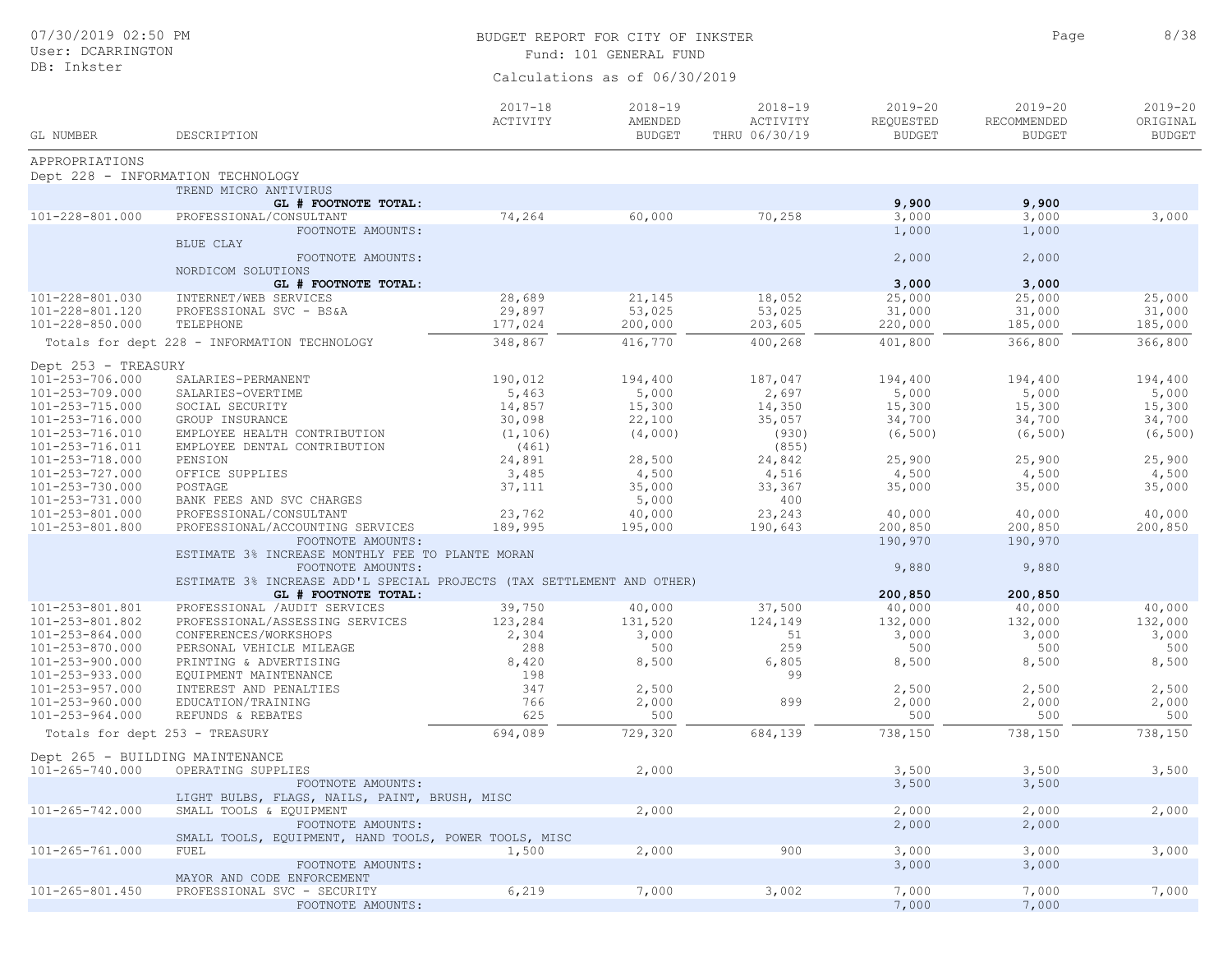| 07/30/2019 02:50 PM<br>User: DCARRINGTON |                                                                                                |                         | BUDGET REPORT FOR CITY OF INKSTER<br>Fund: 101 GENERAL FUND |                                          |                                           |                                             |                                          |
|------------------------------------------|------------------------------------------------------------------------------------------------|-------------------------|-------------------------------------------------------------|------------------------------------------|-------------------------------------------|---------------------------------------------|------------------------------------------|
| DB: Inkster                              |                                                                                                |                         | Calculations as of 06/30/2019                               |                                          |                                           |                                             |                                          |
| GL NUMBER                                | DESCRIPTION                                                                                    | $2017 - 18$<br>ACTIVITY | $2018 - 19$<br>AMENDED<br><b>BUDGET</b>                     | $2018 - 19$<br>ACTIVITY<br>THRU 06/30/19 | $2019 - 20$<br>REQUESTED<br><b>BUDGET</b> | $2019 - 20$<br>RECOMMENDED<br><b>BUDGET</b> | $2019 - 20$<br>ORIGINAL<br><b>BUDGET</b> |
| APPROPRIATIONS                           |                                                                                                |                         |                                                             |                                          |                                           |                                             |                                          |
| Dept 265 - BUILDING MAINTENANCE          |                                                                                                |                         |                                                             |                                          |                                           |                                             |                                          |
|                                          | RECREATION CENTER \$1300, CITY HALL \$352.80, JUSTICE CENTER \$775.40, CSO BASIN \$55.40       |                         |                                                             |                                          |                                           |                                             |                                          |
| 101-265-910.000                          | INSURANCE                                                                                      | 304,555                 | 333,812                                                     | 333,812                                  | 364,000                                   | 325,000                                     | 325,000                                  |
|                                          | FOOTNOTE AMOUNTS:                                                                              |                         |                                                             |                                          | 363,900                                   | 363,900                                     |                                          |
|                                          | ESTIMATE 9% INCREASE SAME AS P/Y INCREASE                                                      |                         |                                                             |                                          |                                           |                                             |                                          |
| $101 - 265 - 920.000$                    | UTILITIES                                                                                      | 343,925                 | 200,000                                                     | 204,401                                  | 200,000                                   | 175,000                                     | 175,000                                  |
|                                          | FOOTNOTE AMOUNTS:                                                                              |                         |                                                             |                                          | 200,000                                   | 200,000                                     |                                          |
|                                          | ALL CITY BUILDINGS, EXCEPT RECREATION CENTER.                                                  |                         |                                                             |                                          |                                           |                                             |                                          |
| $101 - 265 - 931.000$                    | BUILDING MAINTENANCE                                                                           | 83,154                  | 80,000                                                      | 89,571                                   | 92,700                                    | 85,000                                      | 85,000                                   |
|                                          | FOOTNOTE AMOUNTS:                                                                              |                         |                                                             |                                          | 90,000                                    | 90,000                                      |                                          |
|                                          | KROPF, HVAC, ALL BUILDINGS, JANITORAL SERVICES; CITY HALL, FIRE STATION, AND JUSTICE CENTER    |                         |                                                             |                                          |                                           |                                             |                                          |
| $101 - 265 - 933.000$                    | EQUIPMENT MAINTENANCE<br>FOOTNOTE AMOUNTS:                                                     | 37,357                  | 35,000                                                      | 49,300                                   | 45,000<br>45,000                          | 35,000<br>45,000                            | 35,000                                   |
|                                          | FIRE & SECURITY, PLUMBING, ELECTRICAL, REPAIR, AIR BLANCE, FIRE EXTINGUISHER, FIRE SUPRESSION, |                         |                                                             |                                          |                                           | ELEVATOR INSPECTION, UNIFIRST.              |                                          |
| $101 - 265 - 935.000$                    | VEHICLE MAINTENANCE & REPAIR                                                                   | 33,605                  | 35,000                                                      | 8,489                                    | 45,000                                    | 35,000                                      | 35,000                                   |
|                                          | FOOTNOTE AMOUNTS:                                                                              |                         |                                                             |                                          | 45,000                                    | 45,000                                      |                                          |
|                                          | ALL CITY VEHICLES EXCEPT WATER & SEWER; ROAD DEPARTMENT                                        |                         |                                                             |                                          |                                           |                                             |                                          |
| $101 - 265 - 970.000$                    | CAPITAL OUTLAY                                                                                 | 25,557                  | 50,000                                                      | 41,006                                   |                                           |                                             |                                          |
| $101 - 265 - 974.000$                    | CAPITAL IMPROVEMENTS                                                                           | 3,550                   |                                                             |                                          | 16,000                                    | 16,000                                      | 16,000                                   |
|                                          | FOOTNOTE AMOUNTS:                                                                              |                         |                                                             |                                          | 16,000                                    | 16,000                                      |                                          |
|                                          | HVAC UNIT FOR TIFA ROOM AT CITY HALL                                                           |                         |                                                             |                                          |                                           |                                             |                                          |
| 101-265-990.000                          | LEASE PAYMENTS                                                                                 | 48,644                  | 43,600                                                      | 34,499                                   | 41,300                                    | 41,300                                      | 41,300                                   |
|                                          | FOOTNOTE AMOUNTS:                                                                              |                         |                                                             |                                          | 2,545                                     | 2,545                                       |                                          |
|                                          | COPIER LEASE COMM DEV ONLY                                                                     |                         |                                                             |                                          |                                           |                                             |                                          |
|                                          | FOOTNOTE AMOUNTS:                                                                              |                         |                                                             |                                          | 27,715                                    | 27,715                                      |                                          |
|                                          | ALL OTHERS                                                                                     |                         |                                                             |                                          |                                           |                                             |                                          |
|                                          | FOOTNOTE AMOUNTS:                                                                              |                         |                                                             |                                          | 11,040                                    | 11,040                                      |                                          |
|                                          | SUPPLIES & MAINT PY TREND \$850-920 PER MONTH                                                  |                         |                                                             |                                          |                                           |                                             |                                          |
|                                          | GL # FOOTNOTE TOTAL:                                                                           |                         |                                                             |                                          | 41,300                                    | 41,300                                      |                                          |
|                                          | Totals for dept 265 - BUILDING MAINTENANCE                                                     | 888,066                 | 790,412                                                     | 764,980                                  | 819,500                                   | 727,800                                     | 727,800                                  |
| Dept 266 - CITY ATTORNEY                 |                                                                                                |                         |                                                             |                                          |                                           |                                             |                                          |
| 101-266-801.000                          | PROFESSIONAL/CONSULTANT                                                                        | 78,000                  | 72,000                                                      | 66,000                                   | 72,000                                    | 72,000                                      | 72,000                                   |
| 101-266-807.000                          | LEGAL FEES                                                                                     | 359,880                 | 350,000                                                     | 346,035                                  | 400,000                                   | 325,000                                     | 325,000                                  |
|                                          | JLY-DEC EXP 232,000                                                                            |                         |                                                             |                                          |                                           |                                             |                                          |
| 101-266-807.002                          | LEGAL SETTLEMENTS-K. SMITH JUDGMEN                                                             | 150,000                 |                                                             |                                          |                                           |                                             |                                          |
| $101 - 266 - 807.013$                    | LEGAL SETTLEMENTS-M. KIRK JUDGMENT                                                             | 275,000                 |                                                             |                                          |                                           |                                             |                                          |
| 101-266-807.014                          | LEGAL SETTLEMENT - ABDULLAH                                                                    |                         | 317,500                                                     | 317,500                                  |                                           |                                             |                                          |
| 101-266-807.015                          | LEGAL SETTLEMENT-BEAUVAIS                                                                      |                         | 50,000                                                      | 50,000                                   |                                           |                                             |                                          |
| 101-266-807.100                          | LEGAL SETTLEMENTS                                                                              | 72,000                  | 15,000                                                      | 14,800                                   | 25,000                                    | 25,000                                      | 25,000                                   |
|                                          | Totals for dept 266 - CITY ATTORNEY                                                            | 934,880                 | 804,500                                                     | 794,335                                  | 497,000                                   | 422,000                                     | 422,000                                  |
|                                          |                                                                                                |                         |                                                             |                                          |                                           |                                             |                                          |
| Dept 270 - PERSONNEL DEPARTMENT          |                                                                                                |                         |                                                             |                                          |                                           |                                             |                                          |
| 101-270-706.000                          | SALARIES-PERMANENT                                                                             | 60,908                  | 51,000                                                      | 46,162                                   | 51,000                                    | 51,000                                      | 51,000                                   |
|                                          | FOOTNOTE AMOUNTS:                                                                              |                         |                                                             |                                          | 51,000                                    |                                             |                                          |
| 101-270-708.000                          | REQ \$3,000 RAISE HR DIRECTOR                                                                  | 180                     |                                                             |                                          |                                           |                                             |                                          |
| 101-270-715.000                          | SICK VACATION FINAL PAYOUT<br>SOCIAL SECURITY                                                  | 4,289                   | 3,930                                                       | 2,993                                    | 3,910                                     | 3,910                                       | 3,910                                    |
| 101-270-716.000                          | GROUP INSURANCE                                                                                | 20,330                  | 12,600                                                      | 13,569                                   | 12,600                                    | 12,600                                      | 12,600                                   |
| 101-270-716.010                          | EMPLOYEE HEALTH CONTRIBUTION                                                                   | (5, 845)                | (2, 600)                                                    | (5, 540)                                 | (2, 600)                                  | (2, 600)                                    | (2, 600)                                 |
| 101-270-716.011                          | EMPLOYEE DENTAL CONTRIBUTION                                                                   | (1, 558)                |                                                             | (1, 422)                                 |                                           |                                             |                                          |
| 101-270-717.000                          | UNEMPLOYMENT                                                                                   | 6,494                   | 2,260                                                       | 1,130                                    | 2,260                                     | 2,260                                       | 2,260                                    |
| 101-270-718.000                          | PENSION                                                                                        | 20,779                  | 25,500                                                      | 21,003                                   | 23,150                                    | 23,150                                      | 23,150                                   |
|                                          | INCL 3K SALARY INCREASE                                                                        |                         |                                                             |                                          |                                           |                                             |                                          |
| 101-270-720.000                          | WORKERS 'COMPENSATION                                                                          | 97,089                  | 100,000                                                     | 163,722                                  | 100,000                                   | 100,000                                     | 100,000                                  |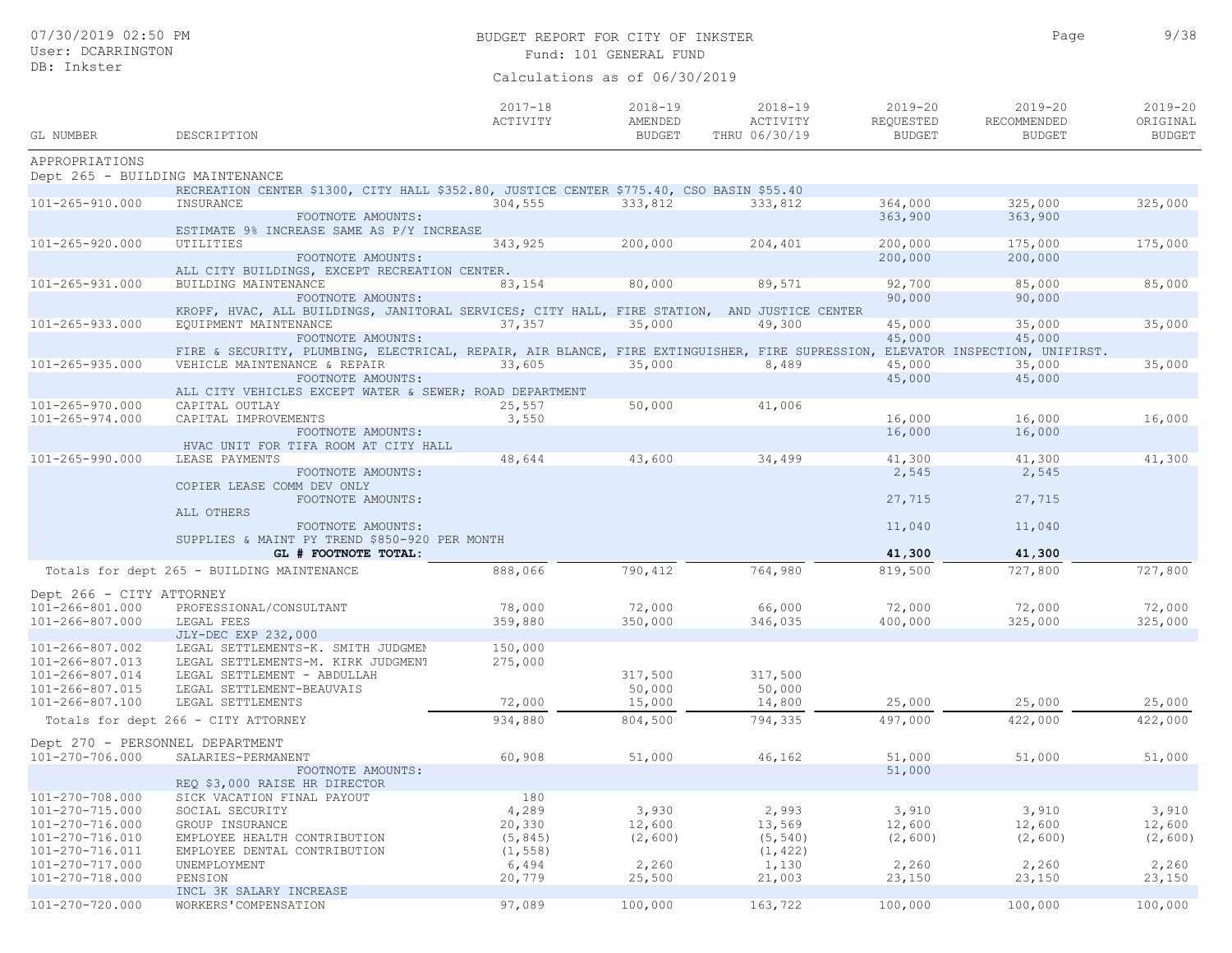## BUDGET REPORT FOR CITY OF INKSTER 10/38 Fund: 101 GENERAL FUND

Page

| <b>GL NUMBER</b>                         | DESCRIPTION                                                                                                                      | $2017 - 18$<br>ACTIVITY | $2018 - 19$<br>AMENDED<br><b>BUDGET</b> | $2018 - 19$<br>ACTIVITY<br>THRU 06/30/19 | $2019 - 20$<br>REQUESTED<br><b>BUDGET</b> | $2019 - 20$<br>RECOMMENDED<br><b>BUDGET</b> | $2019 - 20$<br>ORIGINAL<br><b>BUDGET</b> |
|------------------------------------------|----------------------------------------------------------------------------------------------------------------------------------|-------------------------|-----------------------------------------|------------------------------------------|-------------------------------------------|---------------------------------------------|------------------------------------------|
| APPROPRIATIONS                           |                                                                                                                                  |                         |                                         |                                          |                                           |                                             |                                          |
| Dept 270 - PERSONNEL DEPARTMENT          |                                                                                                                                  |                         |                                         |                                          |                                           |                                             |                                          |
| $101 - 270 - 727.000$                    | OFFICE SUPPLIES                                                                                                                  | 583                     | 4,000                                   | 3,631                                    | 2,500                                     | 2,500                                       | 2,500                                    |
|                                          | FOOTNOTE AMOUNTS:                                                                                                                |                         |                                         |                                          | 1,000                                     | 1,000                                       |                                          |
|                                          | NEEDED TO REPLINISH STOCK                                                                                                        |                         |                                         |                                          |                                           |                                             |                                          |
| 101-270-801.000                          | PROFESSIONAL/CONSULTANT                                                                                                          | 26,184                  | 22,000                                  | 25,095                                   | 25,000                                    | 25,000                                      | 25,000                                   |
| 101-270-801.030                          | INTERNET/WEB SERVICES                                                                                                            | 11,595                  | 6,595                                   |                                          |                                           |                                             |                                          |
| 101-270-900.000                          | PRINTING & ADVERTISING                                                                                                           | 146                     | 1,000                                   | 615                                      | 1,000                                     | 1,000                                       | 1,000                                    |
|                                          | FOOTNOTE AMOUNTS:                                                                                                                |                         |                                         |                                          | 1,000                                     | 1,000                                       |                                          |
|                                          | NEEDED FOR ADVERTISEMENT                                                                                                         |                         |                                         |                                          |                                           |                                             |                                          |
| $101 - 270 - 955.000$                    | MISCELLANEOUS EXPENSES                                                                                                           | 1,050                   | 750                                     | 450                                      | 1,000                                     | 1,000                                       | 1,000                                    |
| $101 - 270 - 958.000$                    | SUBSCRIPTIONS/MEMBERSHIPS<br>FOOTNOTE AMOUNTS:                                                                                   | 3,967                   |                                         | 788                                      | 750<br>750                                | 750<br>750                                  | 750                                      |
|                                          | TO RENEW MEMBERSHIPS THATS NEEDED                                                                                                |                         |                                         |                                          |                                           |                                             |                                          |
| 101-270-960.000                          | EDUCATION/TRAINING                                                                                                               | 499                     | 2,500                                   | 843                                      | 2,500                                     | 2,500                                       | 2,500                                    |
|                                          | FOOTNOTE AMOUNTS:                                                                                                                |                         |                                         |                                          | 2,500                                     | 2,500                                       |                                          |
|                                          | TO ATTEND VARIUS WORKSHOPS AND TRAINING SEMINARS                                                                                 |                         |                                         |                                          |                                           |                                             |                                          |
| 101-270-977.000                          | <b>EOUIPMENT</b>                                                                                                                 |                         | 800                                     |                                          |                                           |                                             |                                          |
|                                          | Totals for dept 270 - PERSONNEL DEPARTMENT                                                                                       | 246,690                 | 230,335                                 | 273,039                                  | 223,070                                   | 223,070                                     | 223,070                                  |
| Dept 301 - POLICE                        |                                                                                                                                  |                         |                                         |                                          |                                           |                                             |                                          |
| $101 - 301 - 706.000$                    | SALARIES-PERMANENT                                                                                                               | 1,603,183               | 1,695,984                               | 1,634,898                                | 2,052,100                                 | 1,850,000                                   | 1,850,000                                |
|                                          | REQUESTED 6 OFFICERS PROTED TO CORPORALS                                                                                         |                         |                                         |                                          |                                           |                                             |                                          |
|                                          | REQUESTED NEW SGT AND DETIVCE POSITIONS THROUGH PROMOTIONS                                                                       |                         |                                         |                                          |                                           |                                             |                                          |
|                                          | REQUESTED 2 NEW OFFICERS TO MOVE UP AFTER PROMOTIONS OF SGT AND DET ABOVE                                                        |                         |                                         |                                          |                                           |                                             |                                          |
|                                          | FOOTNOTE AMOUNTS:                                                                                                                |                         |                                         |                                          | 2,052,100                                 | 1,907,100                                   |                                          |
|                                          | RECCOMMENDED BUDGET USE CURRENT STAFFING LEVE3LS AND RANKS INCL CURR CONTRACT WAGE INCREASES                                     |                         |                                         |                                          |                                           |                                             |                                          |
| 101-301-707.000                          | SALARIES-TEMPORARY                                                                                                               | 11,923                  | 15,400                                  | 11,352                                   | 15,400                                    | 10,000                                      | 10,000                                   |
| 101-301-709.000                          | SALARIES-OVERTIME                                                                                                                | 355,993                 | 350,000                                 | 363,598                                  | 200,000                                   | 200,000                                     | 200,000                                  |
| 101-301-709.200                          | COURT OVERTIME                                                                                                                   | 15,824                  | 17,000                                  | 15,704                                   | 17,000                                    | 17,000                                      | 17,000                                   |
| 101-301-711.000<br>$101 - 301 - 712.000$ | HOLIDAY PAY<br>EDUCATION ALLOWANCE                                                                                               | 68,557<br>800           | 79,000                                  | 78,154<br>1,000                          | 112,600                                   | 84,300                                      | 84,300                                   |
| $101 - 301 - 715.000$                    | SOCIAL SECURITY                                                                                                                  | 61,758                  | 53,900                                  | 51,617                                   | 51,700                                    | 49,500                                      | 49,500                                   |
| 101-301-716.000                          | GROUP INSURANCE                                                                                                                  | 328,162                 | 368,000                                 | 345,830                                  | 415,800                                   | 378,000                                     | 378,000                                  |
| 101-301-716.010                          | EMPLOYEE HEALTH CONTRIBUTION                                                                                                     | (46, 719)               | (75, 600)                               | (61, 801)                                | (83, 200)                                 | (75, 600)                                   | (75, 600)                                |
| 101-301-716.011                          | EMPLOYEE DENTAL CONTRIBUTION                                                                                                     | (15, 866)               |                                         | (15, 492)                                |                                           |                                             |                                          |
| 101-301-718.000                          | PENSION                                                                                                                          | 428,240                 | 430,100                                 | 416,869                                  | 515,600                                   | 480,500                                     | 480,500                                  |
| 101-301-722.000                          | <b>GUN ALLOWANCE</b>                                                                                                             | 10,400                  | 10,800                                  | 10,600                                   | 11,600                                    | 10,800                                      | 10,800                                   |
| 101-301-723.000                          | EQUIPMENT ALLOWANCE                                                                                                              | 40,300                  | 56,700                                  | 54,600                                   | 74,600                                    | 69,600                                      | 69,600                                   |
| 101-301-727.000                          | OFFICE SUPPLIES                                                                                                                  | 10,730                  | 10,000                                  | 7,964                                    | 12,500                                    | 10,000                                      | 10,000                                   |
|                                          | FOOTNOTE AMOUNTS:                                                                                                                |                         |                                         |                                          | 12,500                                    | 12,500                                      |                                          |
|                                          | THIS GL IS UTILIZED FOR OFFICE SUPPLIES INCLUDING COMMERCIAL PRINTING OF POLICE CARDS, STICKERS, ETC. BECAUSE OF THE INCREASE IN |                         |                                         |                                          |                                           |                                             |                                          |
|                                          | PERSONNAL AND THE ADDITION OF ORDINANCE TO OUR DEPARTMENT WE NEED TO INCREASE THIS BUDGET FROM PREVIOUS YEARS.                   |                         |                                         |                                          |                                           |                                             |                                          |
| 101-301-740.000                          | OPERATING SUPPLIES                                                                                                               | 35,752                  | 40,000                                  | 47,758                                   | 60,000                                    | 50,000                                      | 50,000                                   |
|                                          | FOOTNOTE AMOUNTS:                                                                                                                |                         |                                         |                                          | 60,000                                    | 60,000                                      |                                          |
|                                          | THIS GL IS UTILIZED FOR A NUMBER OF EXPENDITURES INCLUDING UNFORMS, BULLET PROOF VESTS, EMERGENCY EQUIPMENT,                     |                         |                                         |                                          |                                           | EMERGENCY VEHICLE                           |                                          |
| 101-301-761.000                          | EOUIPMENT .<br>FUEL                                                                                                              | 75,505                  | 75,000                                  | 73,420                                   | 70,000                                    | 70,000                                      | 70,000                                   |
|                                          | FOOTNOTE AMOUNTS:                                                                                                                |                         |                                         |                                          | 70,000                                    | 70,000                                      |                                          |
|                                          | FUEL FOR POLICE VEHICLES                                                                                                         |                         |                                         |                                          |                                           |                                             |                                          |
| 101-301-776.000                          | BUILDING MAINT SUPPLIES                                                                                                          | 1,219                   | 3,000                                   | 121                                      | 3,500                                     | 3,500                                       | 3,500                                    |
|                                          | FOOTNOTE AMOUNTS:                                                                                                                |                         |                                         |                                          | 3,500                                     | 3,500                                       |                                          |
|                                          | THIS GL IS UTILIZED TO PURCHASE MAINTENANCE SUPPLIES NOT COVERED UNDER THE CONTRACTED JANITORIAL SERVICE'S AGREEMENT.            |                         |                                         |                                          |                                           |                                             |                                          |
| 101-301-778.000                          | EQUIPMENT MAINT SUPPLIES                                                                                                         | 5,603                   | 4,000                                   | 5,234                                    | 7,500                                     | 7,500                                       | 7,500                                    |
|                                          | FOOTNOTE AMOUNTS:                                                                                                                |                         |                                         |                                          | 7,500                                     | 7,500                                       |                                          |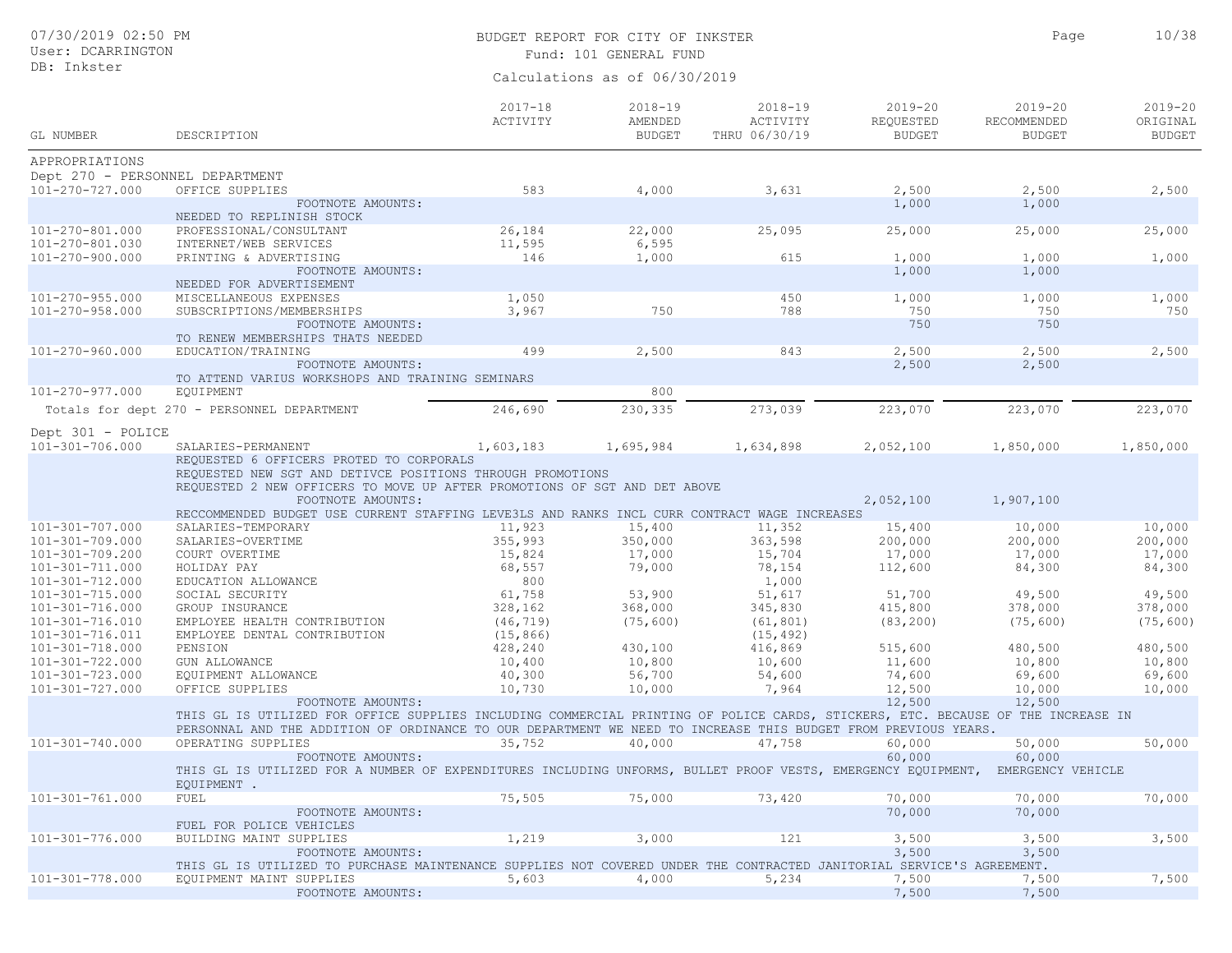| 07/30/2019 02:50 PM<br>User: DCARRINGTON |                                                                                                                                                                                                                                                                                                                                      | BUDGET REPORT FOR CITY OF INKSTER<br>Fund: 101 GENERAL FUND |                                         |                                          |                                           |                                             | 11/38                                    |
|------------------------------------------|--------------------------------------------------------------------------------------------------------------------------------------------------------------------------------------------------------------------------------------------------------------------------------------------------------------------------------------|-------------------------------------------------------------|-----------------------------------------|------------------------------------------|-------------------------------------------|---------------------------------------------|------------------------------------------|
| DB: Inkster                              |                                                                                                                                                                                                                                                                                                                                      |                                                             | Calculations as of 06/30/2019           |                                          |                                           |                                             |                                          |
| GL NUMBER                                | DESCRIPTION                                                                                                                                                                                                                                                                                                                          | $2017 - 18$<br>ACTIVITY                                     | $2018 - 19$<br>AMENDED<br><b>BUDGET</b> | $2018 - 19$<br>ACTIVITY<br>THRU 06/30/19 | $2019 - 20$<br>REQUESTED<br><b>BUDGET</b> | $2019 - 20$<br>RECOMMENDED<br><b>BUDGET</b> | $2019 - 20$<br>ORIGINAL<br><b>BUDGET</b> |
| APPROPRIATIONS                           |                                                                                                                                                                                                                                                                                                                                      |                                                             |                                         |                                          |                                           |                                             |                                          |
| Dept 301 - POLICE                        |                                                                                                                                                                                                                                                                                                                                      |                                                             |                                         |                                          |                                           |                                             |                                          |
|                                          | THIS GL COVERS SUCH THINGS AS GARBAGE BAGS, GLOVES, CLEANING SUPPLIES, DISINFECTANTS FOR THE JAIL, AND OTHER NECESSITIES OUTSIDE OF THE<br>SCOPE OF OUR JANITORIAL SERVICE'S CONTRACT                                                                                                                                                |                                                             |                                         |                                          |                                           |                                             |                                          |
| 101-301-801.000                          | PROFESSIONAL/CONSULTANT                                                                                                                                                                                                                                                                                                              | 631,210                                                     | 635,000                                 | 690,585                                  | 635,000                                   | 635,000                                     | 635,000                                  |
|                                          | POLICE DISPATCHING AND CLEMIS COSTS                                                                                                                                                                                                                                                                                                  |                                                             |                                         |                                          |                                           |                                             |                                          |
| 101-301-801.002                          | PROFESSIONAL SERV - ANIMAL CONTROI                                                                                                                                                                                                                                                                                                   | 19,208                                                      | 20,000                                  | 21,549                                   | 30,000                                    | 30,000                                      | 30,000                                   |
|                                          | FOOTNOTE AMOUNTS:<br>THIS GL COVERS THE COST OF ANIMAL SHELTER / CONTROL SERVICES PROVIDED BY CITY OF ROMULUS. WE ANTICIPATE AN INCREASE IN THESE COSTS AS WE<br>HAVE ADDED AN ANIMAL CONTROL OFFICER TO OUR STAFF AND THE NUMBER OF IMPOUNDED ANIMALS IS EXPECTED TO RISE.                                                          |                                                             |                                         |                                          | 30,000                                    | 30,000                                      |                                          |
| $101 - 301 - 804.000$                    | PRISONER MAINTENANCE                                                                                                                                                                                                                                                                                                                 | 162,183                                                     | 140,000                                 | 109,731                                  | 130,000                                   | 120,000                                     | 120,000                                  |
|                                          | FOOTNOTE AMOUNTS:<br>THIS COST COVERS THE HOUSING OF PRISONERS, THE CLEANING OF PRISONER CLOTHING AND BEDDING, PRISONER FOOD, JAIL EQUIPMENT AND SUPPLIES,<br>AND HOUSING OUTSIDE OF OUR FACILITY AS DIRECTED BY THE COURT. THIS EXPENDITURE CONTINUES TO RISE ANNUALLY AND WE ANTICIPATE COSTS<br>INCREASING AGIN THIS FISCAL YEAR. |                                                             |                                         |                                          | 150,000                                   | 150,000                                     |                                          |
| $101 - 301 - 885.000$                    | COMMUNITY POLICING<br>FOOTNOTE AMOUNTS:                                                                                                                                                                                                                                                                                              | 27,689                                                      | 16,340                                  | 19,845                                   | 25,000<br>25,000                          | 25,000<br>25,000                            | 25,000                                   |
|                                          | THIS GL IS STRICTLY FUNDED BY DONTAIONS AND EXPENDITURES ARE FOR THOS COSTS ASSOCIATED WITH COMMUNITY POLICING ACTIVITIES AND EVENTS                                                                                                                                                                                                 |                                                             |                                         |                                          |                                           |                                             |                                          |
| 101-301-885.001                          | CANINE UNIT<br>FOOTNOTE AMOUNTS:                                                                                                                                                                                                                                                                                                     |                                                             |                                         |                                          | 20,000<br>20,000                          | 20,000<br>20,000                            | 20,000                                   |
|                                          | THIS GL IS FUNDED STRICTLY BY DONATIONS AND COVERS COSTS STRICTLY ASSOCIATED WITH IMPLEMENTING A POLICE K-9 UNIT WITHIN THE INKSTER<br>POLICE DEPARTMENT.                                                                                                                                                                            |                                                             |                                         |                                          |                                           |                                             |                                          |
| $101 - 301 - 931.000$                    | BUILDING MAINTENANCE                                                                                                                                                                                                                                                                                                                 | 972                                                         | 2,000                                   | 6,514                                    | 3,500                                     | 3,500                                       | 3,500                                    |
|                                          | FOOTNOTE AMOUNTS:<br>THIS GL IS UTILIZED TO COVER COSTS OF BIO HAZARD CLEAN UP, CARPET CLEANING, AND OTHER SPECIAL CLAINING NEEDS AT IPD NOT COVERED UNDER<br>OUR NORMAL JANOTORIAL CONTRACTOR/S AGREEMENT.                                                                                                                          |                                                             |                                         |                                          | 2,000                                     | 2,000                                       |                                          |
| 101-301-933.000                          | EQUIPMENT MAINTENANCE                                                                                                                                                                                                                                                                                                                | 71,048                                                      | 65,000                                  | 63,747                                   | 75,000                                    | 65,000                                      | 65,000                                   |
|                                          | FOOTNOTE AMOUNTS:                                                                                                                                                                                                                                                                                                                    |                                                             |                                         |                                          | 75,000                                    | 75,000                                      |                                          |
|                                          | THIS GL IS UTILIZED TO COVER COSTS OF POLICE EQUIPMENT MAINTENANCE SUCH AS RADIOS, EMERGENCY LIGHTING, ETC.                                                                                                                                                                                                                          |                                                             |                                         |                                          |                                           |                                             |                                          |
| $101 - 301 - 935.000$                    | VEHICLE MAINTENANCE & REPAIR                                                                                                                                                                                                                                                                                                         | 103,554                                                     | 85,000                                  | 99,778                                   | 85,000                                    | 75,000                                      | 75,000                                   |
|                                          | FOOTNOTE AMOUNTS:                                                                                                                                                                                                                                                                                                                    |                                                             |                                         |                                          | 90,000                                    | 90,000                                      |                                          |
|                                          | THIS GL COVERES THE COST OF POLICE VEHICLE MAINTENENCE AND REPAIRS. DUE TO NEWER VEHICLE WARRANTIES EXPIRING DUE TO MILEAGE AND AGE, IT<br>IS NECESSARY TO INCREASE THIS BUDGET TO ENSURE COSTS FOR REPAIRS AND MAINTENANCE ARE COVERED.                                                                                             |                                                             |                                         |                                          |                                           |                                             |                                          |
| $101 - 301 - 958.000$                    | SUBSCRIPTIONS/MEMBERSHIPS                                                                                                                                                                                                                                                                                                            | 1,393                                                       | 1,200                                   | 1,770                                    | 2,500                                     | 2,500                                       | 2,500                                    |
|                                          | FOOTNOTE AMOUNTS:<br>THIS GL COVERS PROFESSIONAL MEMBERSHIPS REOUIRED FOR CHIEF, ASSISTANT CHIEF AND STAFF MEMBERS TO ENSURE PROPER KEEPING WITH BEST                                                                                                                                                                                |                                                             |                                         |                                          | 2,500                                     | 2,500                                       |                                          |
|                                          | PRACTICES, AND LEGAL UPDATES.                                                                                                                                                                                                                                                                                                        |                                                             |                                         |                                          |                                           |                                             |                                          |
| $101 - 301 - 959.000$                    | PA 302 -MCOLES EXPENDITURES                                                                                                                                                                                                                                                                                                          | 2,100                                                       | 2,500                                   |                                          | 5,000                                     | 5,000                                       | 5,000                                    |
|                                          | FOOTNOTE AMOUNTS:<br>MCOLES TRAINING EXPENDITURES THAT ARE REIMBURSED TO CITY BY MCOLES                                                                                                                                                                                                                                              |                                                             |                                         |                                          | 5,000                                     | 5,000                                       |                                          |
| 101-301-960.000                          | EDUCATION/TRAINING                                                                                                                                                                                                                                                                                                                   | 21,704                                                      | 15,000                                  | 14,888                                   | 39,000                                    | 20,000                                      | 20,000                                   |
|                                          | FOOTNOTE AMOUNTS:                                                                                                                                                                                                                                                                                                                    |                                                             |                                         |                                          | 39,000                                    | 39,000                                      |                                          |
|                                          | THIS GL IS FOR POLICE PERSONNEL TRAINING AND ALSO INCLUDES THE ANTICIPATED COSTS FOR PROMOTIONAL TESTINIG DURING THIE 19-20 FISCAL YEAR.                                                                                                                                                                                             |                                                             |                                         |                                          |                                           |                                             |                                          |
| 101-301-974.100                          | VEHICLES                                                                                                                                                                                                                                                                                                                             | 11,155                                                      | 17,940                                  | 17,640                                   | 70,000                                    | 100,000                                     | 100,000                                  |
|                                          | FOOTNOTE AMOUNTS:<br>COSTS FOR THE LEASE TO PURCHASE FIVE POLICE VEHICLES WITH A PAYMENT OF \$14,000.00 EACH FOR THREE YEARS. THE FIRST PAYMENT OF \$70,000.00<br>DUE UPON PURCHASE AND TWO ADDITIONAL ANNUAL PAYMENTS OF \$70,000.00 EACH TO FOLLOW IN UPCOMING FISCAL YEARS.<br>FOOTNOTE AMOUNTS:                                  |                                                             |                                         |                                          | 70,000                                    | 70,000<br>100,000                           |                                          |
|                                          | 210069-19 POLICE VEH GRANT PURCHASE CARS<br>GL # FOOTNOTE TOTAL:                                                                                                                                                                                                                                                                     |                                                             |                                         |                                          | 70,000                                    | 170,000                                     |                                          |
| $101 - 301 - 975.000$                    | FDCVT - NON SAL/FRINGE EXPENDITURE                                                                                                                                                                                                                                                                                                   | 5,392                                                       |                                         |                                          |                                           |                                             |                                          |
| 101-301-977.100                          | POLICE EQUIPMENT JAG GRANT                                                                                                                                                                                                                                                                                                           | 14,574                                                      | 20,000                                  |                                          | 21,000                                    | 21,000                                      | 21,000                                   |
|                                          | FOOTNOTE AMOUNTS:                                                                                                                                                                                                                                                                                                                    |                                                             |                                         |                                          | 21,000                                    | 21,000                                      |                                          |
|                                          | JUSTICE ASSISTANCE GRANT BUDGETED FOR POLICE PURPOSES INCLUDING ELECTRONICS, COMPUTERS AND SPECIALIZED EQUIPMENT.                                                                                                                                                                                                                    |                                                             |                                         |                                          |                                           |                                             |                                          |
| Totals for dept 301 - POLICE             |                                                                                                                                                                                                                                                                                                                                      | 4,063,546                                                   | 4, 153, 264                             | 4,087,473                                | 4,677,700                                 | 4,337,100                                   | 4,337,100                                |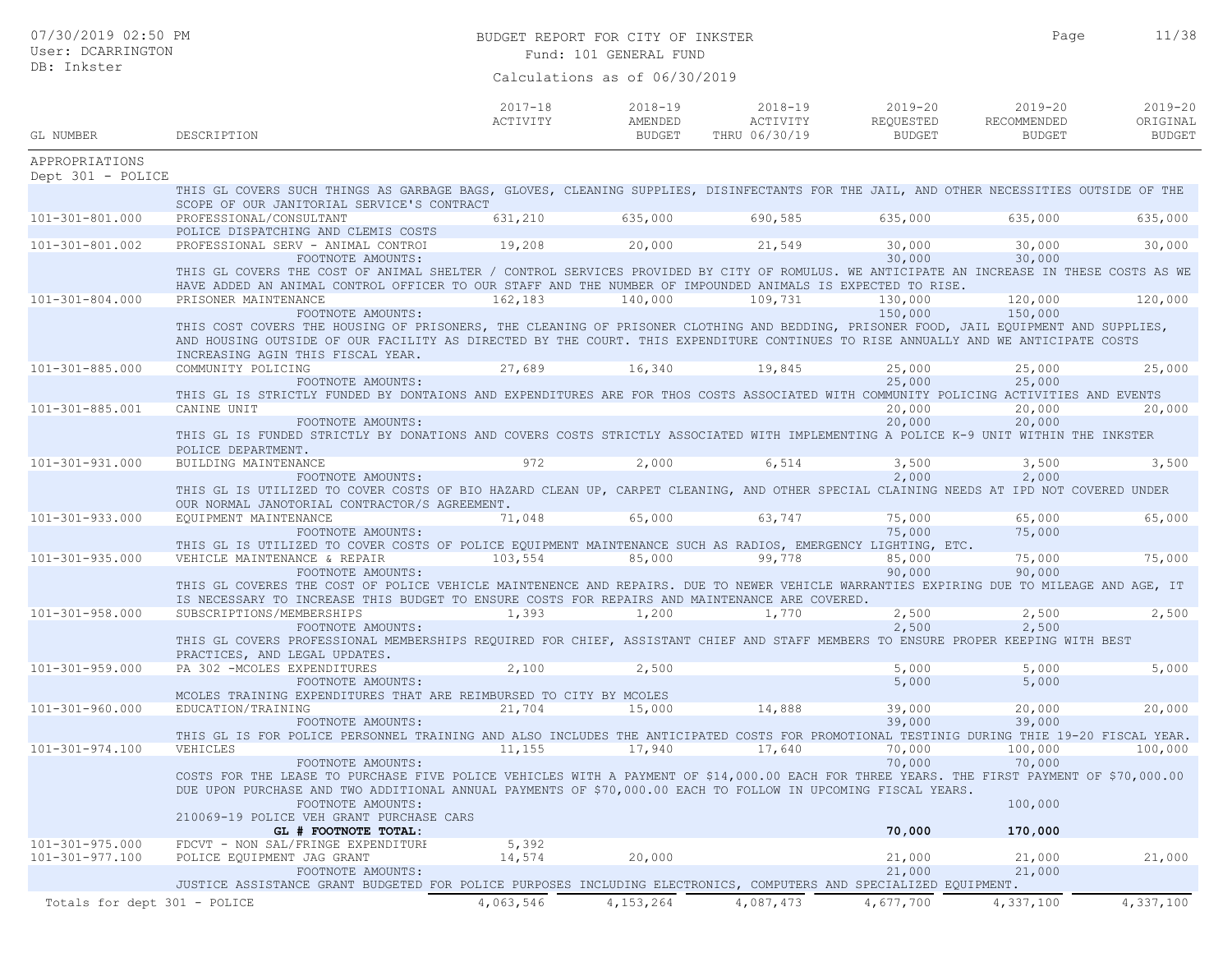| 07/30/2019 02:50 PM<br>User: DCARRINGTON |                                                                                                                                       | BUDGET REPORT FOR CITY OF INKSTER<br>Fund: 101 GENERAL FUND | Page                                    | 12/38                                    |                                           |                                             |                                          |
|------------------------------------------|---------------------------------------------------------------------------------------------------------------------------------------|-------------------------------------------------------------|-----------------------------------------|------------------------------------------|-------------------------------------------|---------------------------------------------|------------------------------------------|
| DB: Inkster                              |                                                                                                                                       |                                                             | Calculations as of 06/30/2019           |                                          |                                           |                                             |                                          |
| GL NUMBER                                | DESCRIPTION                                                                                                                           | $2017 - 18$<br>ACTIVITY                                     | $2018 - 19$<br>AMENDED<br><b>BUDGET</b> | $2018 - 19$<br>ACTIVITY<br>THRU 06/30/19 | $2019 - 20$<br>REQUESTED<br><b>BUDGET</b> | $2019 - 20$<br>RECOMMENDED<br><b>BUDGET</b> | $2019 - 20$<br>ORIGINAL<br><b>BUDGET</b> |
| APPROPRIATIONS                           |                                                                                                                                       |                                                             |                                         |                                          |                                           |                                             |                                          |
| Dept 337 - FIRE ADMINISTRATION           |                                                                                                                                       |                                                             |                                         |                                          |                                           |                                             |                                          |
| 101-337-706.000                          | SALARIES-PERMANENT                                                                                                                    | 1,348,143                                                   | 1,507,900                               | 1,449,575                                | 1,601,600                                 | 1,450,000                                   | 1,450,000                                |
|                                          | FOOTNOTE AMOUNTS:                                                                                                                     |                                                             |                                         |                                          | 94,000                                    | 94,000                                      |                                          |
|                                          | CHIEF HUBBARD REQ. 21,391.00 RAISE IN CHIEF'S SALARY                                                                                  |                                                             |                                         |                                          |                                           |                                             |                                          |
|                                          | FOOTNOTE AMOUNTS:                                                                                                                     |                                                             |                                         |                                          | 18,200                                    | 18,200                                      |                                          |
|                                          | CHIEF REO \$1.00 RASE IN ADMIN SECRETARY'S WAGES<br>GL # FOOTNOTE TOTAL:                                                              |                                                             |                                         |                                          |                                           |                                             |                                          |
| 101-337-707.000                          | SALARIES-TEMPORARY                                                                                                                    | 3,216                                                       |                                         |                                          | 112,200                                   | 112,200                                     |                                          |
| 101-337-708.000                          | SICK VACATION FINAL PAYOUT                                                                                                            | 4,438                                                       |                                         |                                          |                                           |                                             |                                          |
| 101-337-709.000                          | SALARIES-OVERTIME                                                                                                                     | 141,695                                                     | 160,420                                 | 151,850                                  | 100,000                                   | 100,000                                     | 100,000                                  |
| 101-337-710.000                          | LONGEVITY & MISC. BENEFITS                                                                                                            | 2,000                                                       | 2,000                                   | 2,000                                    | 2,000                                     | 2,000                                       | 2,000                                    |
| 101-337-711.000                          | HOLIDAY PAY                                                                                                                           | 26,546                                                      | 79,900                                  | 75,511                                   | 82,700                                    | 82,700                                      | 82,700                                   |
| 101-337-715.000                          | SOCIAL SECURITY                                                                                                                       | 24,742                                                      | 27,500                                  | 27,360                                   | 29,400                                    | 29,400                                      | 29,400                                   |
| 101-337-716.000                          | GROUP INSURANCE                                                                                                                       | 194,438                                                     | 261,000                                 | 275,231                                  | 264,600                                   | 264,600                                     | 264,600                                  |
| 101-337-716.010                          | EMPLOYEE HEALTH CONTRIBUTION                                                                                                          | (20, 939)                                                   | (37, 800)                               | (35, 484)                                | (53,000)                                  | (53,000)                                    | (53,000)                                 |
| 101-337-716.011                          | EMPLOYEE DENTAL CONTRIBUTION                                                                                                          | (4, 652)                                                    |                                         | (7, 719)                                 |                                           |                                             |                                          |
| 101-337-718.000                          | PENSION                                                                                                                               | 304,659                                                     | 381,900                                 | 340,077                                  | 400,500                                   | 400,500                                     | 400,500                                  |
| 101-337-721.000                          | CLOTHING ALLOWANCE                                                                                                                    | 62,500                                                      | 72,500                                  | 79,486                                   | 75,000                                    | 75,000                                      | 75,000                                   |
| 101-337-723.677                          | ADVANCE LIFE SUPPORT                                                                                                                  | 65,592                                                      | 78,300                                  | 100,363                                  | 111,000                                   | 111,000                                     | 111,000                                  |
| $101 - 337 - 727.000$                    | OFFICE SUPPLIES                                                                                                                       | 2,762                                                       | 2,000                                   | 1,139                                    | 1,000                                     | 1,000                                       | 1,000                                    |
|                                          | FOOTNOTE AMOUNTS:                                                                                                                     |                                                             |                                         |                                          | 1,000                                     | 1,000                                       |                                          |
| $101 - 337 - 740.000$                    | DAY TO DAY SUPPLIES FOR ADMIN                                                                                                         | 38,817                                                      | 30,000                                  | 20,777                                   |                                           |                                             | 30,000                                   |
|                                          | OPERATING SUPPLIES<br>FOOTNOTE AMOUNTS:                                                                                               |                                                             |                                         |                                          | 30,000<br>30,000                          | 30,000<br>30,000                            |                                          |
|                                          | DAY TO DAY OPERATIONAL ITEMS                                                                                                          |                                                             |                                         |                                          |                                           |                                             |                                          |
| 101-337-740.338                          | SUP. COMMINITY EMERGENCY RESPONSE                                                                                                     |                                                             | 6,500                                   |                                          | 4,000                                     | 4,000                                       | 4,000                                    |
|                                          | FOOTNOTE AMOUNTS:                                                                                                                     |                                                             |                                         |                                          | 4,000                                     | 4,000                                       |                                          |
|                                          | PER YEAR STIPEND FOR SPECIALTY TEAM MEMBERS                                                                                           |                                                             |                                         |                                          |                                           |                                             |                                          |
| 101-337-741.010                          | SUPPLIES - FIRE HOSE                                                                                                                  |                                                             | 5,000                                   |                                          | 1,000                                     | 1,000                                       | 1,000                                    |
|                                          | FOOTNOTE AMOUNTS:                                                                                                                     |                                                             |                                         |                                          | 1,000                                     | 1,000                                       |                                          |
|                                          | ALLOTMENT FOR NEW FIRE HOSES                                                                                                          |                                                             |                                         |                                          |                                           |                                             |                                          |
| 101-337-742.000                          | SMALL TOOLS & EQUIPMENT                                                                                                               |                                                             | 65,700                                  | 60,229                                   | 35,200                                    | 35,200                                      | 35,200                                   |
|                                          | FOOTNOTE AMOUNTS:                                                                                                                     |                                                             |                                         |                                          | 35,200                                    | 35,200                                      |                                          |
|                                          | REPLACE OUTDATED SCBA BOTTLES \$525, TRUCK CAMERAS \$2000, STOKES RESCUE BASKET \$900, RESCUE MANEQUIN FOR TRAINING \$1300, POWERLOAD |                                                             |                                         |                                          |                                           |                                             |                                          |
|                                          | STRETCHER FOR RESCUE TRUCK \$23,000, THERMAL IMAGING CAMERA FOR FIRE RESCUES \$4700, AND MISC EQUIPMENT                               |                                                             |                                         |                                          |                                           |                                             |                                          |
| 101-337-760.000                          | MEDICAL SUPPLIES                                                                                                                      | 22,090                                                      | 34,000                                  | 28,697                                   | 30,000                                    | 30,000                                      | 30,000                                   |
|                                          | FOOTNOTE AMOUNTS:                                                                                                                     |                                                             |                                         |                                          | 30,000                                    | 30,000                                      |                                          |
|                                          | SUPPLIES NEEDED TO OPERATE THE RESCUE TRUCKS                                                                                          |                                                             |                                         |                                          |                                           |                                             |                                          |
| 101-337-761.000                          | FUEL                                                                                                                                  | 45,567                                                      | 41,000                                  | 33,469                                   | 35,000                                    | 30,000                                      | 30,000                                   |
| 101-337-776.000                          | BUILDING MAINT SUPPLIES                                                                                                               | 6,703                                                       | 3,000                                   | 1,696                                    | 4,000                                     | 4,000                                       | 4,000                                    |
|                                          | FOOTNOTE AMOUNTS:                                                                                                                     |                                                             |                                         |                                          | 4,000                                     | 4,000                                       |                                          |
|                                          | MISC BUILDING SUPPLIES AND EQUIPMENT FOR STATION                                                                                      |                                                             |                                         |                                          |                                           |                                             |                                          |
| 101-337-778.000                          | EQUIPMENT MAINT SUPPLIES                                                                                                              | 2,415                                                       | 2,000                                   | 583                                      | 2,000                                     | 2,000                                       | 2,000                                    |
|                                          | FOOTNOTE AMOUNTS:                                                                                                                     |                                                             |                                         |                                          | 2,000                                     | 2,000                                       |                                          |
|                                          | OILS, COMPRESSOR BELTS, EXHAUST FLUIDS, MISC AUTO PARTS                                                                               |                                                             |                                         |                                          |                                           |                                             |                                          |
| 101-337-801.000                          | PROFESSIONAL/CONSULTANT                                                                                                               | 14,406                                                      | 14,225                                  | 21,012                                   | 34,600                                    | 34,600                                      | 34,600                                   |
|                                          | ANNUAL MUTUAL AID CONTRACT \$4800, IMAGE TREND REPORTS \$3500, STATE CERTIFICATION FOR APPARATUS \$225, LADDER/HOSE TESTING \$1200,   |                                                             |                                         |                                          |                                           |                                             |                                          |
|                                          | STRETCHER MAINTENANCE \$4500, CPR THUMPER DEVICE WARRANTY/PM/CHARGERS \$4400, STATE OF MICHIGAN QUALITY ASSURANCE FEE \$16000         |                                                             |                                         |                                          |                                           |                                             |                                          |
| 101-337-820.000<br>101-337-900.000       | DEMOLITION                                                                                                                            | 11,310                                                      |                                         |                                          | 500                                       | 500                                         |                                          |
|                                          | PRINTING & ADVERTISING                                                                                                                |                                                             | 500                                     | 3,042                                    | 2,000                                     | 2,000                                       | 500                                      |
| $101 - 337 - 931.000$                    | BUILDING MAINTENANCE<br>FOOTNOTE AMOUNTS:                                                                                             | 2,890                                                       | 2,500                                   |                                          | 2,000                                     | 2,000                                       | 2,000                                    |
|                                          | BUILDING REPAIRS                                                                                                                      |                                                             |                                         |                                          |                                           |                                             |                                          |
| 101-337-933.000                          | EQUIPMENT MAINTENANCE                                                                                                                 | 2,338                                                       | 13,210                                  | 1,657                                    | 2,500                                     | 2,500                                       | 2,500                                    |
|                                          | FOOTNOTE AMOUNTS:                                                                                                                     |                                                             |                                         |                                          | 2,500                                     | 2,500                                       |                                          |
|                                          |                                                                                                                                       |                                                             |                                         |                                          |                                           |                                             |                                          |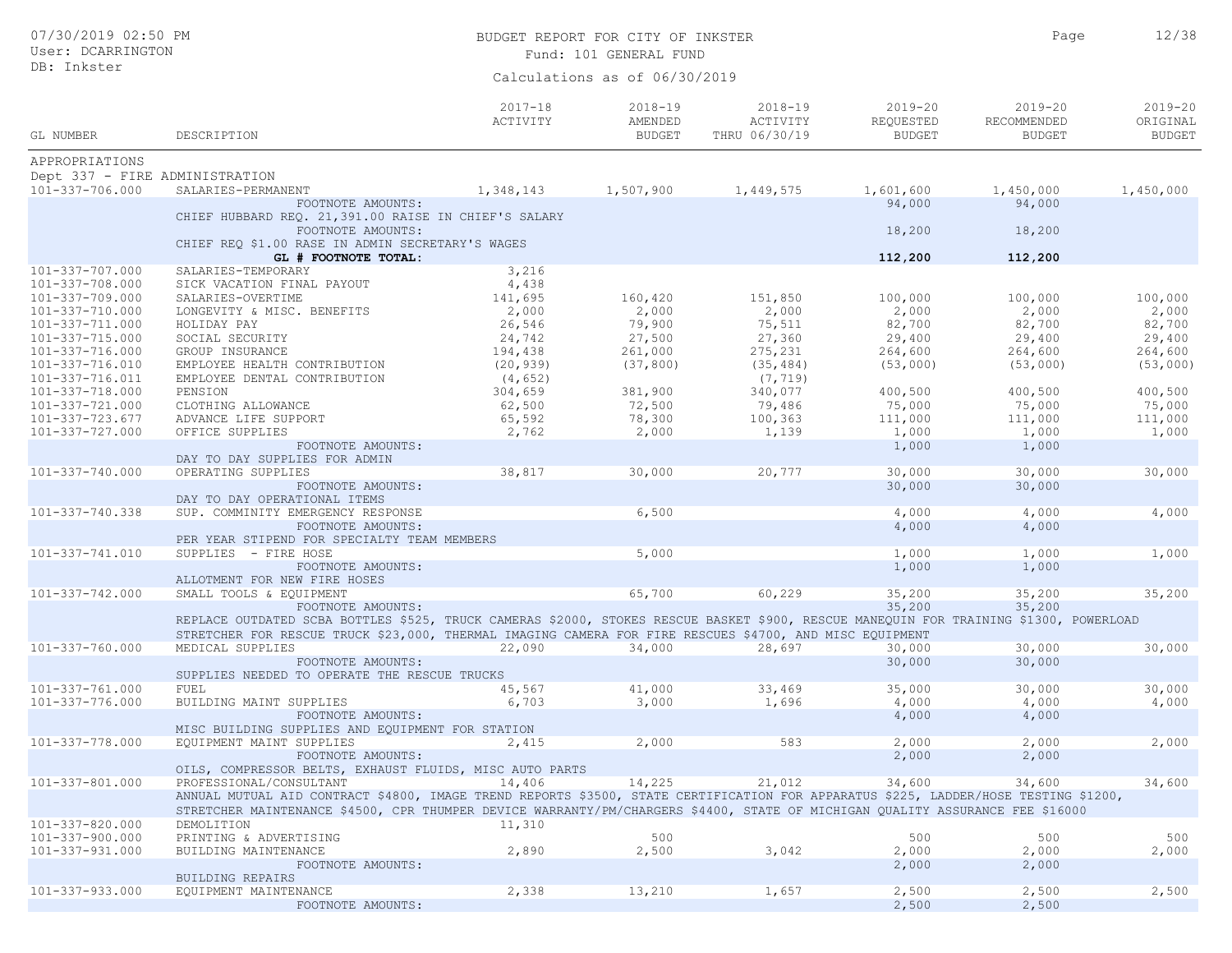## BUDGET REPORT FOR CITY OF INKSTER 13/38 Fund: 101 GENERAL FUND

Page

| GL NUMBER                                      | DESCRIPTION                                                                                                                                          | $2017 - 18$<br>ACTIVITY | $2018 - 19$<br>AMENDED<br><b>BUDGET</b> | $2018 - 19$<br>ACTIVITY<br>THRU 06/30/19 | $2019 - 20$<br>REQUESTED<br><b>BUDGET</b> | $2019 - 20$<br>RECOMMENDED<br><b>BUDGET</b> | $2019 - 20$<br>ORIGINAL<br><b>BUDGET</b> |
|------------------------------------------------|------------------------------------------------------------------------------------------------------------------------------------------------------|-------------------------|-----------------------------------------|------------------------------------------|-------------------------------------------|---------------------------------------------|------------------------------------------|
| APPROPRIATIONS                                 |                                                                                                                                                      |                         |                                         |                                          |                                           |                                             |                                          |
| Dept 337 - FIRE ADMINISTRATION                 |                                                                                                                                                      |                         |                                         |                                          |                                           |                                             |                                          |
|                                                | FEE FOR OXYGEN                                                                                                                                       |                         |                                         |                                          |                                           |                                             |                                          |
| 101-337-935.000                                | VEHICLE MAINTENANCE & REPAIR<br>FOOTNOTE AMOUNTS:                                                                                                    | 87,418                  | 90,000                                  | 76,025                                   | 30,000<br>30,000                          | 25,000<br>30,000                            | 25,000                                   |
| 101-337-958.000                                | REPAIRS ON VEHICLES AND PM WORK<br>SUBSCRIPTIONS/MEMBERSHIPS                                                                                         | 469                     | 500                                     | 515                                      | 500                                       | 500                                         | 500                                      |
| 101-337-960.000                                | EDUCATION/TRAINING                                                                                                                                   | 19,619                  | 20,000                                  | 10,199                                   | 25,000                                    | 25,000                                      | 25,000                                   |
|                                                | FOOTNOTE AMOUNTS:                                                                                                                                    |                         |                                         |                                          | 25,000                                    | 25,000                                      |                                          |
|                                                | COURSES, SEMINARS, CONFERENCES, HIRING COST OF NEW FIREFIGHTERS, EMS LICENSURE FOR STAFF                                                             |                         |                                         |                                          |                                           |                                             |                                          |
| 101-337-964.000                                | REFUNDS & REBATES                                                                                                                                    | 791                     | 7,510                                   | 7,514                                    |                                           |                                             |                                          |
| 101-337-970.000                                | CAPITAL OUTLAY                                                                                                                                       |                         | 587,395                                 | 717,649                                  | 131,044                                   | 9,250                                       | 9,250                                    |
|                                                | FOOTNOTE AMOUNTS:<br>NEW ENGINE COST                                                                                                                 |                         |                                         |                                          | 121,794                                   |                                             |                                          |
|                                                | FOOTNOTE AMOUNTS:                                                                                                                                    |                         |                                         |                                          | 9,250                                     | 9,250                                       |                                          |
|                                                | 2FORD EXPLORER LEASE PYMNT 2 OF 4 SPLIT WITH WATER/SEWER FUND                                                                                        |                         |                                         |                                          |                                           |                                             |                                          |
|                                                | GL # FOOTNOTE TOTAL:                                                                                                                                 |                         |                                         |                                          | 131,044                                   | 9,250                                       |                                          |
| 101-337-974.000                                | CAPITAL IMPROVEMENTS                                                                                                                                 | 77,238                  | 15,000                                  | 62,932                                   | 25,000                                    |                                             |                                          |
|                                                | FOOTNOTE AMOUNTS:<br>BATHROOMS REMOLDELED IN STATION                                                                                                 |                         |                                         |                                          | 25,000                                    | 25,000                                      |                                          |
| 101-337-974.001                                | CAPITAL IMPROVEMENTS - FEMA                                                                                                                          |                         | 57,870                                  | 57,870                                   | 22,960                                    | 22,960                                      | 22,960                                   |
|                                                | FOOTNOTE AMOUNTS:                                                                                                                                    |                         |                                         |                                          | 22,960                                    | 22,960                                      |                                          |
|                                                | 10% REQUIREMENT FOR GRANT TO PROCURE NEW RADIOS FOR THE DEPARTMENT. THIS IS A REGIONAL GRANT WRITTEN BY ONE OF OUR NEIGHBORING<br><b>DEPARTMENTS</b> |                         |                                         |                                          |                                           |                                             |                                          |
| 101-337-977.000                                | <b>EQUIPMENT</b>                                                                                                                                     |                         |                                         | (1, 200)                                 |                                           |                                             |                                          |
| 101-337-990.000                                | LEASE PAYMENTS                                                                                                                                       | 29,094                  | 28,700                                  | 28,694                                   | 30,880                                    | 30,880                                      | 30,880                                   |
|                                                | 30                                                                                                                                                   |                         |                                         |                                          |                                           |                                             |                                          |
|                                                | Totals for dept 337 - FIRE ADMINISTRATION                                                                                                            | 2,516,305               | 3,560,230                               | 3,590,749                                | 3,060,984                                 | 2,752,590                                   | 2,752,590                                |
|                                                |                                                                                                                                                      |                         |                                         |                                          |                                           |                                             |                                          |
| Dept 371 - BUILDING                            |                                                                                                                                                      |                         |                                         |                                          |                                           |                                             |                                          |
| 101-371-727.000                                | OFFICE SUPPLIES                                                                                                                                      | 954                     | 2,000                                   | 2,683                                    | 4,500                                     | 4,500                                       | 4,500                                    |
|                                                | FOOTNOTE AMOUNTS:                                                                                                                                    |                         |                                         |                                          | 5,000                                     | 5,000                                       |                                          |
|                                                | INCLUDES \$3,000 TO UPDATE CODE BOOKS, AND \$400 FOR SECOND MONITORS.                                                                                |                         |                                         |                                          |                                           |                                             |                                          |
| 101-371-801.000                                | PROFESSIONAL/CONSULTANT<br>PROFESSIONAL / BUILDING                                                                                                   | 478,116                 | 398,905                                 | 393,632                                  | 379,200                                   | 379,200                                     | 379,200                                  |
| $101 - 371 - 801.950$<br>$101 - 371 - 958.000$ | SUBSCRIPTIONS/MEMBERSHIPS                                                                                                                            |                         | 30,000                                  | 3,030                                    | 2,500                                     | 2,500                                       | 2,500                                    |
| 101-371-977.000                                | <b>EQUIPMENT</b>                                                                                                                                     | 1,043                   | 24,320                                  | 18,444                                   | 500                                       | 500                                         | 500                                      |
|                                                | 2ND MONITORS FOR EMPLOYEES                                                                                                                           |                         |                                         |                                          |                                           |                                             |                                          |
|                                                | Totals for dept 371 - BUILDING                                                                                                                       | 480,113                 | 455,225                                 | 417,789                                  | 386,700                                   | 386,700                                     | 386,700                                  |
| Dept 373 - CODE ENFORCEMENT                    |                                                                                                                                                      |                         |                                         |                                          |                                           |                                             |                                          |
| 101-373-706.000                                | SALARIES-PERMANENT                                                                                                                                   | 19,708                  | 39,000                                  | 66,910                                   | 24,100                                    | 24,100                                      | 24,100                                   |
| $101 - 373 - 707.000$                          | SALARIES-TEMPORARY                                                                                                                                   | 3,390                   | 11,400                                  |                                          | 1,000                                     | 1,000                                       | 1,000                                    |
| 101-373-709.000                                | SALARIES-OVERTIME                                                                                                                                    | 2,756                   |                                         | 3,642                                    |                                           |                                             |                                          |
| 101-373-715.000                                | SOCIAL SECURITY                                                                                                                                      | 4,416                   | 3,900                                   | 5,164                                    | 2,400                                     | 2,400                                       | 2,400                                    |
| 101-373-716.000                                | GROUP INSURANCE                                                                                                                                      | 17,235                  | 25,200                                  | 25,196                                   | 25,200                                    | 25,200                                      | 25,200                                   |
| 101-373-716.010                                | EMPLOYEE HEALTH CONTRIBUTION                                                                                                                         | (1, 233)                | (5, 100)                                | (2, 585)                                 | (5, 100)                                  | (5, 100)                                    | (5, 100)                                 |
| 101-373-716.011                                | EMPLOYEE DENTAL CONTRIBUTION                                                                                                                         | (844)                   |                                         | (762)                                    |                                           |                                             |                                          |
| 101-373-718.000                                | PENSION                                                                                                                                              | 18,607                  | 19,500                                  | 13,320                                   | 17,800                                    | 17,800                                      | 17,800                                   |
| 101-373-721.000                                | CLOTHING ALLOWANCE                                                                                                                                   | 1,200                   |                                         | 600                                      | 600                                       | 600                                         | 600                                      |
| 101-373-727.000                                | OFFICE SUPPLIES                                                                                                                                      | 150                     |                                         |                                          |                                           |                                             |                                          |
| 101-373-974.100                                | VEHICLES                                                                                                                                             | 4,341                   |                                         |                                          |                                           |                                             |                                          |
|                                                | Totals for dept 373 - CODE ENFORCEMENT                                                                                                               | 69,726                  | 93,900                                  | 111,485                                  | 66,000                                    | 66,000                                      | 66,000                                   |
|                                                | Dept 441 - DEPARTMENT OF PUBLIC WORKS                                                                                                                |                         |                                         |                                          |                                           |                                             |                                          |
| $101 - 441 - 707.000$                          | SALARIES-TEMPORARY                                                                                                                                   | 26,960                  | 92,342                                  | 171,462                                  | 124,600                                   | 124,600                                     | 124,600                                  |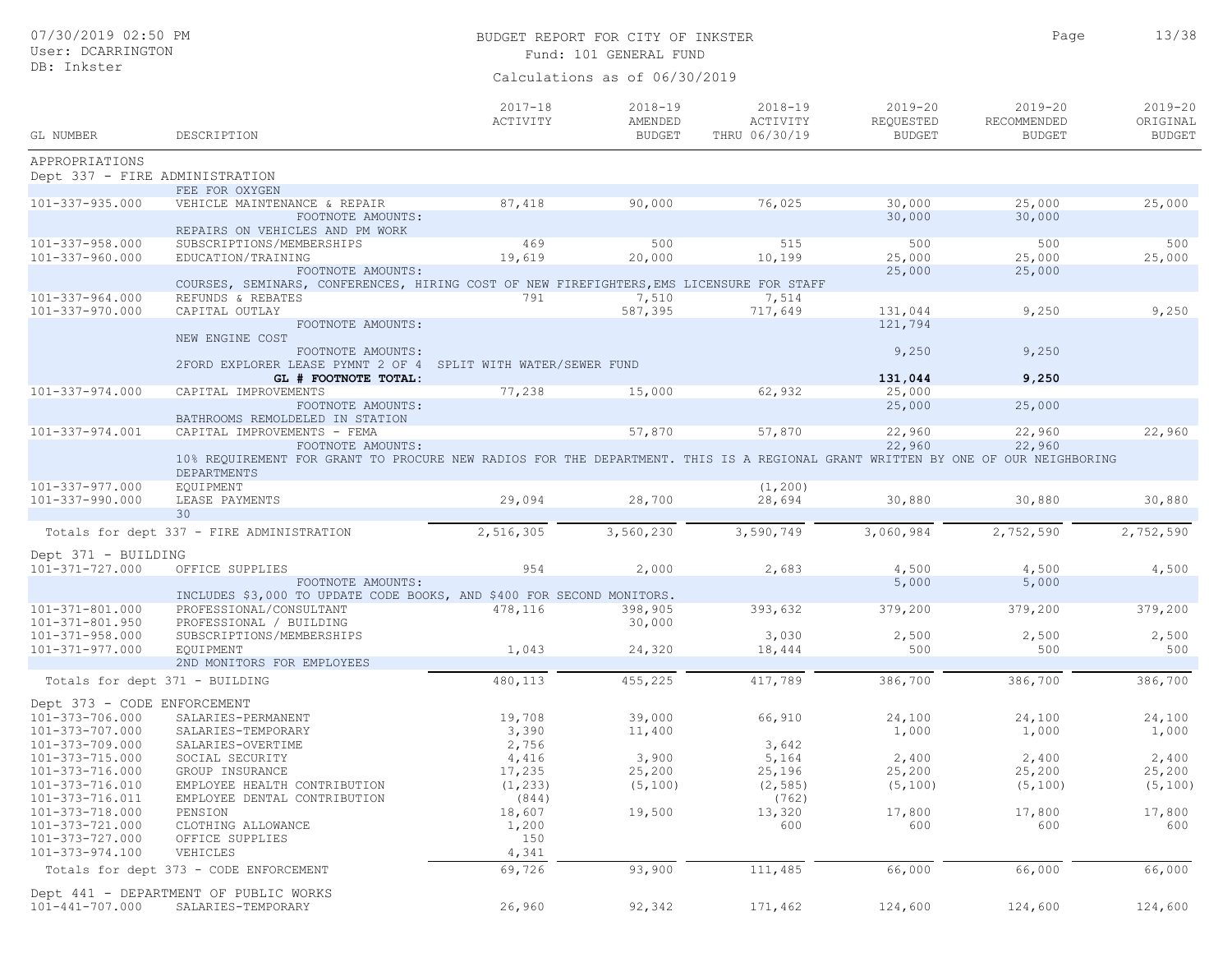## BUDGET REPORT FOR CITY OF INKSTER 14/38 Fund: 101 GENERAL FUND

Calculations as of 06/30/2019

| GL NUMBER                                      | DESCRIPTION                                                                                                      | $2017 - 18$<br>ACTIVITY | $2018 - 19$<br>AMENDED<br><b>BUDGET</b> | $2018 - 19$<br>ACTIVITY<br>THRU 06/30/19 | $2019 - 20$<br>REQUESTED<br><b>BUDGET</b> | $2019 - 20$<br>RECOMMENDED<br><b>BUDGET</b> | $2019 - 20$<br>ORIGINAL<br><b>BUDGET</b> |
|------------------------------------------------|------------------------------------------------------------------------------------------------------------------|-------------------------|-----------------------------------------|------------------------------------------|-------------------------------------------|---------------------------------------------|------------------------------------------|
| APPROPRIATIONS                                 |                                                                                                                  |                         |                                         |                                          |                                           |                                             |                                          |
|                                                | Dept 441 - DEPARTMENT OF PUBLIC WORKS                                                                            |                         |                                         |                                          |                                           |                                             |                                          |
|                                                | FOOTNOTE AMOUNTS:                                                                                                |                         |                                         |                                          | 124,600                                   | 124,600                                     |                                          |
|                                                | GRASS CUTTERS-4.31 FTES (8 PART-TIME) ADD'L GRASS CUTTERS (8 P/T)                                                |                         |                                         |                                          |                                           |                                             |                                          |
| $101 - 441 - 715.000$                          | SOCIAL SECURITY                                                                                                  | 2,062                   | 9,600                                   |                                          | 9,600                                     | 9,600                                       | 9,600                                    |
|                                                | FOOTNOTE AMOUNTS:                                                                                                |                         |                                         |                                          | 9,600                                     | 9,600                                       |                                          |
|                                                | SOCIAL SECURITY BENEFITS<br>PROFESSIONAL/CONSULTANT                                                              |                         |                                         | 23,919                                   |                                           |                                             |                                          |
| $101 - 441 - 801.000$<br>$101 - 441 - 805.000$ | TREE TRIM/LAWN MAINT                                                                                             |                         | 500                                     |                                          | 1,000                                     | 1,000                                       | 1,000                                    |
|                                                | FOOTNOTE AMOUNTS:                                                                                                |                         |                                         |                                          | 1,000                                     | 1,000                                       |                                          |
|                                                | TREE TRIM/LAWN MAINT                                                                                             |                         |                                         |                                          |                                           |                                             |                                          |
| $101 - 441 - 813.000$                          | WEED CUTTING                                                                                                     | 21,528                  | 25,000                                  | 23,859                                   | 25,000                                    | 25,000                                      | 25,000                                   |
|                                                | FOOTNOTE AMOUNTS:                                                                                                |                         |                                         |                                          | 25,000                                    | 25,000                                      |                                          |
|                                                | MAINTENANCE ON WEED CUTTING EQUIPMENT; CONTRACT FOR CITY BUILDINGS<br>CITY HALL JUSTICE CENTER WEED CUTTING SERV |                         |                                         |                                          |                                           |                                             |                                          |
| $101 - 441 - 815.000$                          | BOARD UPS / CLEAN UPS                                                                                            | 38,185                  |                                         |                                          |                                           |                                             |                                          |
| $101 - 441 - 815.010$                          | BOARD UPS                                                                                                        | 30,711                  | 35,000                                  | 36,876                                   | 35,000                                    | 35,000                                      | 35,000                                   |
|                                                | FOOTNOTE AMOUNTS:                                                                                                |                         |                                         |                                          | 35,000                                    | 35,000                                      |                                          |
|                                                | BOARD UPS (BELFOR)                                                                                               |                         |                                         |                                          |                                           |                                             |                                          |
| $101 - 441 - 815.020$                          | CLEAN UPS                                                                                                        | 90,550                  | 80,000                                  | 60,225                                   | 80,000                                    | 80,000                                      | 80,000                                   |
|                                                | FOOTNOTE AMOUNTS:                                                                                                |                         |                                         |                                          | 80,000                                    | 80,000                                      |                                          |
|                                                | CLEAN UP'S (CONTRACT)                                                                                            |                         |                                         |                                          |                                           |                                             |                                          |
| $101 - 441 - 926.000$                          | STREET LIGHTING                                                                                                  | 532,434                 | 445,000                                 | 407,627                                  | 480,000                                   | 400,000                                     | 400,000                                  |
|                                                | FOOTNOTE AMOUNTS:                                                                                                |                         |                                         |                                          | 480,000                                   | 480,000                                     |                                          |
|                                                | DECREASE FROM PRIOR YEARS AS A RESULT OF UPGRADING STREETLIGHTS                                                  |                         |                                         |                                          |                                           |                                             |                                          |
| $101 - 441 - 974.000$<br>$101 - 441 - 977.000$ | CAPITAL IMPROVEMENTS                                                                                             | 390,301                 |                                         |                                          |                                           |                                             |                                          |
|                                                | EQUIPMENT                                                                                                        | 84,250                  |                                         |                                          |                                           |                                             |                                          |
|                                                | Totals for dept 441 - DEPARTMENT OF PUBLIC WORKS                                                                 | 1,216,981               | 687,442                                 | 723,968                                  | 755,200                                   | 675,200                                     | 675,200                                  |
| Dept 721 - PLANNING                            |                                                                                                                  |                         |                                         |                                          |                                           |                                             |                                          |
| 101-721-706.000                                | SALARIES-PERMANENT                                                                                               | 67,833                  | 53,300                                  | 49,245                                   | 69,784                                    | 69,780                                      | 69,780                                   |
|                                                | FOOTNOTE AMOUNTS:                                                                                                |                         |                                         |                                          | 69,784                                    | 69,784                                      |                                          |
|                                                | BUDGETED FOR 5 DAYS PER WEEK, BUT MAY BE 4 DAYS PER WEEK. 2.8% COLA TIED TO SOCIAL SECURITY INDEX.               |                         |                                         |                                          |                                           |                                             |                                          |
| $101 - 721 - 715.000$                          | SOCIAL SECURITY                                                                                                  | 5,019                   | 4,100                                   | 3,656                                    | 5,340                                     | 5,340                                       | 5,340                                    |
| 101-721-716.000                                | GROUP INSURANCE                                                                                                  | 24,204                  | 12,600                                  | 11,578                                   | 12,600                                    | 12,600                                      | 12,600                                   |
| 101-721-716.010                                | EMPLOYEE HEALTH CONTRIBUTION                                                                                     | (1, 963)                | (2,600)                                 | (950)                                    | (2, 600)                                  | (2, 600)                                    | (2, 600)                                 |
| 101-721-716.011                                | EMPLOYEE DENTAL CONTRIBUTION                                                                                     | (628)                   |                                         | (227)                                    |                                           |                                             |                                          |
| 101-721-727.000                                | OFFICE SUPPLIES                                                                                                  | 1,086                   | 2,000                                   | 646                                      | 1,000                                     | 1,000                                       | 1,000                                    |
| 101-721-801.000                                | PROFESSIONAL/CONSULTANT                                                                                          | 6,693                   | 5,000                                   | 5,285                                    | 5,000                                     | 5,000                                       | 5,000                                    |
| $101 - 721 - 864.000$                          | CONFERENCES/WORKSHOPS                                                                                            | 345                     | 1,000                                   | 1,547                                    | 1,750                                     | 1,750                                       | 1,750                                    |
| 101-721-880.200                                | DEVELOPMENT REIMBURSEMENT                                                                                        | 1,408                   | 1,500                                   |                                          | 1,000                                     | 1,000                                       | 1,000                                    |
| 101-721-900.000                                | PRINTING & ADVERTISING                                                                                           | 1,698                   | 2,000                                   |                                          | 1,000                                     | 1,000                                       | 1,000                                    |
| $101 - 721 - 958.000$                          | SUBSCRIPTIONS/MEMBERSHIPS                                                                                        | 423                     | 750                                     | 368                                      | 1,550                                     | 1,550                                       | 1,550                                    |
| $101 - 721 - 960.000$                          | EDUCATION/TRAINING                                                                                               |                         | 1,000                                   | 1,491                                    | 1,500                                     | 1,500                                       | 1,500                                    |
|                                                | FOOTNOTE AMOUNTS:                                                                                                |                         |                                         |                                          | 1,550                                     | 1,550                                       |                                          |
|                                                | PLANNING COMM MICHIGAN ASSOC PLANNING MEMBERSHIP ALSO, PLANNING COMM & ZBA MEMBERS A MAP SUBSCRIPTION            |                         |                                         |                                          |                                           |                                             |                                          |
| 101-721-964.000                                | REFUNDS & REBATES                                                                                                | 4,041                   |                                         |                                          |                                           |                                             |                                          |
| 101-721-980.000                                | ADMIN/ENGINEERING                                                                                                | 14,547                  | 10,000                                  | 15,649                                   | 13,000                                    | 13,000                                      | 13,000                                   |
|                                                | Totals for dept 721 - PLANNING                                                                                   | 124,706                 | 90,650                                  | 88,288                                   | 110,924                                   | 110,920                                     | 110,920                                  |
|                                                | Dept 727 - ECONOMIC DEVELOPMENT                                                                                  |                         |                                         |                                          |                                           |                                             |                                          |
| 101-727-801.000                                | PROFESSIONAL/CONSULTANT                                                                                          | 22,288                  | 105,000                                 | 96,774                                   | 20,000                                    | 20,000                                      | 20,000                                   |
|                                                | FOOTNOTE AMOUNTS:                                                                                                |                         |                                         |                                          | 20,000                                    | 20,000                                      |                                          |
|                                                | PER MAYOR AND DARIN                                                                                              |                         |                                         |                                          |                                           |                                             |                                          |
| 101-727-806.100                                | CITY OWNED PROPERTY MAINTENANCE                                                                                  | 160                     |                                         |                                          |                                           |                                             |                                          |
| 101-727-864.000                                | CONFERENCES/WORKSHOPS                                                                                            | 3,320                   |                                         | 85                                       |                                           |                                             |                                          |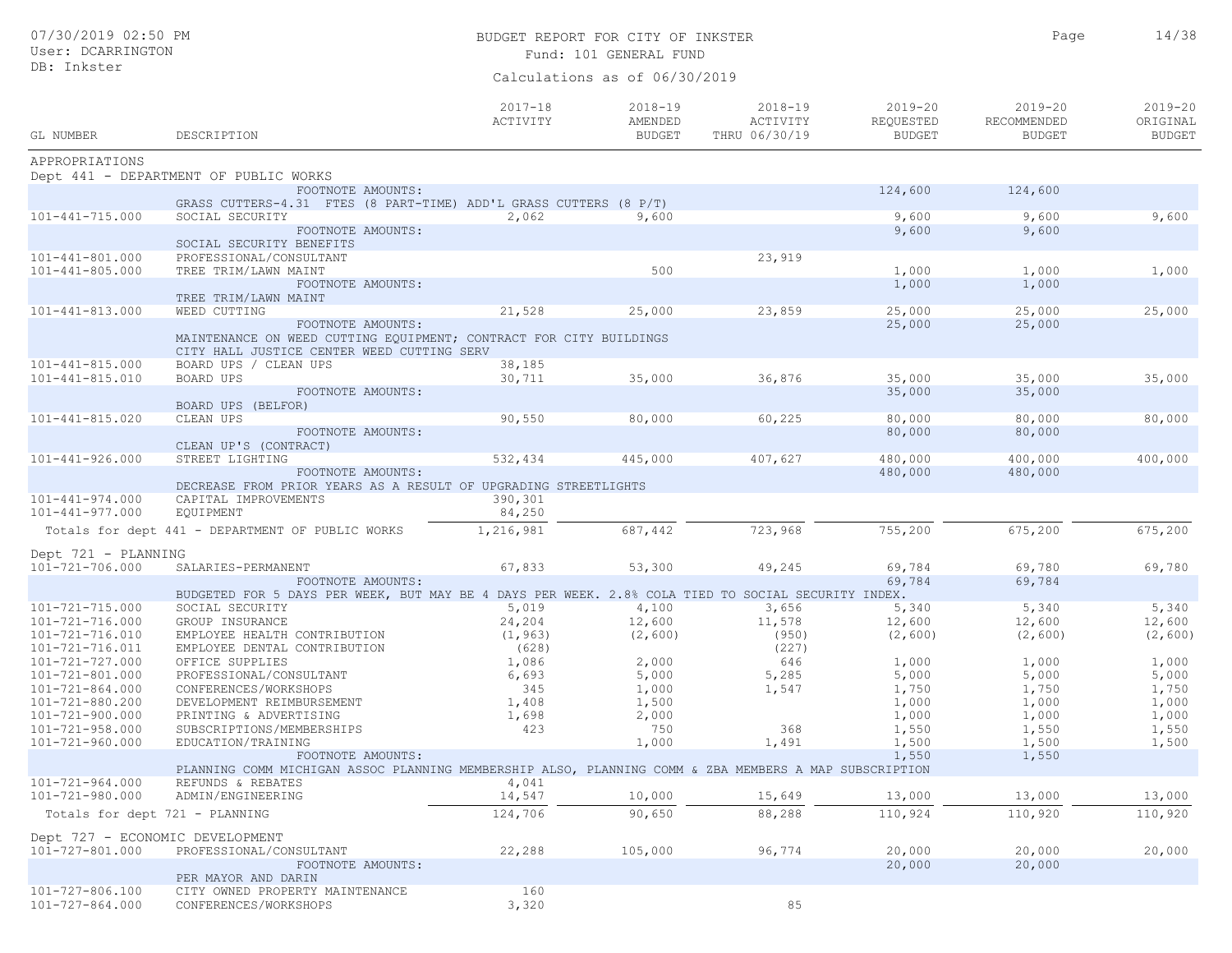## BUDGET REPORT FOR CITY OF INKSTER 15/38 Fund: 101 GENERAL FUND

Page

| GL NUMBER                          | DESCRIPTION                                                     | $2017 - 18$<br>ACTIVITY | $2018 - 19$<br>AMENDED<br><b>BUDGET</b> | $2018 - 19$<br>ACTIVITY<br>THRU 06/30/19 | $2019 - 20$<br>REQUESTED<br><b>BUDGET</b> | $2019 - 20$<br>RECOMMENDED<br><b>BUDGET</b> | $2019 - 20$<br>ORIGINAL<br><b>BUDGET</b> |
|------------------------------------|-----------------------------------------------------------------|-------------------------|-----------------------------------------|------------------------------------------|-------------------------------------------|---------------------------------------------|------------------------------------------|
| APPROPRIATIONS                     |                                                                 |                         |                                         |                                          |                                           |                                             |                                          |
| Dept 727 - ECONOMIC DEVELOPMENT    |                                                                 |                         |                                         |                                          |                                           |                                             |                                          |
| 101-727-880.200                    | DEVELOPMENT REIMBURSEMENT                                       | 600                     |                                         |                                          |                                           |                                             |                                          |
| 101-727-900.000                    | PRINTING & ADVERTISING                                          | 4,110                   | 7,500                                   | 850                                      | 5,000                                     | 5,000                                       | 5,000                                    |
| $101 - 727 - 964.000$              | REFUNDS & REBATES                                               | 10,040                  | 2,000                                   |                                          | 2,000                                     | 2,000                                       | 2,000                                    |
| 101-727-978.000                    | LAND PURCHASES                                                  | 37,766                  | 20,000                                  | 19,080                                   | 20,000                                    | 20,000                                      | 20,000                                   |
| 101-727-979.000                    | FROR - PURCHASE OF LAND                                         | 398,617                 | 468,410                                 | 462,507                                  | 470,000                                   | 470,000                                     | 470,000                                  |
|                                    | FOOTNOTE AMOUNTS:                                               |                         |                                         |                                          | 468,000                                   | 468,000                                     |                                          |
| 101-727-988.000                    | USE PY ESTIMATE FOR GOING FORWARD<br>PROPERTY TRANSFER EXPENSES | 5,099                   | 7,000                                   | 442                                      |                                           |                                             |                                          |
|                                    |                                                                 |                         |                                         |                                          |                                           |                                             |                                          |
|                                    | Totals for dept 727 - ECONOMIC DEVELOPMENT                      | 482,000                 | 609,910                                 | 579,738                                  | 517,000                                   | 517,000                                     | 517,000                                  |
|                                    | Dept 728 - COMMUNITY DEVELOPMENT                                |                         |                                         |                                          |                                           |                                             |                                          |
| 101-728-706.000                    | SALARIES-PERMANENT                                              |                         | 81,300                                  | 79,584                                   | 84,300                                    | 93,100                                      | 93,100                                   |
|                                    | NO RAISES INCL IN REQUESTED BUDGET                              |                         |                                         |                                          |                                           |                                             |                                          |
| 101-728-706.100<br>101-728-715.000 | SALARY-GRANT REIMBURSEMENT<br>SOCIAL SECURITY                   |                         | (5,000)<br>5,900                        | 5,729                                    | (5, 400)<br>6,100                         | (5, 400)<br>6,800                           | (5, 400)<br>6,800                        |
| 101-728-716.000                    | GROUP INSURANCE                                                 |                         | 25,200                                  | 22,482                                   | 25,200                                    | 25,200                                      | 25,200                                   |
| 101-728-716.010                    | EMPLOYEE HEALTH CONTRIBUTION                                    |                         | (5, 100)                                | (4, 470)                                 | (5, 100)                                  | (5, 100)                                    | (5, 100)                                 |
| 101-728-716.011                    | EMPLOYEE DENTAL CONTRIBUTION                                    |                         |                                         | (149)                                    |                                           |                                             |                                          |
| 101-728-727.000                    | OFFICE SUPPLIES                                                 |                         | 2,000                                   |                                          | 2,000                                     | 2,000                                       | 2,000                                    |
| $101 - 728 - 864.000$              | CONFERENCES/WORKSHOPS                                           |                         | 7,700                                   | 5,359                                    | 7,700                                     | 7,700                                       | 7,700                                    |
| 101-728-958.000                    | SUBSCRIPTIONS/MEMBERSHIPS                                       |                         | 1,030                                   |                                          | 1,030                                     | 1,030                                       | 1,030                                    |
|                                    | Totals for dept 728 - COMMUNITY DEVELOPMENT                     |                         | 113,030                                 | 108,535                                  | 115,830                                   | 125,330                                     | 125,330                                  |
| Dept 752 - SPECIAL EVENTS          |                                                                 |                         |                                         |                                          |                                           |                                             |                                          |
| 101-752-881.000                    | PARADE                                                          |                         |                                         | 3,457                                    |                                           |                                             |                                          |
| 101-752-882.000                    | SUMMERFEST                                                      |                         | 30,000                                  | 65,590                                   |                                           |                                             |                                          |
|                                    | Totals for dept 752 - SPECIAL EVENTS                            |                         | 30,000                                  | 69,047                                   |                                           |                                             |                                          |
| Dept 906 - DEBT SERVICE            |                                                                 |                         |                                         |                                          |                                           |                                             |                                          |
| $101 - 906 - 995.000$              | INTEREST EXPENSE                                                | 11,771                  | 29,690                                  | 29,686                                   | 30,000                                    | 30,000                                      | 30,000                                   |
|                                    | FOOTNOTE AMOUNTS:                                               |                         |                                         |                                          | 30,000                                    | 30,000                                      |                                          |
|                                    | EMERGENY LOAN INT FY 19 ACTUAL INV 29,685.92                    |                         |                                         |                                          |                                           |                                             |                                          |
| 101-906-999.800                    | EMERGENCY LOAN COMMITMENT                                       |                         | 50,000                                  |                                          | 50,000                                    | 50,000                                      | 50,000                                   |
|                                    | Totals for dept 906 - DEBT SERVICE                              | 11,771                  | 79,690                                  | 29,686                                   | 80,000                                    | 80,000                                      | 80,000                                   |
| Dept 941 - INSURANCE               |                                                                 |                         |                                         |                                          |                                           |                                             |                                          |
| 101-941-716.000                    | GROUP INSURANCE                                                 | (22, 362)               |                                         |                                          |                                           |                                             |                                          |
| 101-941-716.100                    | RETIREES HEALTH & LIFE INSURANCE                                | 634,989                 | 635,000                                 | 635,753                                  | 600,000                                   | 600,000                                     | 600,000                                  |
| $101 - 941 - 718.001$              | PENSION - PRUDENTIAL PREFUNDING                                 | 201,847                 | 215,860                                 | 215,845                                  | 215,000                                   | 215,000                                     | 215,000                                  |
|                                    | Totals for dept 941 - INSURANCE                                 | 814, 474                | 850,860                                 | 851,598                                  | 815,000                                   | 815,000                                     | 815,000                                  |
|                                    | Dept 999 - INTER FUND TRANSFERS                                 |                         |                                         |                                          |                                           |                                             |                                          |
| 101-999-999.208                    | TRANSFER OUT PARKS & RECREATION                                 | 65,190                  | 125,190                                 | 125,190                                  | 65,190                                    | 65,190                                      | 65,190                                   |
| 101-999-999.243                    | TRANSFER OUT-BROWNFIELD                                         | 394,700                 | 405,955                                 | 400,000                                  | 414,500                                   | 414,500                                     | 414,500                                  |
| 101-999-999.247                    | TRANSFER OUT-TIFA                                               | 551,666                 | 585,140                                 | 485,000                                  | 491,710                                   | 491,710                                     | 491,710                                  |
|                                    | Totals for dept 999 - INTER FUND TRANSFERS                      | 1,011,556               | 1,116,285                               | 1,010,190                                | 971,400                                   | 971,400                                     | 971,400                                  |
| TOTAL APPROPRIATIONS               |                                                                 | 15, 427, 902            | 16,273,298                              | 16,018,572                               | 15,777,458                                | 14,849,860                                  | 14,849,860                               |
|                                    | NET OF REVENUES/APPROPRIATIONS - FUND 101                       | (78, 972)               | (701, 378)                              | (1, 236, 195)                            | (2,047,856)                               | 840                                         | 840                                      |
|                                    | BEGINNING FUND BALANCE                                          | 3,789,287               | 3,710,324                               | 3,710,324                                | 2,474,129                                 | 2,474,129                                   |                                          |
|                                    | ENDING FUND BALANCE                                             | 3,710,315               | 3,008,946                               | 2,474,129                                | 426,273                                   | 2,474,969                                   | 840                                      |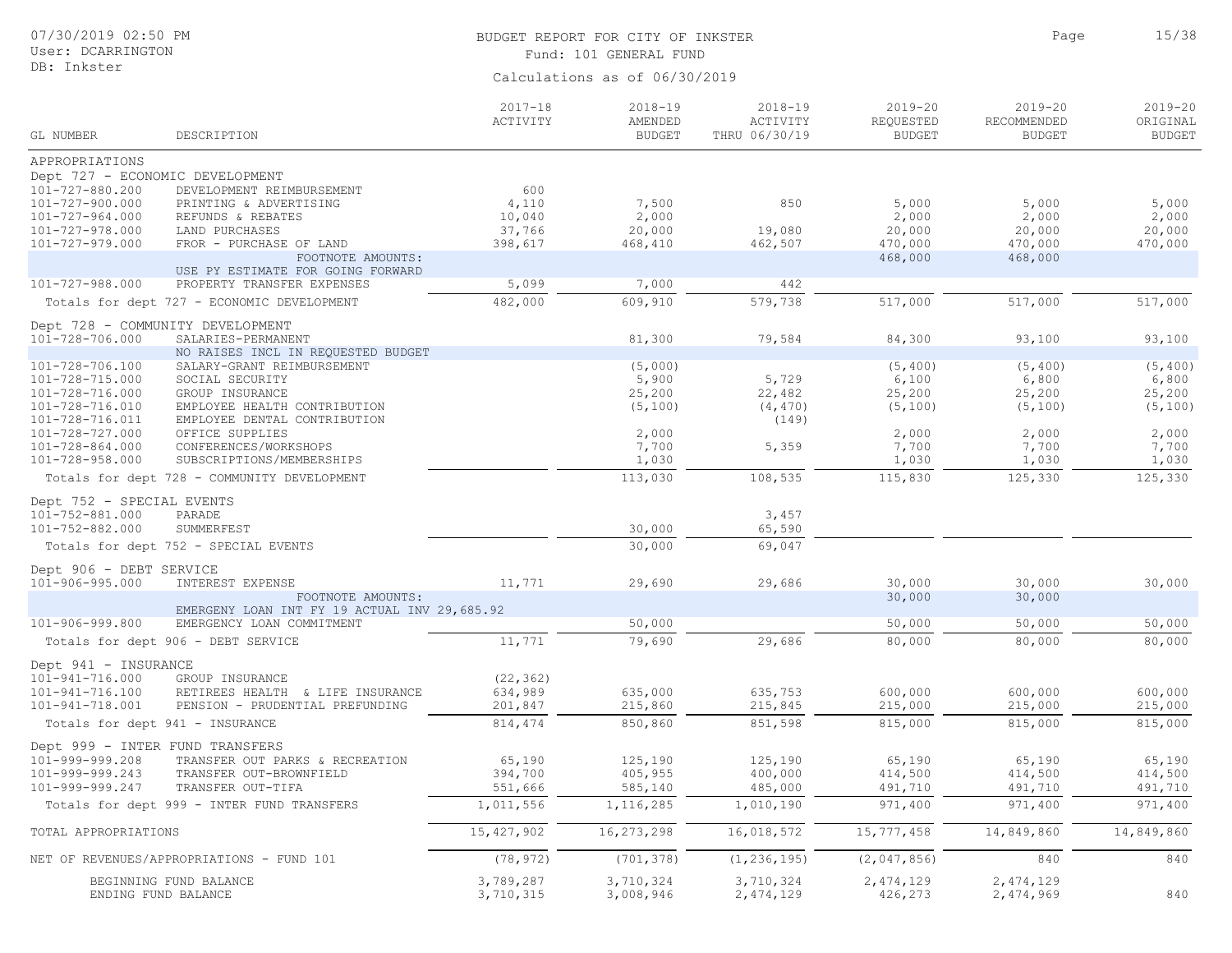## BUDGET REPORT FOR CITY OF INKSTER 16/38

Page

Fund: 202 MAJOR STREET FUND

| ESTIMATED REVENUES<br>Dept 000<br>202-000-577.000<br>1,699,070<br>STATE SHARED REVENUE<br>1,521,843<br>1,499,950<br>1,328,344<br>1,699,070<br>1,699,070<br>18,495<br>17,000<br>17,000<br>17,000<br>202-000-577.001<br>OTHER STATE SOURCES<br>11,897<br>17,000<br>17,000<br>17,000<br>FOOTNOTE AMOUNTS:<br>WEED CUT REIBURSEMENT MDOT<br>$202 - 000 - 676.002$<br>CONTRIBUTION FROM OTHER GOV'T UNIT<br>163,715<br>114,939<br>690<br>660<br>660<br>660<br>660<br>$202 - 000 - 694.000$<br>OTHER REVENUES<br>359<br>WAYNE COUNTY TRAFFIC SIGNAL CR<br>1,534,430<br>1,681,325<br>1,462,137<br>1,716,730<br>1,716,730<br>1,716,730<br>Totals for dept 000 -<br>1,534,430<br>1,681,325<br>1,462,137<br>1,716,730<br>1,716,730<br>1,716,730<br>TOTAL ESTIMATED REVENUES<br>APPROPRIATIONS<br>Dept 450 - ENGINEERING<br>450<br>$202 - 450 - 801.000$<br>PROFESSIONAL/CONSULTANT<br>1,555<br>26,393<br>42,000<br>202-450-801.410<br>ANNAPOLIS PROJECT - ENGINEERING CO<br>219,428<br>$202 - 450 - 974.020$<br>CAPITAL IMP. ENGINEER<br>400,000<br>27,948<br>442,000<br>219,878<br>Totals for dept 450 - ENGINEERING<br>Dept 471 - MAINTENANCE<br>$202 - 471 - 706.000$<br>8,210<br>2,539<br>24,900<br>25,100<br>24,900<br>25,100<br>SALARIES-PERMANENT<br>24,900<br>FOOTNOTE AMOUNTS:<br>24,900<br>PERSONAL FT1<br>910<br>162<br>5,000<br>5,000<br>5,000<br>$202 - 471 - 709.000$<br>5,000<br>SALARIES-OVERTIME<br>FOOTNOTE AMOUNTS:<br>5,000<br>5,000<br>PERSONAL FT1<br>684<br>195<br>$202 - 471 - 715.000$<br>SOCIAL SECURITY<br>2,300<br>2,300<br>2,400<br>2,400<br>2,300<br>2,300<br>FOOTNOTE AMOUNTS:<br>PERSONAL FT1<br>13,658<br>13,569<br>6,300<br>202-471-716.000<br>GROUP INSURANCE<br>6,300<br>6,300<br>6,300<br>FOOTNOTE AMOUNTS:<br>6,300<br>6,300<br>PERSONAL FT1<br>$202 - 471 - 716.010$<br>EMPLOYEE HEALTH CONTRIBUTION<br>(91)<br>(1, 260)<br>(107)<br>(1, 260)<br>(1, 260)<br>(1, 260)<br>202-471-716.011<br>(42)<br>(34)<br>EMPLOYEE DENTAL CONTRIBUTION<br>12,500<br>12,500<br>12,500<br>$202 - 471 - 718.000$<br>PENSION<br>1,087<br>12,500<br>364<br>FOOTNOTE AMOUNTS:<br>12,500<br>12,500<br>PERSONAL 1FT<br>600<br>600<br>600<br>600<br>600<br>202-471-721.000<br>CLOTHING ALLOWANCE<br>600<br>600<br>FOOTNOTE AMOUNTS:<br>PERSONAL 1FT<br>$202 - 471 - 782.000$<br>ROAD MAINTENANCE SUPPLIES<br>5,000<br>5,000<br>5,000<br>5,000<br>5,000<br>5,000<br>FOOTNOTE AMOUNTS:<br>COLD PATCH, CONCRETE, CATCH BASIN, MANHOLES, ROAD REPAIR<br>40,000<br>$202 - 471 - 805.000$<br>TREE TRIM/LAWN MAINT<br>27,378<br>70,000<br>41,910<br>40,000<br>40,000<br>FOOTNOTE AMOUNTS:<br>40,000<br>40,000<br>TREE TRIM SERVICE<br>$202 - 471 - 926.500$<br>18,000<br>STREET LIGHT BULBS<br>36,977<br>39,140<br>$202 - 471 - 938.000$<br>STREET SWEEPING<br>38,000<br>68,047<br>39,140<br>39,140<br>39,140<br>39,140<br>FOOTNOTE AMOUNTS:<br>CONTRACTOR SERVICES<br>52,500<br>11,905<br>52,500<br>52,500<br>52,500<br>$202 - 471 - 939.000$<br>ROAD REPAIRS<br>11,850<br>52,500<br>52,500<br>FOOTNOTE AMOUNTS:<br>COLD PATCHING/MISC<br>202-471-960.000<br>1,500<br>1,500<br>1,500<br>1,500<br>EDUCATION/TRAINING<br>119,221<br>138,550<br>217,340<br>188,480<br>188,780<br>188,780<br>Totals for dept 471 - MAINTENANCE | GL NUMBER | DESCRIPTION | $2017 - 18$<br>ACTIVITY | 2018-19<br>AMENDED<br><b>BUDGET</b> | $2018 - 19$<br>ACTIVITY<br>THRU 06/30/19 | $2019 - 20$<br>REQUESTED<br><b>BUDGET</b> | $2019 - 20$<br>RECOMMENDED<br><b>BUDGET</b> | $2019 - 20$<br>ORIGINAL<br><b>BUDGET</b> |
|----------------------------------------------------------------------------------------------------------------------------------------------------------------------------------------------------------------------------------------------------------------------------------------------------------------------------------------------------------------------------------------------------------------------------------------------------------------------------------------------------------------------------------------------------------------------------------------------------------------------------------------------------------------------------------------------------------------------------------------------------------------------------------------------------------------------------------------------------------------------------------------------------------------------------------------------------------------------------------------------------------------------------------------------------------------------------------------------------------------------------------------------------------------------------------------------------------------------------------------------------------------------------------------------------------------------------------------------------------------------------------------------------------------------------------------------------------------------------------------------------------------------------------------------------------------------------------------------------------------------------------------------------------------------------------------------------------------------------------------------------------------------------------------------------------------------------------------------------------------------------------------------------------------------------------------------------------------------------------------------------------------------------------------------------------------------------------------------------------------------------------------------------------------------------------------------------------------------------------------------------------------------------------------------------------------------------------------------------------------------------------------------------------------------------------------------------------------------------------------------------------------------------------------------------------------------------------------------------------------------------------------------------------------------------------------------------------------------------------------------------------------------------------------------------------------------------------------------------------------------------------------------------------------------------------------------------------------------------------------------------------------------------------------------------------------------------------------------------------------------------------------------------------------------------------------------------------------------------|-----------|-------------|-------------------------|-------------------------------------|------------------------------------------|-------------------------------------------|---------------------------------------------|------------------------------------------|
|                                                                                                                                                                                                                                                                                                                                                                                                                                                                                                                                                                                                                                                                                                                                                                                                                                                                                                                                                                                                                                                                                                                                                                                                                                                                                                                                                                                                                                                                                                                                                                                                                                                                                                                                                                                                                                                                                                                                                                                                                                                                                                                                                                                                                                                                                                                                                                                                                                                                                                                                                                                                                                                                                                                                                                                                                                                                                                                                                                                                                                                                                                                                                                                                                            |           |             |                         |                                     |                                          |                                           |                                             |                                          |
|                                                                                                                                                                                                                                                                                                                                                                                                                                                                                                                                                                                                                                                                                                                                                                                                                                                                                                                                                                                                                                                                                                                                                                                                                                                                                                                                                                                                                                                                                                                                                                                                                                                                                                                                                                                                                                                                                                                                                                                                                                                                                                                                                                                                                                                                                                                                                                                                                                                                                                                                                                                                                                                                                                                                                                                                                                                                                                                                                                                                                                                                                                                                                                                                                            |           |             |                         |                                     |                                          |                                           |                                             |                                          |
|                                                                                                                                                                                                                                                                                                                                                                                                                                                                                                                                                                                                                                                                                                                                                                                                                                                                                                                                                                                                                                                                                                                                                                                                                                                                                                                                                                                                                                                                                                                                                                                                                                                                                                                                                                                                                                                                                                                                                                                                                                                                                                                                                                                                                                                                                                                                                                                                                                                                                                                                                                                                                                                                                                                                                                                                                                                                                                                                                                                                                                                                                                                                                                                                                            |           |             |                         |                                     |                                          |                                           |                                             |                                          |
|                                                                                                                                                                                                                                                                                                                                                                                                                                                                                                                                                                                                                                                                                                                                                                                                                                                                                                                                                                                                                                                                                                                                                                                                                                                                                                                                                                                                                                                                                                                                                                                                                                                                                                                                                                                                                                                                                                                                                                                                                                                                                                                                                                                                                                                                                                                                                                                                                                                                                                                                                                                                                                                                                                                                                                                                                                                                                                                                                                                                                                                                                                                                                                                                                            |           |             |                         |                                     |                                          |                                           |                                             |                                          |
|                                                                                                                                                                                                                                                                                                                                                                                                                                                                                                                                                                                                                                                                                                                                                                                                                                                                                                                                                                                                                                                                                                                                                                                                                                                                                                                                                                                                                                                                                                                                                                                                                                                                                                                                                                                                                                                                                                                                                                                                                                                                                                                                                                                                                                                                                                                                                                                                                                                                                                                                                                                                                                                                                                                                                                                                                                                                                                                                                                                                                                                                                                                                                                                                                            |           |             |                         |                                     |                                          |                                           |                                             |                                          |
|                                                                                                                                                                                                                                                                                                                                                                                                                                                                                                                                                                                                                                                                                                                                                                                                                                                                                                                                                                                                                                                                                                                                                                                                                                                                                                                                                                                                                                                                                                                                                                                                                                                                                                                                                                                                                                                                                                                                                                                                                                                                                                                                                                                                                                                                                                                                                                                                                                                                                                                                                                                                                                                                                                                                                                                                                                                                                                                                                                                                                                                                                                                                                                                                                            |           |             |                         |                                     |                                          |                                           |                                             |                                          |
|                                                                                                                                                                                                                                                                                                                                                                                                                                                                                                                                                                                                                                                                                                                                                                                                                                                                                                                                                                                                                                                                                                                                                                                                                                                                                                                                                                                                                                                                                                                                                                                                                                                                                                                                                                                                                                                                                                                                                                                                                                                                                                                                                                                                                                                                                                                                                                                                                                                                                                                                                                                                                                                                                                                                                                                                                                                                                                                                                                                                                                                                                                                                                                                                                            |           |             |                         |                                     |                                          |                                           |                                             |                                          |
|                                                                                                                                                                                                                                                                                                                                                                                                                                                                                                                                                                                                                                                                                                                                                                                                                                                                                                                                                                                                                                                                                                                                                                                                                                                                                                                                                                                                                                                                                                                                                                                                                                                                                                                                                                                                                                                                                                                                                                                                                                                                                                                                                                                                                                                                                                                                                                                                                                                                                                                                                                                                                                                                                                                                                                                                                                                                                                                                                                                                                                                                                                                                                                                                                            |           |             |                         |                                     |                                          |                                           |                                             |                                          |
|                                                                                                                                                                                                                                                                                                                                                                                                                                                                                                                                                                                                                                                                                                                                                                                                                                                                                                                                                                                                                                                                                                                                                                                                                                                                                                                                                                                                                                                                                                                                                                                                                                                                                                                                                                                                                                                                                                                                                                                                                                                                                                                                                                                                                                                                                                                                                                                                                                                                                                                                                                                                                                                                                                                                                                                                                                                                                                                                                                                                                                                                                                                                                                                                                            |           |             |                         |                                     |                                          |                                           |                                             |                                          |
|                                                                                                                                                                                                                                                                                                                                                                                                                                                                                                                                                                                                                                                                                                                                                                                                                                                                                                                                                                                                                                                                                                                                                                                                                                                                                                                                                                                                                                                                                                                                                                                                                                                                                                                                                                                                                                                                                                                                                                                                                                                                                                                                                                                                                                                                                                                                                                                                                                                                                                                                                                                                                                                                                                                                                                                                                                                                                                                                                                                                                                                                                                                                                                                                                            |           |             |                         |                                     |                                          |                                           |                                             |                                          |
|                                                                                                                                                                                                                                                                                                                                                                                                                                                                                                                                                                                                                                                                                                                                                                                                                                                                                                                                                                                                                                                                                                                                                                                                                                                                                                                                                                                                                                                                                                                                                                                                                                                                                                                                                                                                                                                                                                                                                                                                                                                                                                                                                                                                                                                                                                                                                                                                                                                                                                                                                                                                                                                                                                                                                                                                                                                                                                                                                                                                                                                                                                                                                                                                                            |           |             |                         |                                     |                                          |                                           |                                             |                                          |
|                                                                                                                                                                                                                                                                                                                                                                                                                                                                                                                                                                                                                                                                                                                                                                                                                                                                                                                                                                                                                                                                                                                                                                                                                                                                                                                                                                                                                                                                                                                                                                                                                                                                                                                                                                                                                                                                                                                                                                                                                                                                                                                                                                                                                                                                                                                                                                                                                                                                                                                                                                                                                                                                                                                                                                                                                                                                                                                                                                                                                                                                                                                                                                                                                            |           |             |                         |                                     |                                          |                                           |                                             |                                          |
|                                                                                                                                                                                                                                                                                                                                                                                                                                                                                                                                                                                                                                                                                                                                                                                                                                                                                                                                                                                                                                                                                                                                                                                                                                                                                                                                                                                                                                                                                                                                                                                                                                                                                                                                                                                                                                                                                                                                                                                                                                                                                                                                                                                                                                                                                                                                                                                                                                                                                                                                                                                                                                                                                                                                                                                                                                                                                                                                                                                                                                                                                                                                                                                                                            |           |             |                         |                                     |                                          |                                           |                                             |                                          |
|                                                                                                                                                                                                                                                                                                                                                                                                                                                                                                                                                                                                                                                                                                                                                                                                                                                                                                                                                                                                                                                                                                                                                                                                                                                                                                                                                                                                                                                                                                                                                                                                                                                                                                                                                                                                                                                                                                                                                                                                                                                                                                                                                                                                                                                                                                                                                                                                                                                                                                                                                                                                                                                                                                                                                                                                                                                                                                                                                                                                                                                                                                                                                                                                                            |           |             |                         |                                     |                                          |                                           |                                             |                                          |
|                                                                                                                                                                                                                                                                                                                                                                                                                                                                                                                                                                                                                                                                                                                                                                                                                                                                                                                                                                                                                                                                                                                                                                                                                                                                                                                                                                                                                                                                                                                                                                                                                                                                                                                                                                                                                                                                                                                                                                                                                                                                                                                                                                                                                                                                                                                                                                                                                                                                                                                                                                                                                                                                                                                                                                                                                                                                                                                                                                                                                                                                                                                                                                                                                            |           |             |                         |                                     |                                          |                                           |                                             |                                          |
|                                                                                                                                                                                                                                                                                                                                                                                                                                                                                                                                                                                                                                                                                                                                                                                                                                                                                                                                                                                                                                                                                                                                                                                                                                                                                                                                                                                                                                                                                                                                                                                                                                                                                                                                                                                                                                                                                                                                                                                                                                                                                                                                                                                                                                                                                                                                                                                                                                                                                                                                                                                                                                                                                                                                                                                                                                                                                                                                                                                                                                                                                                                                                                                                                            |           |             |                         |                                     |                                          |                                           |                                             |                                          |
|                                                                                                                                                                                                                                                                                                                                                                                                                                                                                                                                                                                                                                                                                                                                                                                                                                                                                                                                                                                                                                                                                                                                                                                                                                                                                                                                                                                                                                                                                                                                                                                                                                                                                                                                                                                                                                                                                                                                                                                                                                                                                                                                                                                                                                                                                                                                                                                                                                                                                                                                                                                                                                                                                                                                                                                                                                                                                                                                                                                                                                                                                                                                                                                                                            |           |             |                         |                                     |                                          |                                           |                                             |                                          |
|                                                                                                                                                                                                                                                                                                                                                                                                                                                                                                                                                                                                                                                                                                                                                                                                                                                                                                                                                                                                                                                                                                                                                                                                                                                                                                                                                                                                                                                                                                                                                                                                                                                                                                                                                                                                                                                                                                                                                                                                                                                                                                                                                                                                                                                                                                                                                                                                                                                                                                                                                                                                                                                                                                                                                                                                                                                                                                                                                                                                                                                                                                                                                                                                                            |           |             |                         |                                     |                                          |                                           |                                             |                                          |
|                                                                                                                                                                                                                                                                                                                                                                                                                                                                                                                                                                                                                                                                                                                                                                                                                                                                                                                                                                                                                                                                                                                                                                                                                                                                                                                                                                                                                                                                                                                                                                                                                                                                                                                                                                                                                                                                                                                                                                                                                                                                                                                                                                                                                                                                                                                                                                                                                                                                                                                                                                                                                                                                                                                                                                                                                                                                                                                                                                                                                                                                                                                                                                                                                            |           |             |                         |                                     |                                          |                                           |                                             |                                          |
|                                                                                                                                                                                                                                                                                                                                                                                                                                                                                                                                                                                                                                                                                                                                                                                                                                                                                                                                                                                                                                                                                                                                                                                                                                                                                                                                                                                                                                                                                                                                                                                                                                                                                                                                                                                                                                                                                                                                                                                                                                                                                                                                                                                                                                                                                                                                                                                                                                                                                                                                                                                                                                                                                                                                                                                                                                                                                                                                                                                                                                                                                                                                                                                                                            |           |             |                         |                                     |                                          |                                           |                                             |                                          |
|                                                                                                                                                                                                                                                                                                                                                                                                                                                                                                                                                                                                                                                                                                                                                                                                                                                                                                                                                                                                                                                                                                                                                                                                                                                                                                                                                                                                                                                                                                                                                                                                                                                                                                                                                                                                                                                                                                                                                                                                                                                                                                                                                                                                                                                                                                                                                                                                                                                                                                                                                                                                                                                                                                                                                                                                                                                                                                                                                                                                                                                                                                                                                                                                                            |           |             |                         |                                     |                                          |                                           |                                             |                                          |
|                                                                                                                                                                                                                                                                                                                                                                                                                                                                                                                                                                                                                                                                                                                                                                                                                                                                                                                                                                                                                                                                                                                                                                                                                                                                                                                                                                                                                                                                                                                                                                                                                                                                                                                                                                                                                                                                                                                                                                                                                                                                                                                                                                                                                                                                                                                                                                                                                                                                                                                                                                                                                                                                                                                                                                                                                                                                                                                                                                                                                                                                                                                                                                                                                            |           |             |                         |                                     |                                          |                                           |                                             |                                          |
|                                                                                                                                                                                                                                                                                                                                                                                                                                                                                                                                                                                                                                                                                                                                                                                                                                                                                                                                                                                                                                                                                                                                                                                                                                                                                                                                                                                                                                                                                                                                                                                                                                                                                                                                                                                                                                                                                                                                                                                                                                                                                                                                                                                                                                                                                                                                                                                                                                                                                                                                                                                                                                                                                                                                                                                                                                                                                                                                                                                                                                                                                                                                                                                                                            |           |             |                         |                                     |                                          |                                           |                                             |                                          |
|                                                                                                                                                                                                                                                                                                                                                                                                                                                                                                                                                                                                                                                                                                                                                                                                                                                                                                                                                                                                                                                                                                                                                                                                                                                                                                                                                                                                                                                                                                                                                                                                                                                                                                                                                                                                                                                                                                                                                                                                                                                                                                                                                                                                                                                                                                                                                                                                                                                                                                                                                                                                                                                                                                                                                                                                                                                                                                                                                                                                                                                                                                                                                                                                                            |           |             |                         |                                     |                                          |                                           |                                             |                                          |
|                                                                                                                                                                                                                                                                                                                                                                                                                                                                                                                                                                                                                                                                                                                                                                                                                                                                                                                                                                                                                                                                                                                                                                                                                                                                                                                                                                                                                                                                                                                                                                                                                                                                                                                                                                                                                                                                                                                                                                                                                                                                                                                                                                                                                                                                                                                                                                                                                                                                                                                                                                                                                                                                                                                                                                                                                                                                                                                                                                                                                                                                                                                                                                                                                            |           |             |                         |                                     |                                          |                                           |                                             |                                          |
|                                                                                                                                                                                                                                                                                                                                                                                                                                                                                                                                                                                                                                                                                                                                                                                                                                                                                                                                                                                                                                                                                                                                                                                                                                                                                                                                                                                                                                                                                                                                                                                                                                                                                                                                                                                                                                                                                                                                                                                                                                                                                                                                                                                                                                                                                                                                                                                                                                                                                                                                                                                                                                                                                                                                                                                                                                                                                                                                                                                                                                                                                                                                                                                                                            |           |             |                         |                                     |                                          |                                           |                                             |                                          |
|                                                                                                                                                                                                                                                                                                                                                                                                                                                                                                                                                                                                                                                                                                                                                                                                                                                                                                                                                                                                                                                                                                                                                                                                                                                                                                                                                                                                                                                                                                                                                                                                                                                                                                                                                                                                                                                                                                                                                                                                                                                                                                                                                                                                                                                                                                                                                                                                                                                                                                                                                                                                                                                                                                                                                                                                                                                                                                                                                                                                                                                                                                                                                                                                                            |           |             |                         |                                     |                                          |                                           |                                             |                                          |
|                                                                                                                                                                                                                                                                                                                                                                                                                                                                                                                                                                                                                                                                                                                                                                                                                                                                                                                                                                                                                                                                                                                                                                                                                                                                                                                                                                                                                                                                                                                                                                                                                                                                                                                                                                                                                                                                                                                                                                                                                                                                                                                                                                                                                                                                                                                                                                                                                                                                                                                                                                                                                                                                                                                                                                                                                                                                                                                                                                                                                                                                                                                                                                                                                            |           |             |                         |                                     |                                          |                                           |                                             |                                          |
|                                                                                                                                                                                                                                                                                                                                                                                                                                                                                                                                                                                                                                                                                                                                                                                                                                                                                                                                                                                                                                                                                                                                                                                                                                                                                                                                                                                                                                                                                                                                                                                                                                                                                                                                                                                                                                                                                                                                                                                                                                                                                                                                                                                                                                                                                                                                                                                                                                                                                                                                                                                                                                                                                                                                                                                                                                                                                                                                                                                                                                                                                                                                                                                                                            |           |             |                         |                                     |                                          |                                           |                                             |                                          |
|                                                                                                                                                                                                                                                                                                                                                                                                                                                                                                                                                                                                                                                                                                                                                                                                                                                                                                                                                                                                                                                                                                                                                                                                                                                                                                                                                                                                                                                                                                                                                                                                                                                                                                                                                                                                                                                                                                                                                                                                                                                                                                                                                                                                                                                                                                                                                                                                                                                                                                                                                                                                                                                                                                                                                                                                                                                                                                                                                                                                                                                                                                                                                                                                                            |           |             |                         |                                     |                                          |                                           |                                             |                                          |
|                                                                                                                                                                                                                                                                                                                                                                                                                                                                                                                                                                                                                                                                                                                                                                                                                                                                                                                                                                                                                                                                                                                                                                                                                                                                                                                                                                                                                                                                                                                                                                                                                                                                                                                                                                                                                                                                                                                                                                                                                                                                                                                                                                                                                                                                                                                                                                                                                                                                                                                                                                                                                                                                                                                                                                                                                                                                                                                                                                                                                                                                                                                                                                                                                            |           |             |                         |                                     |                                          |                                           |                                             |                                          |
|                                                                                                                                                                                                                                                                                                                                                                                                                                                                                                                                                                                                                                                                                                                                                                                                                                                                                                                                                                                                                                                                                                                                                                                                                                                                                                                                                                                                                                                                                                                                                                                                                                                                                                                                                                                                                                                                                                                                                                                                                                                                                                                                                                                                                                                                                                                                                                                                                                                                                                                                                                                                                                                                                                                                                                                                                                                                                                                                                                                                                                                                                                                                                                                                                            |           |             |                         |                                     |                                          |                                           |                                             |                                          |
|                                                                                                                                                                                                                                                                                                                                                                                                                                                                                                                                                                                                                                                                                                                                                                                                                                                                                                                                                                                                                                                                                                                                                                                                                                                                                                                                                                                                                                                                                                                                                                                                                                                                                                                                                                                                                                                                                                                                                                                                                                                                                                                                                                                                                                                                                                                                                                                                                                                                                                                                                                                                                                                                                                                                                                                                                                                                                                                                                                                                                                                                                                                                                                                                                            |           |             |                         |                                     |                                          |                                           |                                             |                                          |
|                                                                                                                                                                                                                                                                                                                                                                                                                                                                                                                                                                                                                                                                                                                                                                                                                                                                                                                                                                                                                                                                                                                                                                                                                                                                                                                                                                                                                                                                                                                                                                                                                                                                                                                                                                                                                                                                                                                                                                                                                                                                                                                                                                                                                                                                                                                                                                                                                                                                                                                                                                                                                                                                                                                                                                                                                                                                                                                                                                                                                                                                                                                                                                                                                            |           |             |                         |                                     |                                          |                                           |                                             |                                          |
|                                                                                                                                                                                                                                                                                                                                                                                                                                                                                                                                                                                                                                                                                                                                                                                                                                                                                                                                                                                                                                                                                                                                                                                                                                                                                                                                                                                                                                                                                                                                                                                                                                                                                                                                                                                                                                                                                                                                                                                                                                                                                                                                                                                                                                                                                                                                                                                                                                                                                                                                                                                                                                                                                                                                                                                                                                                                                                                                                                                                                                                                                                                                                                                                                            |           |             |                         |                                     |                                          |                                           |                                             |                                          |
|                                                                                                                                                                                                                                                                                                                                                                                                                                                                                                                                                                                                                                                                                                                                                                                                                                                                                                                                                                                                                                                                                                                                                                                                                                                                                                                                                                                                                                                                                                                                                                                                                                                                                                                                                                                                                                                                                                                                                                                                                                                                                                                                                                                                                                                                                                                                                                                                                                                                                                                                                                                                                                                                                                                                                                                                                                                                                                                                                                                                                                                                                                                                                                                                                            |           |             |                         |                                     |                                          |                                           |                                             |                                          |
|                                                                                                                                                                                                                                                                                                                                                                                                                                                                                                                                                                                                                                                                                                                                                                                                                                                                                                                                                                                                                                                                                                                                                                                                                                                                                                                                                                                                                                                                                                                                                                                                                                                                                                                                                                                                                                                                                                                                                                                                                                                                                                                                                                                                                                                                                                                                                                                                                                                                                                                                                                                                                                                                                                                                                                                                                                                                                                                                                                                                                                                                                                                                                                                                                            |           |             |                         |                                     |                                          |                                           |                                             |                                          |
|                                                                                                                                                                                                                                                                                                                                                                                                                                                                                                                                                                                                                                                                                                                                                                                                                                                                                                                                                                                                                                                                                                                                                                                                                                                                                                                                                                                                                                                                                                                                                                                                                                                                                                                                                                                                                                                                                                                                                                                                                                                                                                                                                                                                                                                                                                                                                                                                                                                                                                                                                                                                                                                                                                                                                                                                                                                                                                                                                                                                                                                                                                                                                                                                                            |           |             |                         |                                     |                                          |                                           |                                             |                                          |
|                                                                                                                                                                                                                                                                                                                                                                                                                                                                                                                                                                                                                                                                                                                                                                                                                                                                                                                                                                                                                                                                                                                                                                                                                                                                                                                                                                                                                                                                                                                                                                                                                                                                                                                                                                                                                                                                                                                                                                                                                                                                                                                                                                                                                                                                                                                                                                                                                                                                                                                                                                                                                                                                                                                                                                                                                                                                                                                                                                                                                                                                                                                                                                                                                            |           |             |                         |                                     |                                          |                                           |                                             |                                          |
|                                                                                                                                                                                                                                                                                                                                                                                                                                                                                                                                                                                                                                                                                                                                                                                                                                                                                                                                                                                                                                                                                                                                                                                                                                                                                                                                                                                                                                                                                                                                                                                                                                                                                                                                                                                                                                                                                                                                                                                                                                                                                                                                                                                                                                                                                                                                                                                                                                                                                                                                                                                                                                                                                                                                                                                                                                                                                                                                                                                                                                                                                                                                                                                                                            |           |             |                         |                                     |                                          |                                           |                                             |                                          |
|                                                                                                                                                                                                                                                                                                                                                                                                                                                                                                                                                                                                                                                                                                                                                                                                                                                                                                                                                                                                                                                                                                                                                                                                                                                                                                                                                                                                                                                                                                                                                                                                                                                                                                                                                                                                                                                                                                                                                                                                                                                                                                                                                                                                                                                                                                                                                                                                                                                                                                                                                                                                                                                                                                                                                                                                                                                                                                                                                                                                                                                                                                                                                                                                                            |           |             |                         |                                     |                                          |                                           |                                             |                                          |
|                                                                                                                                                                                                                                                                                                                                                                                                                                                                                                                                                                                                                                                                                                                                                                                                                                                                                                                                                                                                                                                                                                                                                                                                                                                                                                                                                                                                                                                                                                                                                                                                                                                                                                                                                                                                                                                                                                                                                                                                                                                                                                                                                                                                                                                                                                                                                                                                                                                                                                                                                                                                                                                                                                                                                                                                                                                                                                                                                                                                                                                                                                                                                                                                                            |           |             |                         |                                     |                                          |                                           |                                             |                                          |
|                                                                                                                                                                                                                                                                                                                                                                                                                                                                                                                                                                                                                                                                                                                                                                                                                                                                                                                                                                                                                                                                                                                                                                                                                                                                                                                                                                                                                                                                                                                                                                                                                                                                                                                                                                                                                                                                                                                                                                                                                                                                                                                                                                                                                                                                                                                                                                                                                                                                                                                                                                                                                                                                                                                                                                                                                                                                                                                                                                                                                                                                                                                                                                                                                            |           |             |                         |                                     |                                          |                                           |                                             |                                          |
|                                                                                                                                                                                                                                                                                                                                                                                                                                                                                                                                                                                                                                                                                                                                                                                                                                                                                                                                                                                                                                                                                                                                                                                                                                                                                                                                                                                                                                                                                                                                                                                                                                                                                                                                                                                                                                                                                                                                                                                                                                                                                                                                                                                                                                                                                                                                                                                                                                                                                                                                                                                                                                                                                                                                                                                                                                                                                                                                                                                                                                                                                                                                                                                                                            |           |             |                         |                                     |                                          |                                           |                                             |                                          |
|                                                                                                                                                                                                                                                                                                                                                                                                                                                                                                                                                                                                                                                                                                                                                                                                                                                                                                                                                                                                                                                                                                                                                                                                                                                                                                                                                                                                                                                                                                                                                                                                                                                                                                                                                                                                                                                                                                                                                                                                                                                                                                                                                                                                                                                                                                                                                                                                                                                                                                                                                                                                                                                                                                                                                                                                                                                                                                                                                                                                                                                                                                                                                                                                                            |           |             |                         |                                     |                                          |                                           |                                             |                                          |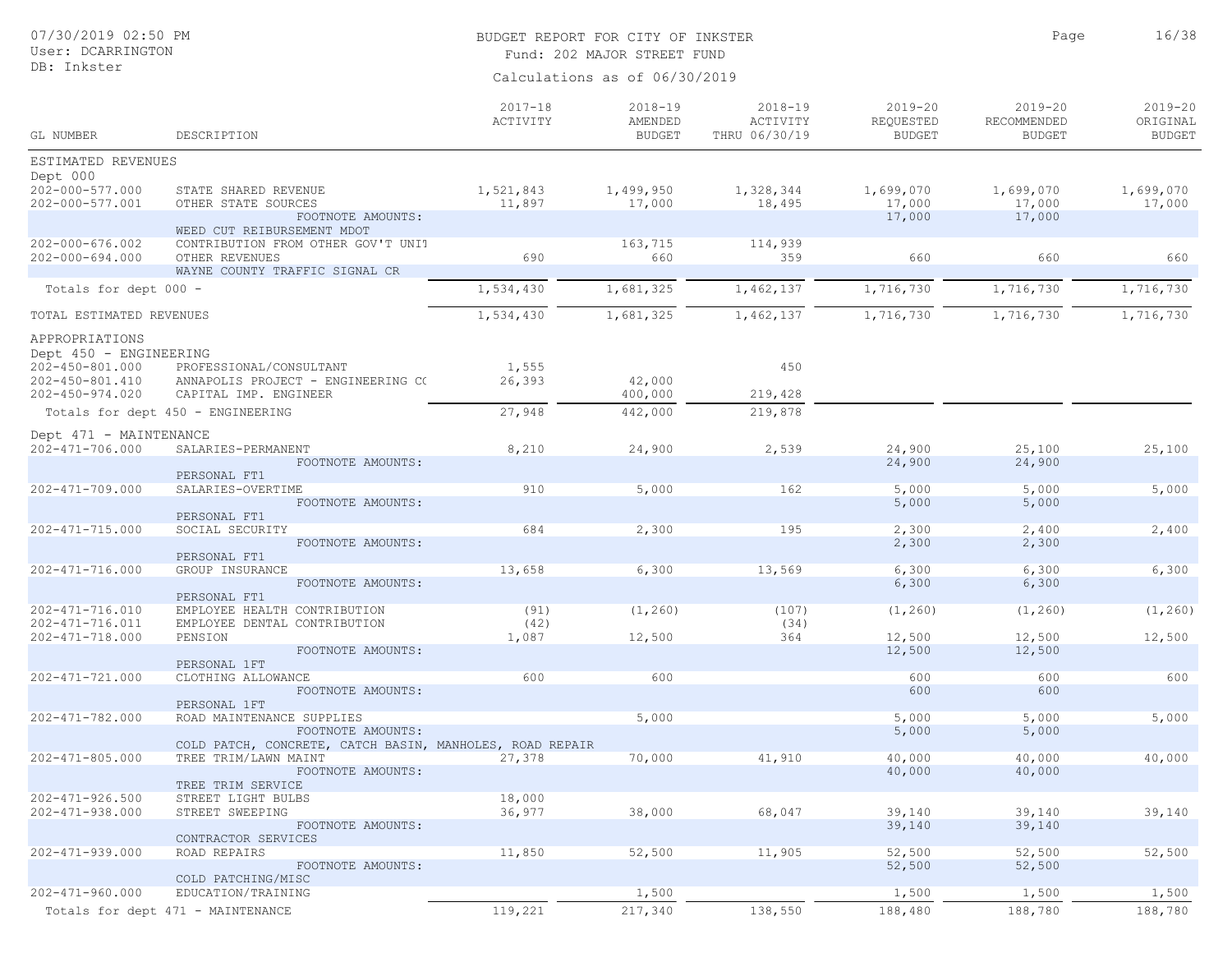# BUDGET REPORT FOR CITY OF INKSTER 17/38

Page

Fund: 202 MAJOR STREET FUND

| GL NUMBER                                      | DESCRIPTION                                                                                    | $2017 - 18$<br>ACTIVITY  | $2018 - 19$<br>AMENDED<br><b>BUDGET</b> | $2018 - 19$<br>ACTIVITY<br>THRU 06/30/19 | $2019 - 20$<br>REQUESTED<br><b>BUDGET</b> | $2019 - 20$<br>RECOMMENDED<br><b>BUDGET</b> | $2019 - 20$<br>ORIGINAL<br><b>BUDGET</b> |
|------------------------------------------------|------------------------------------------------------------------------------------------------|--------------------------|-----------------------------------------|------------------------------------------|-------------------------------------------|---------------------------------------------|------------------------------------------|
| APPROPRIATIONS                                 |                                                                                                |                          |                                         |                                          |                                           |                                             |                                          |
|                                                | Dept 475 - PRESERVATION - STREETS                                                              |                          |                                         |                                          |                                           |                                             |                                          |
| $202 - 475 - 970.003$<br>$202 - 475 - 970.004$ | ANNAPOLIS PROJECT - CAPITAL OUTLAY<br>FY 2020 ROAD PROJECT                                     |                          | 1,224,200                               | 1,309,853                                | 1,200,000                                 | 1,200,000                                   | 1,200,000                                |
|                                                | Totals for dept 475 - PRESERVATION - STREETS                                                   |                          | 1,224,200                               | 1,309,853                                | 1,200,000                                 | 1,200,000                                   | 1,200,000                                |
| Dept 481 - TRAFFIC                             |                                                                                                |                          |                                         |                                          |                                           |                                             |                                          |
| 202-481-786.000                                | TRAFFIC CONTROL SUPPLIES                                                                       | 2,091                    | 20,000                                  | 1,860                                    | 10,000                                    | 10,000                                      | 10,000                                   |
|                                                | FOOTNOTE AMOUNTS:<br>SIGN POLES, CROSS WALKS, CONES, MISC                                      |                          |                                         |                                          | 20,000                                    | 20,000                                      |                                          |
| $202 - 481 - 940.000$                          | TRAFFIC SIGNALS                                                                                | 6,410                    | 19,000                                  | 4,115                                    | 10,000                                    | 10,000                                      | 10,000                                   |
|                                                | FOOTNOTE AMOUNTS:<br>COUNTY SIGNALS, RAILROAD CROSSING, MISC                                   |                          |                                         |                                          | 20,000                                    | 20,000                                      |                                          |
| Totals for dept 481 - TRAFFIC                  |                                                                                                | 8,501                    | 39,000                                  | 5,975                                    | 20,000                                    | 20,000                                      | 20,000                                   |
| Dept 491 - WINTER                              |                                                                                                |                          |                                         |                                          |                                           |                                             |                                          |
| 202-491-784.000                                | SNOW REMOVAL SUPPLIES                                                                          | 8,566                    | 50,000                                  | 23,679                                   | 50,000                                    | 50,000                                      | 50,000                                   |
|                                                | FOOTNOTE AMOUNTS:                                                                              |                          |                                         |                                          | 50,000                                    | 50,000                                      |                                          |
| $202 - 491 - 935.000$                          | SNOW REMOVAL SUPPLIES AND MISC<br>VEHICLE MAINTENANCE & REPAIR                                 | 19,593                   | 35,000                                  | 19,925                                   | 40,000                                    | 40,000                                      | 40,000                                   |
|                                                | FOOTNOTE AMOUNTS:<br>ROAD FLEET AND MISC                                                       |                          |                                         |                                          | 40,000                                    | 40,000                                      |                                          |
| Totals for dept 491 - WINTER                   |                                                                                                | 28,159                   | 85,000                                  | 43,604                                   | 90,000                                    | 90,000                                      | 90,000                                   |
|                                                | Dept 500 - ADMINISTRATION & RECORD KEEPING                                                     |                          |                                         |                                          |                                           |                                             |                                          |
| 202-500-965.101                                | ADMINISTRATIVE SERVICES - GENERAL                                                              | 152,184                  | 149,980                                 | 112,500                                  | 169,900                                   | 169,900                                     | 169,900                                  |
|                                                | Totals for dept 500 - ADMINISTRATION & RECORD KEEPI                                            | 152,184                  | 149,980                                 | 112,500                                  | 169,900                                   | 169,900                                     | 169,900                                  |
| Dept 501 - NON MOTORIZED                       |                                                                                                |                          |                                         |                                          |                                           |                                             |                                          |
| 202-501-976.001                                | IMPROVEMENTS- UNDERPASS SIDEWALK {                                                             |                          | 49,210                                  | 40,210                                   |                                           |                                             |                                          |
|                                                | Totals for dept 501 - NON MOTORIZED                                                            |                          | 49,210                                  | 40,210                                   |                                           |                                             |                                          |
| Dept 555                                       |                                                                                                |                          |                                         |                                          |                                           |                                             |                                          |
| 202-555-974.100                                | VEHICLES<br>FOOTNOTE AMOUNTS:                                                                  |                          |                                         |                                          | 80,500<br>80,500                          | 80,500<br>80,500                            | 80,500                                   |
|                                                | DUMP TRUCK (CITY AWAITING FINANCING OPTIONS) COST SPLIT 50/50 WITH LOCAL STREET FUND \$161,000 |                          |                                         |                                          |                                           |                                             |                                          |
| Totals for dept 555 -                          |                                                                                                |                          |                                         |                                          | 80,500                                    | 80,500                                      | 80,500                                   |
| Dept 999 - INTER FUND TRANSFERS                |                                                                                                |                          |                                         |                                          |                                           |                                             |                                          |
| 202-999-999.203                                | TRANSFER OUT - LOCAL STREETS                                                                   | 760,922                  |                                         | 562,500                                  | 849,530                                   |                                             |                                          |
|                                                | Totals for dept 999 - INTER FUND TRANSFERS                                                     | 760,922                  |                                         | 562,500                                  | 849,530                                   |                                             |                                          |
| TOTAL APPROPRIATIONS                           |                                                                                                | 1,096,935                | 2,206,730                               | 2,433,070                                | 2,598,410                                 | 1,749,180                                   | 1,749,180                                |
|                                                | NET OF REVENUES/APPROPRIATIONS - FUND 202                                                      | 437,495                  | (525, 405)                              | (970, 933)                               | (881, 680)                                | (32, 450)                                   | (32, 450)                                |
| ENDING FUND BALANCE                            | BEGINNING FUND BALANCE                                                                         | 2, 252, 178<br>2,689,673 | 2,689,672<br>2,164,267                  | 2,689,672<br>1,718,739                   | 1,718,739<br>837,059                      | 1,718,739<br>1,686,289                      | (32, 450)                                |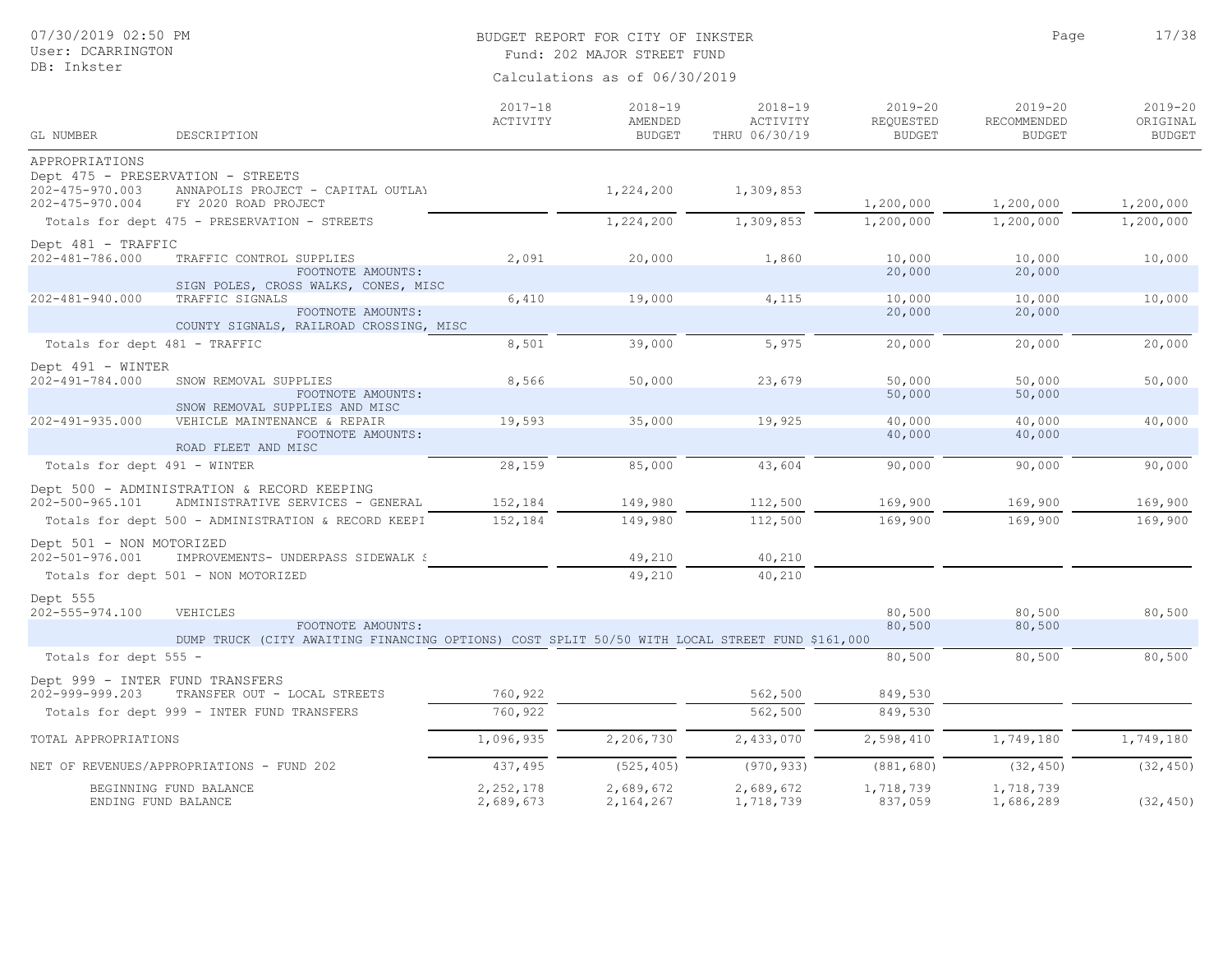## BUDGET REPORT FOR CITY OF INKSTER 18/38 Fund: 203 LOCAL STREET FUND

Page

| GL NUMBER                                                                                  | DESCRIPTION                                                                              | $2017 - 18$<br>ACTIVITY               | $2018 - 19$<br>AMENDED<br><b>BUDGET</b> | $2018 - 19$<br>ACTIVITY<br>THRU 06/30/19 | $2019 - 20$<br>REQUESTED<br><b>BUDGET</b> | $2019 - 20$<br>RECOMMENDED<br><b>BUDGET</b> | $2019 - 20$<br>ORIGINAL<br><b>BUDGET</b> |
|--------------------------------------------------------------------------------------------|------------------------------------------------------------------------------------------|---------------------------------------|-----------------------------------------|------------------------------------------|-------------------------------------------|---------------------------------------------|------------------------------------------|
| ESTIMATED REVENUES                                                                         |                                                                                          |                                       |                                         |                                          |                                           |                                             |                                          |
| Dept 000<br>203-000-411.000<br>203-000-577.000<br>203-000-577.001<br>$203 - 000 - 694.000$ | WAYNE COUNTY DELINQUENT<br>STATE SHARED REVENUE<br>OTHER STATE SOURCES<br>OTHER REVENUES | 27,990<br>668,294<br>160,061<br>3,000 | (50,000)<br>658,740                     | 65,690<br>857,459                        | (50, 000)<br>748,730                      | (50, 000)<br>748,730                        | (50, 000)<br>748,730                     |
| Totals for dept 000 -                                                                      |                                                                                          | 859,345                               | 608,740                                 | 923,149                                  | 698,730                                   | 698,730                                     | 698,730                                  |
| 203-999-699.202                                                                            | Dept 999 - INTER FUND TRANSFERS<br>TRANSFER IN MAJOR STREET FUND                         | 760,922                               |                                         | 562,500                                  | 849,530                                   |                                             |                                          |
|                                                                                            | Totals for dept 999 - INTER FUND TRANSFERS                                               | 760,922                               |                                         | 562,500                                  | 849,530                                   |                                             |                                          |
|                                                                                            |                                                                                          |                                       |                                         |                                          |                                           |                                             |                                          |
| TOTAL ESTIMATED REVENUES                                                                   |                                                                                          | 1,620,267                             | 608,740                                 | 1,485,649                                | 1,548,260                                 | 698,730                                     | 698,730                                  |
| APPROPRIATIONS<br>Dept 450 - ENGINEERING                                                   |                                                                                          |                                       |                                         |                                          |                                           |                                             |                                          |
| 203-450-801.000<br>203-450-801.400<br>$203 - 450 - 974.000$                                | PROFESSIONAL/CONSULTANT<br>ENGINEERING CONSULTANT<br>CAPITAL IMPROVEMENTS                | 1,555                                 | 25,000<br>100,000<br>1,400,000          | 497,756                                  | 1,500,000                                 | 1,500,000                                   | 1,500,000                                |
|                                                                                            | Totals for dept 450 - ENGINEERING                                                        | 1,555                                 | 1,525,000                               | 497,756                                  | 1,500,000                                 | 1,500,000                                   | 1,500,000                                |
| Dept 471 - MAINTENANCE                                                                     |                                                                                          |                                       |                                         |                                          |                                           |                                             |                                          |
| $203 - 471 - 706.000$                                                                      | SALARIES-PERMANENT<br>FOOTNOTE AMOUNTS:                                                  | 71,008                                | 128,000                                 | 120,296                                  | 74,600<br>74,600                          | 75,100<br>74,600                            | 75,100                                   |
|                                                                                            | PERSONAL 1FT                                                                             |                                       |                                         |                                          |                                           |                                             |                                          |
| 203-471-709.000                                                                            | SALARIES-OVERTIME<br>FOOTNOTE AMOUNTS:<br>PERSONAL 1FT                                   | 2,707                                 | 15,000                                  | 4,846                                    | 15,000<br>15,000                          | 15,000<br>15,000                            | 15,000                                   |
| 203-471-715.000                                                                            | SOCIAL SECURITY                                                                          | 5,577                                 | 6,900                                   | 9,045                                    | 6,900                                     | 6,900                                       | 6,900                                    |
|                                                                                            | FOOTNOTE AMOUNTS:<br>PERSONAL 1FT                                                        |                                       |                                         |                                          | 6,900                                     | 6,900                                       |                                          |
| $203 - 471 - 716.000$                                                                      | GROUP INSURANCE<br>FOOTNOTE AMOUNTS:<br>PERSONAL 1FT                                     | 13,657                                | 18,900                                  | 13,569                                   | 18,900<br>18,900                          | 18,900<br>18,900                            | 18,900                                   |
| $203 - 471 - 716.010$<br>203-471-716.011                                                   | EMPLOYEE HEALTH CONTRIBUTION<br>EMPLOYEE DENTAL CONTRIBUTION                             | (1, 664)<br>(624)                     | (3, 780)                                | (5, 863)<br>(1, 413)                     | (3, 780)                                  | (3, 780)                                    | (3, 780)                                 |
| $203 - 471 - 718.000$                                                                      | PENSION<br>FOOTNOTE AMOUNTS:<br>PERSONAL 1FT                                             | 18,850                                | 37,300                                  | 30,321                                   | 37,300<br>37,300                          | 37,300<br>37,300                            | 37,300                                   |
| $203 - 471 - 721.000$                                                                      | CLOTHING ALLOWANCE                                                                       | 600                                   | 600                                     | 600                                      | 600                                       | 600                                         | 600                                      |
|                                                                                            | FOOTNOTE AMOUNTS:<br>PERSONAL 1FT                                                        |                                       |                                         |                                          | 600                                       | 600                                         |                                          |
| 203-471-782.000                                                                            | ROAD MAINTENANCE SUPPLIES                                                                |                                       |                                         |                                          | 5,000                                     | 5,000                                       | 5,000                                    |
|                                                                                            | FOOTNOTE AMOUNTS:<br>ROAD MAINTENANCE SUPPLES                                            |                                       |                                         |                                          | 5,000                                     | 5,000                                       |                                          |
| $203 - 471 - 805.000$                                                                      | TREE TRIM/LAWN MAINT                                                                     | 29,633                                | 76,000                                  | 61,480                                   |                                           |                                             |                                          |
| 203-471-938.000                                                                            | STREET SWEEPING<br>FOOTNOTE AMOUNTS:<br>STREET SWEEPING                                  | 87,861                                | 88,000                                  | 88,000                                   | 90,640<br>90,640                          | 90,640<br>90,640                            | 90,640                                   |
| 203-471-939.000                                                                            | ROAD REPAIRS                                                                             | 244,512                               | 250,000                                 | 200,302                                  | 250,000                                   | 250,000                                     | 250,000                                  |
|                                                                                            | FOOTNOTE AMOUNTS:<br>ROAD REPAIR CONTRACT                                                |                                       |                                         |                                          | 250,000                                   | 250,000                                     |                                          |
|                                                                                            | Totals for dept 471 - MAINTENANCE                                                        | 472,117                               | 616,920                                 | 521,183                                  | 495,160                                   | 495,660                                     | 495,660                                  |
| Dept 481 - TRAFFIC<br>203-481-786.000                                                      | TRAFFIC CONTROL SUPPLIES                                                                 | 3,299                                 | 5,000                                   | 2,010                                    | 5,000                                     | 5,000                                       | 5,000                                    |
|                                                                                            |                                                                                          |                                       |                                         |                                          |                                           |                                             |                                          |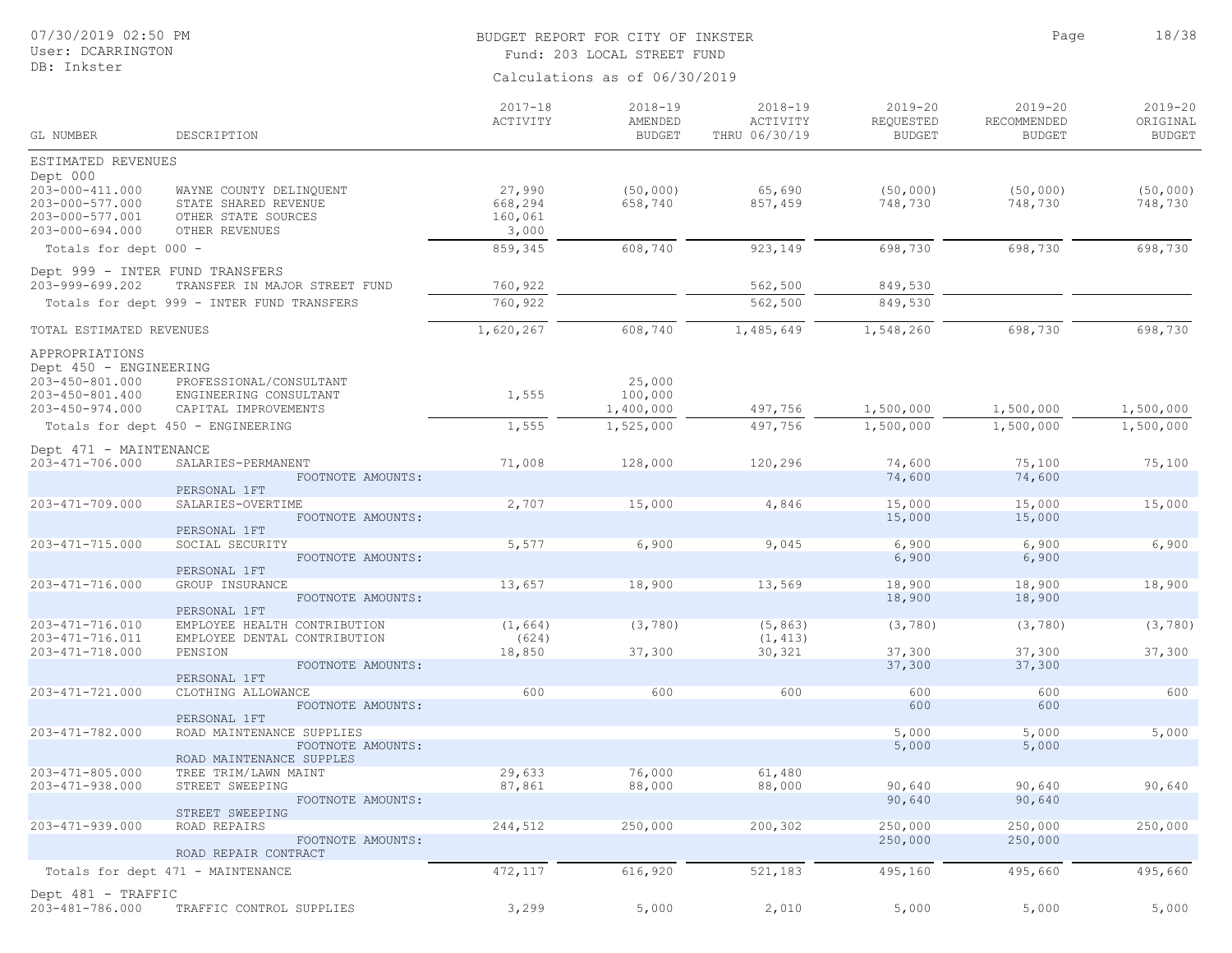| 07/30/2019 02:50 PM<br>User: DCARRINGTON                       |                                                                                                                     |                               | BUDGET REPORT FOR CITY OF INKSTER<br>Fund: 203 LOCAL STREET FUND |                                          | Page                                      | 19/38                                       |                                          |  |  |
|----------------------------------------------------------------|---------------------------------------------------------------------------------------------------------------------|-------------------------------|------------------------------------------------------------------|------------------------------------------|-------------------------------------------|---------------------------------------------|------------------------------------------|--|--|
| DB: Inkster                                                    |                                                                                                                     | Calculations as of 06/30/2019 |                                                                  |                                          |                                           |                                             |                                          |  |  |
| GL NUMBER                                                      | DESCRIPTION                                                                                                         | $2017 - 18$<br>ACTIVITY       | $2018 - 19$<br>AMENDED<br><b>BUDGET</b>                          | $2018 - 19$<br>ACTIVITY<br>THRU 06/30/19 | $2019 - 20$<br>REQUESTED<br><b>BUDGET</b> | $2019 - 20$<br>RECOMMENDED<br><b>BUDGET</b> | $2019 - 20$<br>ORIGINAL<br><b>BUDGET</b> |  |  |
| APPROPRIATIONS<br>Dept 481 - TRAFFIC                           |                                                                                                                     |                               |                                                                  |                                          |                                           |                                             |                                          |  |  |
|                                                                | FOOTNOTE AMOUNTS:<br>CONES, BARRICADES, MISC                                                                        |                               |                                                                  |                                          | 5,000                                     | 5,000                                       |                                          |  |  |
| Totals for dept 481 - TRAFFIC                                  |                                                                                                                     | 3,299                         | 5,000                                                            | 2,010                                    | 5,000                                     | 5,000                                       | 5,000                                    |  |  |
| Dept 491 - WINTER<br>203-491-784.000                           | SNOW REMOVAL SUPPLIES<br>FOOTNOTE AMOUNTS:<br>SNOW REMOVAL SUPPLIES                                                 | 10,202                        | 15,000                                                           | 12,042                                   | 15,000<br>15,000                          | 15,000<br>15,000                            | 15,000                                   |  |  |
| 203-491-935.000                                                | VEHICLE MAINTENANCE & REPAIR<br>FOOTNOTE AMOUNTS:<br>VEHICILE MAIN. & REPAIRS                                       | 15,049                        | 25,000                                                           | 19,925                                   | 40,000<br>40,000                          | 40,000<br>40,000                            | 40,000                                   |  |  |
| Totals for dept 491 - WINTER                                   |                                                                                                                     | 25,251                        | 40,000                                                           | 31,967                                   | 55,000                                    | 55,000                                      | 55,000                                   |  |  |
| 203-500-965.101                                                | Dept 500 - ADMINISTRATION & RECORD KEEPING<br>ADMINISTRATIVE SERVICES - GENERAL                                     | 66,829                        | 65,860                                                           | 49,410                                   | 74,660                                    | 74,660                                      | 74,660                                   |  |  |
|                                                                | Totals for dept 500 - ADMINISTRATION & RECORD KEEPI                                                                 | 66,829                        | 65,860                                                           | 49,410                                   | 74,660                                    | 74,660                                      | 74,660                                   |  |  |
| Dept 501 - NON MOTORIZED<br>203-501-965.266<br>203-501-970.002 | CONTRIBUTION TO MISC GRANTS<br>GREENWAY PROJECT-PHASE 2 CAPITAL (                                                   | 34,732<br>23,583              |                                                                  |                                          |                                           |                                             |                                          |  |  |
|                                                                | Totals for dept 501 - NON MOTORIZED                                                                                 | 58,315                        |                                                                  |                                          |                                           |                                             |                                          |  |  |
| Dept 556<br>203-556-974.100                                    | VEHICLES                                                                                                            |                               |                                                                  |                                          | 80,500                                    | 80,500                                      | 80,500                                   |  |  |
|                                                                | FOOTNOTE AMOUNTS:<br>DUMP TRUCK (CITY AWAITING FINANCING OPTIONS) COST SPLIT 50/50 WITH MAJOR STREET FUND \$161,000 |                               |                                                                  |                                          | 80,500                                    | 80,500                                      |                                          |  |  |
| Totals for dept 556 -                                          |                                                                                                                     |                               |                                                                  |                                          | 80,500                                    | 80,500                                      | 80,500                                   |  |  |
| TOTAL APPROPRIATIONS                                           |                                                                                                                     | 627,366                       | 2,252,780                                                        | 1,102,326                                | 2,210,320                                 | 2,210,820                                   | 2,210,820                                |  |  |
|                                                                | NET OF REVENUES/APPROPRIATIONS - FUND 203                                                                           | 992,901                       | (1, 644, 040)                                                    | 383,323                                  | (662, 060)                                | (1, 512, 090)                               | (1, 512, 090)                            |  |  |
|                                                                | BEGINNING FUND BALANCE<br>ENDING FUND BALANCE                                                                       | 3, 174, 403<br>4,167,304      | 4,167,304<br>2,523,264                                           | 4,167,304<br>4,550,627                   | 4,550,627<br>3,888,567                    | 4,550,627<br>3,038,537                      | (1, 512, 090)                            |  |  |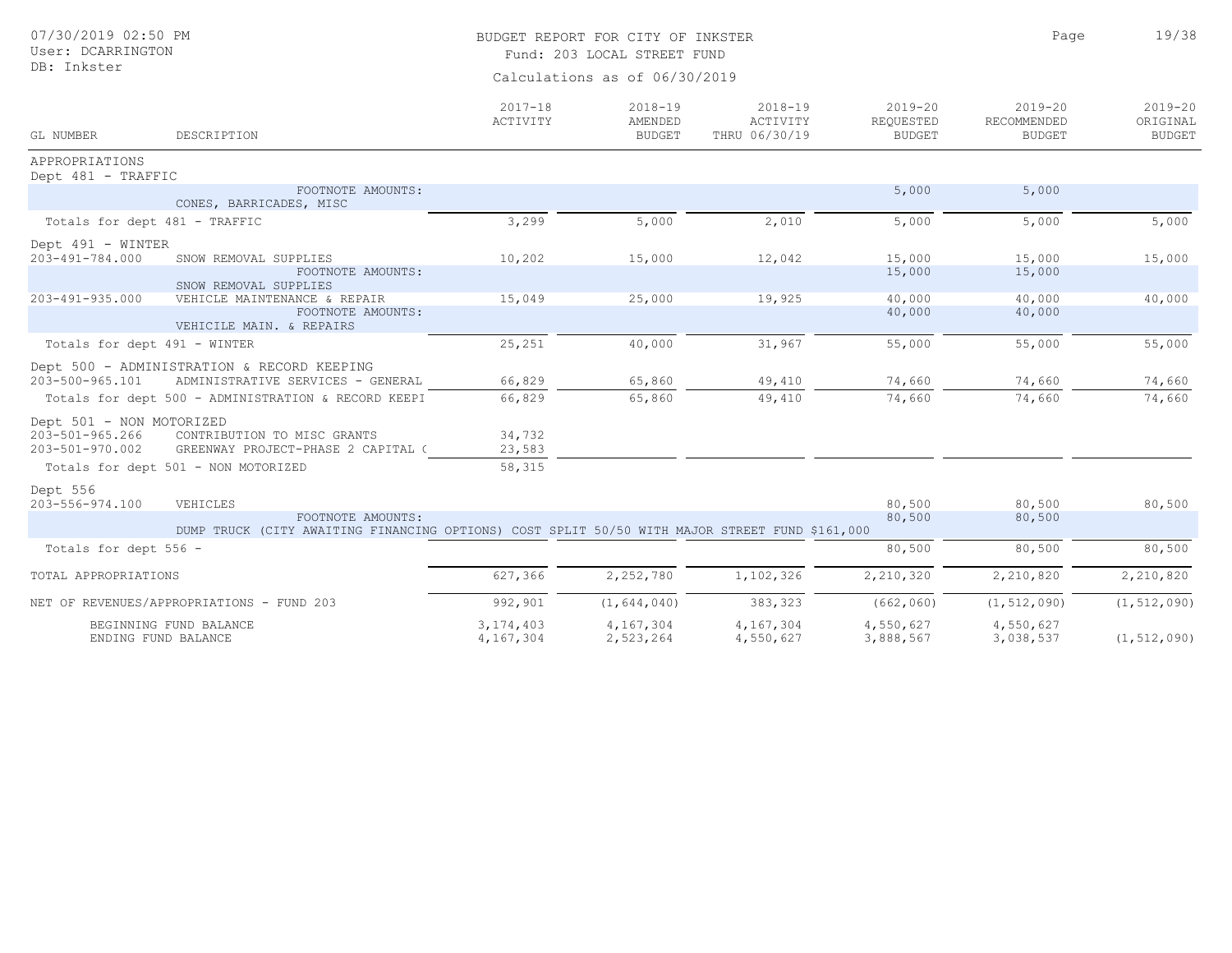## BUDGET REPORT FOR CITY OF INKSTER 20/38 Fund: 208 PARK/RECREATION FUND

Page

| GL NUMBER                          | DESCRIPTION                                                             | $2017 - 18$<br>ACTIVITY | $2018 - 19$<br>AMENDED<br><b>BUDGET</b> | $2018 - 19$<br>ACTIVITY<br>THRU 06/30/19 | 2019-20<br>REQUESTED<br><b>BUDGET</b> | $2019 - 20$<br>RECOMMENDED<br><b>BUDGET</b> | $2019 - 20$<br>ORIGINAL<br><b>BUDGET</b> |
|------------------------------------|-------------------------------------------------------------------------|-------------------------|-----------------------------------------|------------------------------------------|---------------------------------------|---------------------------------------------|------------------------------------------|
|                                    |                                                                         |                         |                                         |                                          |                                       |                                             |                                          |
| ESTIMATED REVENUES                 |                                                                         |                         |                                         |                                          |                                       |                                             |                                          |
| Dept 000<br>208-000-403.000        | PROPERTY TAXES-CURRENT<br>EST. BASED ON WCA TV FIGURES POST BOR 3/25/19 | 383,245                 | 387,000                                 | 303,060                                  | 402,000                               | 402,000                                     | 402,000                                  |
| 208-000-403.200<br>208-000-403.243 | PROPERTY TAXES-LAND BANK CAPTURE<br>BROWNFIELD CAPTURE                  | (759)                   | (475)<br>(750)                          | (833)                                    | (1,060)                               | (1,060)                                     | (1,060)                                  |
|                                    | EST BASED ON 219 ASSESSING REPORTS                                      |                         |                                         |                                          |                                       |                                             |                                          |
| 208-000-403.247                    | TIFA CAPTURE<br>EST BASED ON ASSESSING REPORTS 3/27/19                  | (3, 665)                | (2, 810)                                | (4, 494)                                 | (5, 660)                              | (5, 660)                                    | (5, 660)                                 |
| 208-000-410.000                    | PROPERTY TAXES-CY DPPT COLLECT                                          |                         | 820                                     |                                          |                                       |                                             |                                          |
| 208-000-411.000                    | WAYNE COUNTY DELINQUENT                                                 | (131)                   | (30,000)                                | 30,285                                   | (30, 000)                             | (30,000)                                    | (30,000)                                 |
| 208-000-420.000<br>208-000-573.000 | PROPERTY TAXES-CY DPPT WRITE OFF                                        | (2, 667)                | (2,000)                                 |                                          | (2,000)                               | (2,000)                                     | (2,000)                                  |
| 208-000-581.072                    | LOCAL COMMUNITY STABILIZATION SHAF<br>CONTRIBUTIONS FROM COUNTY         | 28,133<br>37,175        | 2,000<br>87,160                         |                                          | 2,000                                 | 2,000                                       | 2,000                                    |
| Totals for dept 000 -              |                                                                         | 441,331                 | 440,945                                 | 328,018                                  | 365,280                               | 365,280                                     | 365,280                                  |
| Dept 740 - STATE GRANTS            |                                                                         |                         |                                         |                                          |                                       |                                             |                                          |
| 208-740-540.000                    | STATE GRANT                                                             |                         | 75,000                                  |                                          |                                       |                                             |                                          |
|                                    | Totals for dept 740 - STATE GRANTS                                      |                         | 75,000                                  |                                          |                                       |                                             |                                          |
|                                    | Dept 751 - PARKS AND RECREATION DEPARTMENT                              |                         |                                         |                                          |                                       |                                             |                                          |
| $208 - 751 - 653.010$              | REC-MEMBERSHIPS                                                         | 2,060                   | 2,000                                   | 1,040                                    | 2,000                                 | 2,000                                       | 2,000                                    |
| $208 - 751 - 653.020$              | REC-COURT RENTALS                                                       | 3,500                   | 7,000                                   |                                          | 7,000                                 | 7,000                                       | 7,000                                    |
| $208 - 751 - 653.030$              | REC-REGISTRATION FEES/OPEN GYM                                          | 1,210                   | 2,000                                   | 9,408                                    | 6,000                                 | 6,000                                       | 6,000                                    |
| $208 - 751 - 653.060$              | REC-BUILDING RENTAL                                                     | 29,426                  | 25,000                                  | 38,193                                   | 30,000                                | 30,000                                      | 30,000                                   |
| $208 - 751 - 667.000$              | LEASE REVENUES                                                          | 1,000                   | 2,400                                   | 1,600                                    | 2,400                                 | 2,400                                       | 2,400                                    |
| $208 - 751 - 674.000$              | DONATIONS                                                               | 380                     | 500                                     | 80                                       |                                       |                                             |                                          |
| $208 - 751 - 674.031$              | DONATIONS-HALLOWEEN PARTY                                               |                         | 500                                     |                                          |                                       |                                             |                                          |
| $208 - 751 - 694.000$              | OTHER REVENUES                                                          | 2,827                   | 5,000                                   |                                          | 5,000                                 | 5,000                                       | 5,000                                    |
|                                    | Totals for dept 751 - PARKS AND RECREATION DEPARTME                     | 40,403                  | 44,400                                  | 50,321                                   | 52,400                                | 52,400                                      | 52,400                                   |
| Dept 753 - MUSICFEST               |                                                                         |                         |                                         |                                          |                                       |                                             |                                          |
| $208 - 753 - 674.000$              | DONATIONS                                                               |                         |                                         | 1,150                                    |                                       |                                             |                                          |
|                                    | Totals for dept 753 - MUSICFEST                                         |                         |                                         | 1,150                                    |                                       |                                             |                                          |
| Dept 999 - INTER FUND TRANSFERS    |                                                                         |                         |                                         |                                          |                                       |                                             |                                          |
| 208-999-699.101                    | TRANSFER IN GENERAL FUND                                                | 65,190                  | 125,190                                 | 125,190                                  | 65,190                                | 65,190                                      | 65,190                                   |
|                                    | Totals for dept 999 - INTER FUND TRANSFERS                              | 65,190                  | 125,190                                 | 125,190                                  | 65,190                                | 65,190                                      | 65,190                                   |
| TOTAL ESTIMATED REVENUES           |                                                                         | 546,924                 | 685,535                                 | 504,679                                  | 482,870                               | 482,870                                     | 482,870                                  |
| APPROPRIATIONS                     |                                                                         |                         |                                         |                                          |                                       |                                             |                                          |
| Dept 443 - DPS PARK MAINTENANCE    |                                                                         |                         |                                         |                                          |                                       |                                             |                                          |
| 208-443-706.000                    | SALARIES-PERMANENT                                                      | 475                     |                                         | 174                                      |                                       |                                             |                                          |
| 208-443-715.000                    | SOCIAL SECURITY                                                         | 35                      |                                         | 12                                       |                                       |                                             |                                          |
| 208-443-716.010                    | EMPLOYEE HEALTH CONTRIBUTION                                            | (12)                    |                                         | (9)                                      |                                       |                                             |                                          |
| 208-443-716.011<br>208-443-718.000 | EMPLOYEE DENTAL CONTRIBUTION                                            | (3)<br>188              |                                         | (3)<br>79                                |                                       |                                             |                                          |
| 208-443-801.000                    | PENSION<br>PROFESSIONAL/CONSULTANT                                      | 15,838                  | 15,000                                  | 16,680                                   | 20,000                                | 20,000                                      | 20,000                                   |
|                                    | FOOTNOTE AMOUNTS:                                                       |                         |                                         |                                          | 20,000                                | 20,000                                      |                                          |
|                                    | GRASS CUTTING FOR PARKS                                                 |                         |                                         |                                          |                                       |                                             |                                          |
|                                    | Totals for dept 443 - DPS PARK MAINTENANCE                              | 16,521                  | 15,000                                  | 16,933                                   | 20,000                                | 20,000                                      | 20,000                                   |
|                                    | Dept 751 - PARKS AND RECREATION DEPARTMENT                              |                         |                                         |                                          |                                       |                                             |                                          |
| 208-751-706.000<br>208-751-707.000 | SALARIES-PERMANENT<br>SALARIES-TEMPORARY                                | 48,369<br>27,723        | 48,000<br>37,000                        | 43,592<br>44,917                         | 48,000<br>38,100                      | 48,000<br>38,100                            | 48,000<br>38,100                         |
|                                    |                                                                         |                         |                                         |                                          |                                       |                                             |                                          |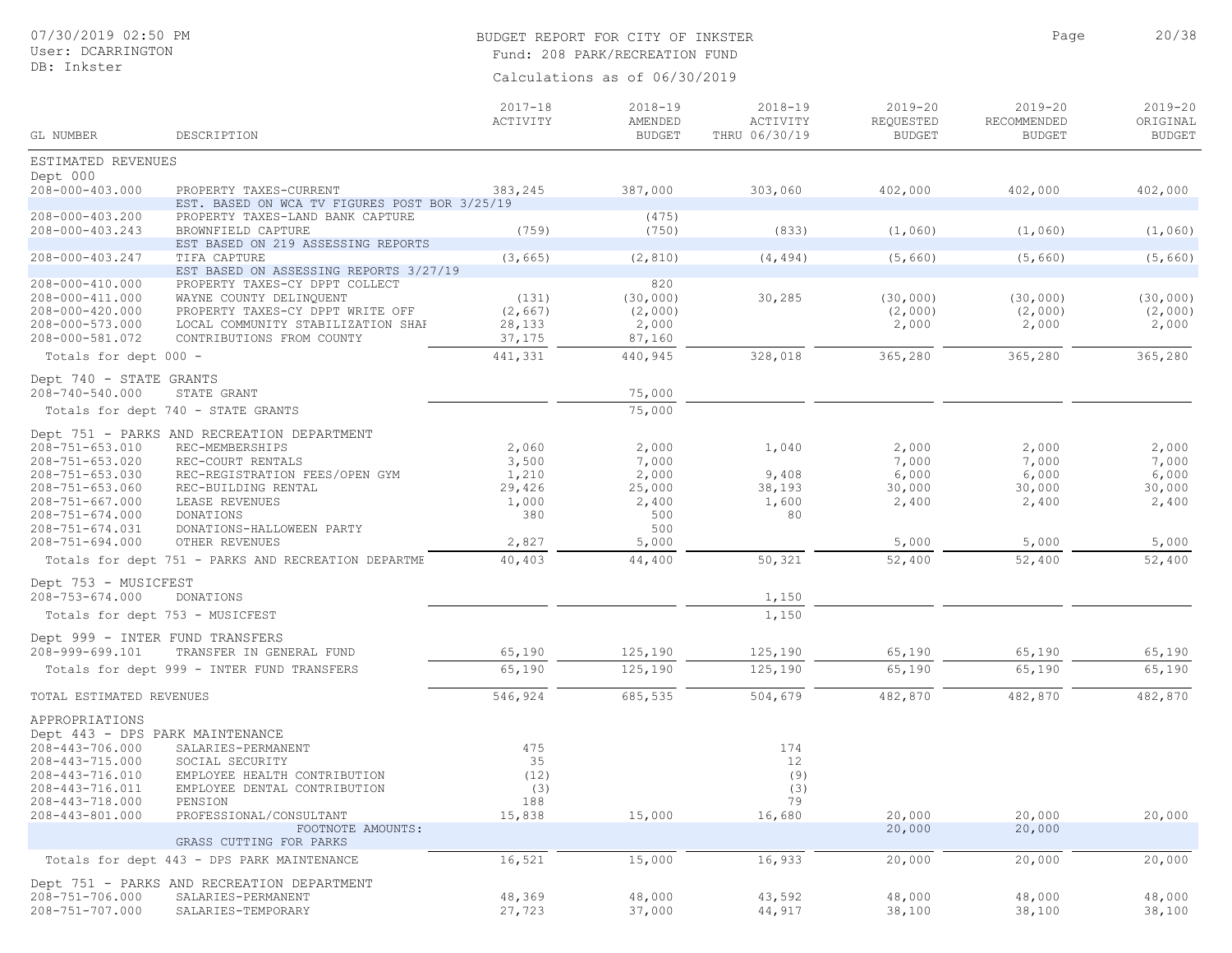## BUDGET REPORT FOR CITY OF INKSTER 21/38 Fund: 208 PARK/RECREATION FUND

Page

| GL NUMBER                       | DESCRIPTION                                                                                      | $2017 - 18$<br>ACTIVITY | $2018 - 19$<br>AMENDED<br><b>BUDGET</b> | $2018 - 19$<br>ACTIVITY<br>THRU 06/30/19 | $2019 - 20$<br>REQUESTED<br><b>BUDGET</b> | $2019 - 20$<br>RECOMMENDED<br><b>BUDGET</b> | $2019 - 20$<br>ORIGINAL<br><b>BUDGET</b> |
|---------------------------------|--------------------------------------------------------------------------------------------------|-------------------------|-----------------------------------------|------------------------------------------|-------------------------------------------|---------------------------------------------|------------------------------------------|
| APPROPRIATIONS                  |                                                                                                  |                         |                                         |                                          |                                           |                                             |                                          |
|                                 | Dept 751 - PARKS AND RECREATION DEPARTMENT<br>REQ INCL \$1.00 PER HR RAISE A CARTER AND J TURNER |                         |                                         |                                          |                                           |                                             |                                          |
| 208-751-707.100                 | SALARY - TEMPORARY GRANT REIMBURSI                                                               | 21,070                  | 47,750                                  | 35,215                                   | 10,800                                    | 10,800                                      | 10,800                                   |
| 208-751-715.000                 | SOCIAL SECURITY                                                                                  | 7,111                   | 10,150                                  | 9,377                                    | 7,500                                     | 7,500                                       | 7,500                                    |
| 208-751-716.000                 | GROUP INSURANCE                                                                                  | 7,100                   | 12,600                                  | 8,583                                    | 12,600                                    | 12,600                                      | 12,600                                   |
| 208-751-716.010                 | EMPLOYEE HEALTH CONTRIBUTION                                                                     | (3, 237)                | (2, 600)                                | (1, 036)                                 | (2, 600)                                  | (2, 600)                                    | (2, 600)                                 |
| 208-751-716.011                 | EMPLOYEE DENTAL CONTRIBUTION                                                                     | (2,020)                 |                                         | (75)                                     |                                           |                                             |                                          |
| 208-751-718.001                 | PENSION - PRUDENTIAL PREFUNDING                                                                  | 65,181                  | 65,190                                  | 65,181                                   | 65,190                                    | 65,190                                      | 65,190                                   |
| 208-751-740.000                 | OPERATING SUPPLIES                                                                               | 24,118                  | 35,900                                  | 21,657                                   | 30,000                                    | 30,000                                      | 30,000                                   |
| 208-751-750.000                 | CONCESSION SUPPLIES                                                                              |                         | 500                                     |                                          |                                           |                                             |                                          |
| 208-751-801.000                 | PROFESSIONAL/CONSULTANT                                                                          | 185                     | 7,700                                   |                                          |                                           |                                             |                                          |
| 208-751-801.031                 | HALLOWEEN PARTY                                                                                  | 247                     | 500                                     | 685                                      | 1,000                                     | 1,000                                       | 1,000                                    |
| 208-751-850.000                 | TELEPHONE                                                                                        | 614                     |                                         | 2,765                                    | 2,600                                     | 2,600                                       | 2,600                                    |
|                                 | FOOTNOTE AMOUNTS:                                                                                |                         |                                         |                                          | 2,500                                     | 2,500                                       |                                          |
|                                 | COMCAST WIFI EXP PAR                                                                             |                         |                                         |                                          |                                           |                                             |                                          |
| $208 - 751 - 900.000$           | PRINTING & ADVERTISING                                                                           |                         | 500                                     |                                          |                                           |                                             |                                          |
| 208-751-920.000                 | UTILITIES                                                                                        | 46,875                  | 65,000                                  | 57,493                                   | 65,000                                    | 65,000                                      | 65,000                                   |
| 208-751-931.000                 | BUILDING MAINTENANCE                                                                             | 56,215                  | 105,000                                 | 92,476                                   | 40,000                                    | 40,000                                      | 40,000                                   |
|                                 | FOOTNOTE AMOUNTS:<br>JANITORAL SERVICES                                                          |                         |                                         |                                          | 21,630                                    | 21,630                                      |                                          |
| 208-751-933.000                 | EQUIPMENT MAINTENANCE                                                                            | 1,548                   | 3,500                                   | 2,208                                    | 3,500                                     | 3,500                                       | 3,500                                    |
| $208 - 751 - 958.000$           | SUBSCRIPTIONS/MEMBERSHIPS                                                                        |                         | 500                                     |                                          |                                           |                                             |                                          |
| 208-751-960.000                 | EDUCATION/TRAINING                                                                               | 99                      | 1,000                                   | 170                                      |                                           |                                             |                                          |
| 208-751-974.000                 | CAPITAL IMPROVEMENTS                                                                             |                         | 158,000                                 | 59,003                                   | 50,000                                    | 50,000                                      | 50,000                                   |
|                                 | FOOTNOTE AMOUNTS:<br>TREAS/MAYOR/DIR TO DISCUSS HOW TO ALLOCATE                                  |                         |                                         |                                          | 50,000                                    | 50,000                                      |                                          |
| 208-751-976.000                 | IMPROVEMENTS                                                                                     | 5,956                   |                                         |                                          |                                           |                                             |                                          |
| 208-751-977.000                 | <b>EOUIPMENT</b>                                                                                 | 63,549                  | 30,000                                  |                                          |                                           |                                             |                                          |
|                                 | Totals for dept 751 - PARKS AND RECREATION DEPARTME                                              | 370,703                 | 626,190                                 | 442,211                                  | 371,690                                   | 371,690                                     | 371,690                                  |
|                                 | Dept 754 - SENIOR CITIZENS ACTIVITIES                                                            |                         |                                         |                                          |                                           |                                             |                                          |
| 208-754-761.000                 | FUEL                                                                                             | 2,582                   | 5,000                                   | 184                                      | 5,000                                     | 5,000                                       | 5,000                                    |
|                                 | Totals for dept 754 - SENIOR CITIZENS ACTIVITIES                                                 | 2,582                   | 5,000                                   | 184                                      | 5,000                                     | 5,000                                       | 5,000                                    |
|                                 | Dept 931 - ADMINISTRATIVE SERVICES                                                               |                         |                                         |                                          |                                           |                                             |                                          |
| $208 - 931 - 965.000$           | ADMIN SERVICES                                                                                   | 30,000                  | 30,000                                  | 22,500                                   | 30,000                                    | 30,000                                      | 30,000                                   |
|                                 | Totals for dept 931 - ADMINISTRATIVE SERVICES                                                    | 30,000                  | 30,000                                  | 22,500                                   | 30,000                                    | 30,000                                      | 30,000                                   |
|                                 |                                                                                                  |                         |                                         |                                          |                                           |                                             |                                          |
| Dept 999 - INTER FUND TRANSFERS |                                                                                                  |                         |                                         |                                          |                                           |                                             |                                          |
| 208-999-999.211                 | TRANSFER OUT- COMMISSION ON AGING                                                                | 100,000                 | 100,000                                 | 100,000                                  | 100,000                                   | 100,000                                     | 100,000                                  |
|                                 | Totals for dept 999 - INTER FUND TRANSFERS                                                       | 100,000                 | 100,000                                 | 100,000                                  | 100,000                                   | 100,000                                     | 100,000                                  |
| TOTAL APPROPRIATIONS            |                                                                                                  | 519,806                 | 776,190                                 | 581,828                                  | 526,690                                   | 526,690                                     | 526,690                                  |
|                                 | NET OF REVENUES/APPROPRIATIONS - FUND 208                                                        | 27,118                  | (90, 655)                               | (77, 149)                                | (43, 820)                                 | (43, 820)                                   | (43, 820)                                |
|                                 | BEGINNING FUND BALANCE                                                                           | 241,941                 | 269,060                                 | 269,060                                  | 191,911                                   | 191,911                                     |                                          |
| ENDING FUND BALANCE             |                                                                                                  | 269,059                 | 178,405                                 | 191,911                                  | 148,091                                   | 148,091                                     | (43, 820)                                |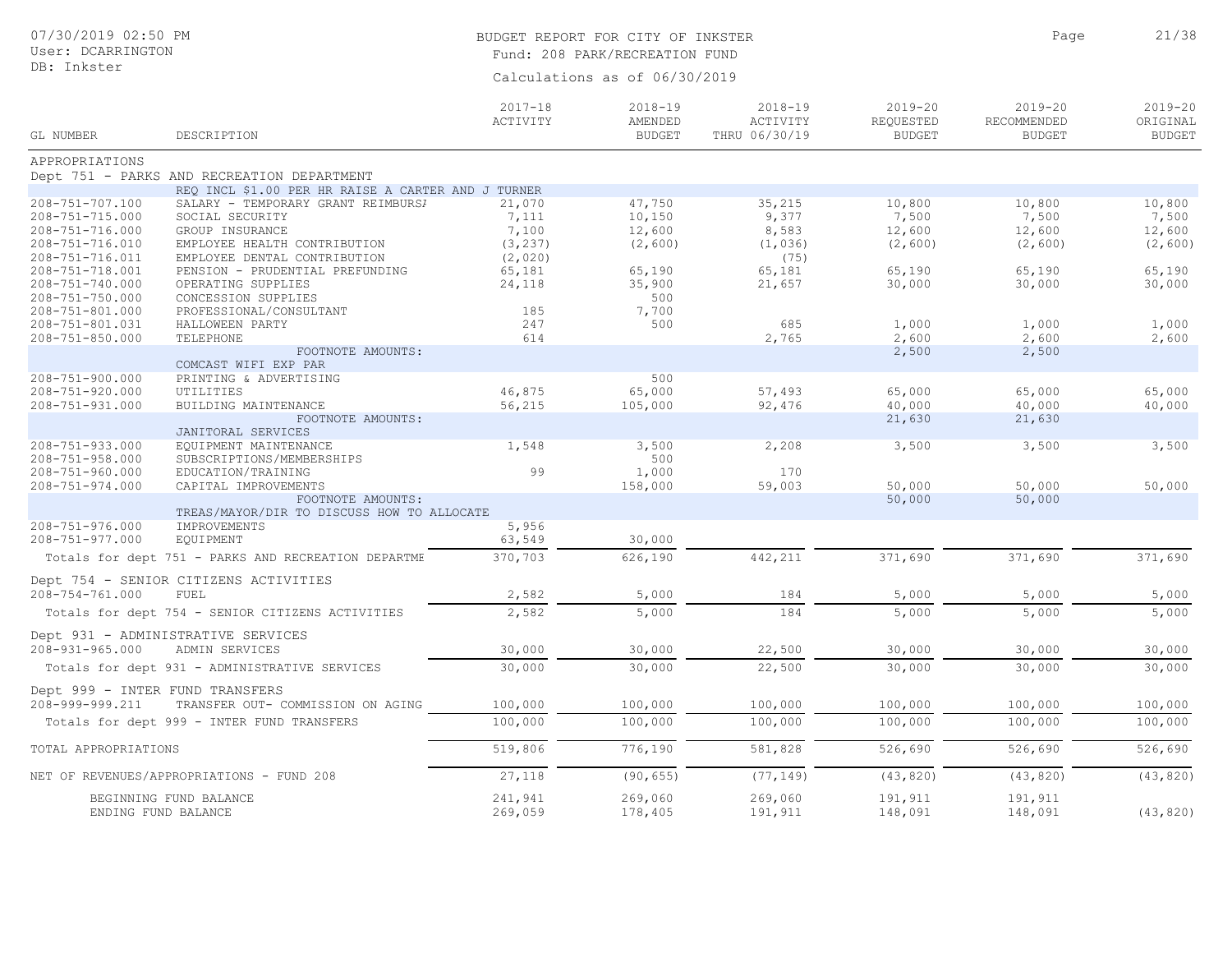# BUDGET REPORT FOR CITY OF INKSTER 22/38

Page

Fund: 211 COMMISSION ON AGING

| GL NUMBER                | DESCRIPTION                                                  | $2017 - 18$<br>ACTIVITY | $2018 - 19$<br>AMENDED<br><b>BUDGET</b> | $2018 - 19$<br>ACTIVITY<br>THRU 06/30/19 | $2019 - 20$<br>REQUESTED<br><b>BUDGET</b> | $2019 - 20$<br>RECOMMENDED<br><b>BUDGET</b> | $2019 - 20$<br>ORIGINAL<br><b>BUDGET</b> |
|--------------------------|--------------------------------------------------------------|-------------------------|-----------------------------------------|------------------------------------------|-------------------------------------------|---------------------------------------------|------------------------------------------|
| ESTIMATED REVENUES       |                                                              |                         |                                         |                                          |                                           |                                             |                                          |
|                          | Dept 754 - SENIOR CITIZENS ACTIVITIES                        |                         |                                         |                                          |                                           |                                             |                                          |
| 211-754-403.000          | PROPERTY TAXES-CURRENT                                       | 193,417                 | 195,000                                 | 152,947                                  | 203,000                                   | 203,000                                     | 203,000                                  |
|                          | EST BASED ON WCA TV POST BOR RECD 3/25/19                    |                         |                                         |                                          |                                           |                                             |                                          |
| 211-754-403.243          | BROWNFIELD CAPTURE                                           | (383)                   | (380)                                   | (420)                                    | (540)                                     | (540)                                       | (540)                                    |
|                          | EST BASED ON 2019 ASSESSING REPORTS                          |                         |                                         |                                          |                                           |                                             |                                          |
| 211-754-403.247          | TIFA CAPTURE                                                 | (1, 850)                | (1, 420)                                | (2, 268)                                 | (2, 860)                                  | (2, 860)                                    | (2, 860)                                 |
|                          | EST BASED ON ASSESSING REPORTS 3/27/19                       |                         |                                         |                                          |                                           |                                             |                                          |
| $211 - 754 - 411.000$    | WAYNE COUNTY DELINQUENT                                      | (9, 633)                | (20, 000)                               | 4,523                                    | (20, 000)                                 | (20, 000)                                   | (20, 000)                                |
| 211-754-420.000          | PROPERTY TAXES-CY DPPT WRITE OFF                             | (1, 346)                |                                         |                                          |                                           |                                             |                                          |
|                          | Totals for dept 754 - SENIOR CITIZENS ACTIVITIES             | 180,205                 | 173,200                                 | 154,782                                  | 179,600                                   | 179,600                                     | 179,600                                  |
|                          | Dept 999 - INTER FUND TRANSFERS                              |                         |                                         |                                          |                                           |                                             |                                          |
| 211-999-699.208          | TRANSFER IN PARKS & RECREATION FU                            | 100,000                 | 100,000                                 | 100,000                                  | 100,000                                   | 100,000                                     | 100,000                                  |
|                          | Totals for dept 999 - INTER FUND TRANSFERS                   | 100,000                 | 100,000                                 | 100,000                                  | 100,000                                   | 100,000                                     | 100,000                                  |
|                          |                                                              |                         |                                         |                                          |                                           |                                             |                                          |
| TOTAL ESTIMATED REVENUES |                                                              | 280,205                 | 273,200                                 | 254,782                                  | 279,600                                   | 279,600                                     | 279,600                                  |
| APPROPRIATIONS           |                                                              |                         |                                         |                                          |                                           |                                             |                                          |
|                          |                                                              |                         |                                         |                                          |                                           |                                             |                                          |
| 211-754-801.020          | Dept 754 - SENIOR CITIZENS ACTIVITIES<br>COMMISSION ON AGING | 100,000                 | 100,000                                 | 100,000                                  | 100,000                                   | 100,000                                     | 100,000                                  |
| 211-754-801.025          | COMMISSION ON AGING - TAX SUPPORTH                           | 180,205                 | 173,200                                 | 150,258                                  | 179,600                                   | 179,600                                     | 179,600                                  |
|                          |                                                              |                         |                                         |                                          |                                           |                                             |                                          |
|                          | Totals for dept 754 - SENIOR CITIZENS ACTIVITIES             | 280,205                 | 273,200                                 | 250,258                                  | 279,600                                   | 279,600                                     | 279,600                                  |
| TOTAL APPROPRIATIONS     |                                                              | 280,205                 | 273,200                                 | 250,258                                  | 279,600                                   | 279,600                                     | 279,600                                  |
|                          | NET OF REVENUES/APPROPRIATIONS - FUND 211                    |                         |                                         | 4,524                                    |                                           |                                             |                                          |
|                          | BEGINNING FUND BALANCE<br>ENDING FUND BALANCE                |                         |                                         | 4,524                                    | 4,524<br>4,524                            | 4,524<br>4,524                              |                                          |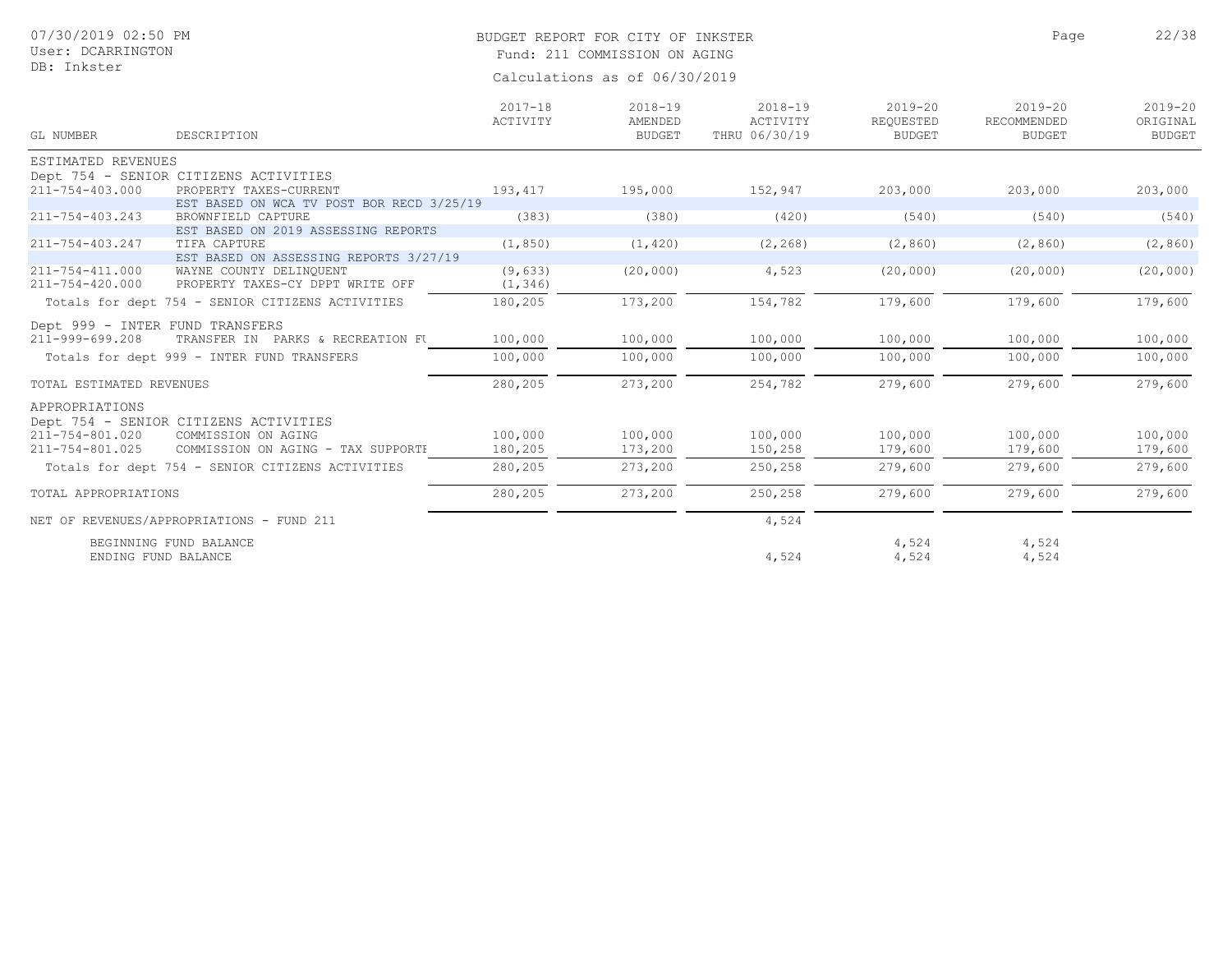## BUDGET REPORT FOR CITY OF INKSTER 23/38 Fund: 226 GARBAGE AND RUBBISH COLLECTION FUND

Calculations as of 06/30/2019

| GL NUMBER                                | DESCRIPTION                                                                                                                           | $2017 - 18$<br>ACTIVITY | $2018 - 19$<br>AMENDED<br><b>BUDGET</b> | $2018 - 19$<br>ACTIVITY<br>THRU 06/30/19 | $2019 - 20$<br>REQUESTED<br><b>BUDGET</b> | $2019 - 20$<br>RECOMMENDED<br><b>BUDGET</b> | $2019 - 20$<br>ORIGINAL<br><b>BUDGET</b> |
|------------------------------------------|---------------------------------------------------------------------------------------------------------------------------------------|-------------------------|-----------------------------------------|------------------------------------------|-------------------------------------------|---------------------------------------------|------------------------------------------|
| ESTIMATED REVENUES                       |                                                                                                                                       |                         |                                         |                                          |                                           |                                             |                                          |
| Dept 000                                 |                                                                                                                                       |                         |                                         |                                          |                                           |                                             |                                          |
| 226-000-403.000                          | PROPERTY TAXES-CURRENT<br>EST BASED ON WCA TV POST BOR REC'D 3/25/19                                                                  | 500,031                 | 505,000                                 | 395,409                                  | 525,000                                   | 525,000                                     | 525,000                                  |
| 226-000-403.200                          | PROPERTY TAXES-LAND BANK CAPTURE                                                                                                      |                         | (500)                                   |                                          | (500)                                     | (500)                                       | (500)                                    |
| 226-000-403.243                          | BROWNFIELD CAPTURE                                                                                                                    | (990)                   | (970)                                   | (1,087)                                  | (1, 380)                                  | (1, 380)                                    | (1, 380)                                 |
|                                          | EST BASED ON 2019 ASSESSING REPORTS                                                                                                   |                         |                                         |                                          |                                           |                                             |                                          |
| 226-000-403.247                          | TIFA CAPTURE                                                                                                                          | (4, 782)                | (3, 660)                                | (5, 864)                                 | (7, 390)                                  | (7, 390)                                    | (7, 390)                                 |
|                                          | EST BASED ON ASSESSING REPORTS 3/27/19                                                                                                |                         |                                         |                                          |                                           |                                             |                                          |
| 226-000-411.000                          | WAYNE COUNTY DELINQUENT                                                                                                               | (60, 476)               | (100, 000)                              | 152,038                                  | (100, 000)                                | (100, 000)                                  | (100, 000)                               |
| 226-000-420.000                          | PROPERTY TAXES-CY DPPT WRITE OFF                                                                                                      | (3, 480)                |                                         |                                          |                                           |                                             |                                          |
| 226-000-573.000                          | LOCAL COMMUNITY STABILIZATION SHAR                                                                                                    | 36,704                  |                                         |                                          |                                           |                                             |                                          |
| $226 - 000 - 612.000$                    | RUBBISH FEE                                                                                                                           | 1,208,150               | 1,350,270                               | 902,902                                  | 1,349,300                                 | 1,349,300                                   | 1,349,300                                |
| 226-000-687.000                          | REFUNDS & REBATES                                                                                                                     | 37                      |                                         |                                          |                                           |                                             |                                          |
| Totals for dept 000 -                    |                                                                                                                                       | 1,675,194               | 1,750,140                               | 1,443,398                                | 1,765,030                                 | 1,765,030                                   | 1,765,030                                |
| TOTAL ESTIMATED REVENUES                 |                                                                                                                                       | 1,675,194               | 1,750,140                               | 1,443,398                                | 1,765,030                                 | 1,765,030                                   | 1,765,030                                |
| APPROPRIATIONS                           |                                                                                                                                       |                         |                                         |                                          |                                           |                                             |                                          |
|                                          |                                                                                                                                       |                         |                                         |                                          |                                           |                                             |                                          |
| Dept 521 - SANITATION<br>226-521-810.000 | CONTRACT RUBBISH                                                                                                                      | 1,079,798               | 1,460,376                               | 1,422,780                                | 1,482,600                                 | 1,482,600                                   | 1,482,600                                |
|                                          | FOOTNOTE AMOUNTS:                                                                                                                     |                         |                                         |                                          | 1,475,846                                 | 1,475,846                                   |                                          |
|                                          | PER GFL CONTRACT 3% INCREASE (JULY -JUNE) WEEKLY COMPOST. GFL BASE (8,848 UNITS * 9.01/UNIT) GFL RECYCLING (8,848 UNITS * 4.89/UNIT), |                         |                                         |                                          |                                           |                                             |                                          |
|                                          | MISC                                                                                                                                  |                         |                                         |                                          |                                           |                                             |                                          |
| $226 - 521 - 811$ , 000                  | INCINERATOR                                                                                                                           | 314,538                 | 370,577                                 | 320,409                                  | 326,600                                   | 326,600                                     | 326,600                                  |
| 226-521-965.101                          | ADMINISTRATIVE SERVICES - GENERAL                                                                                                     | 125,000                 | 125,000                                 | 93,780                                   | 125,000                                   | 125,000                                     | 125,000                                  |
|                                          | Totals for dept 521 - SANITATION                                                                                                      | 1,519,336               | 1,955,953                               | 1,836,969                                | 1,934,200                                 | 1,934,200                                   | 1,934,200                                |
| TOTAL APPROPRIATIONS                     |                                                                                                                                       | 1,519,336               | 1,955,953                               | 1,836,969                                | 1,934,200                                 | 1,934,200                                   | 1,934,200                                |
|                                          |                                                                                                                                       |                         |                                         |                                          |                                           |                                             |                                          |
|                                          | NET OF REVENUES/APPROPRIATIONS - FUND 226                                                                                             | 155,858                 | (205, 813)                              | (393, 571)                               | (169, 170)                                | (169, 170)                                  | (169, 170)                               |
|                                          | BEGINNING FUND BALANCE                                                                                                                | 627,590                 | 783,449                                 | 783,449                                  | 389,878                                   | 389,878                                     |                                          |
|                                          | ENDING FUND BALANCE                                                                                                                   | 783,448                 | 577,636                                 | 389,878                                  | 220,708                                   | 220,708                                     | (169, 170)                               |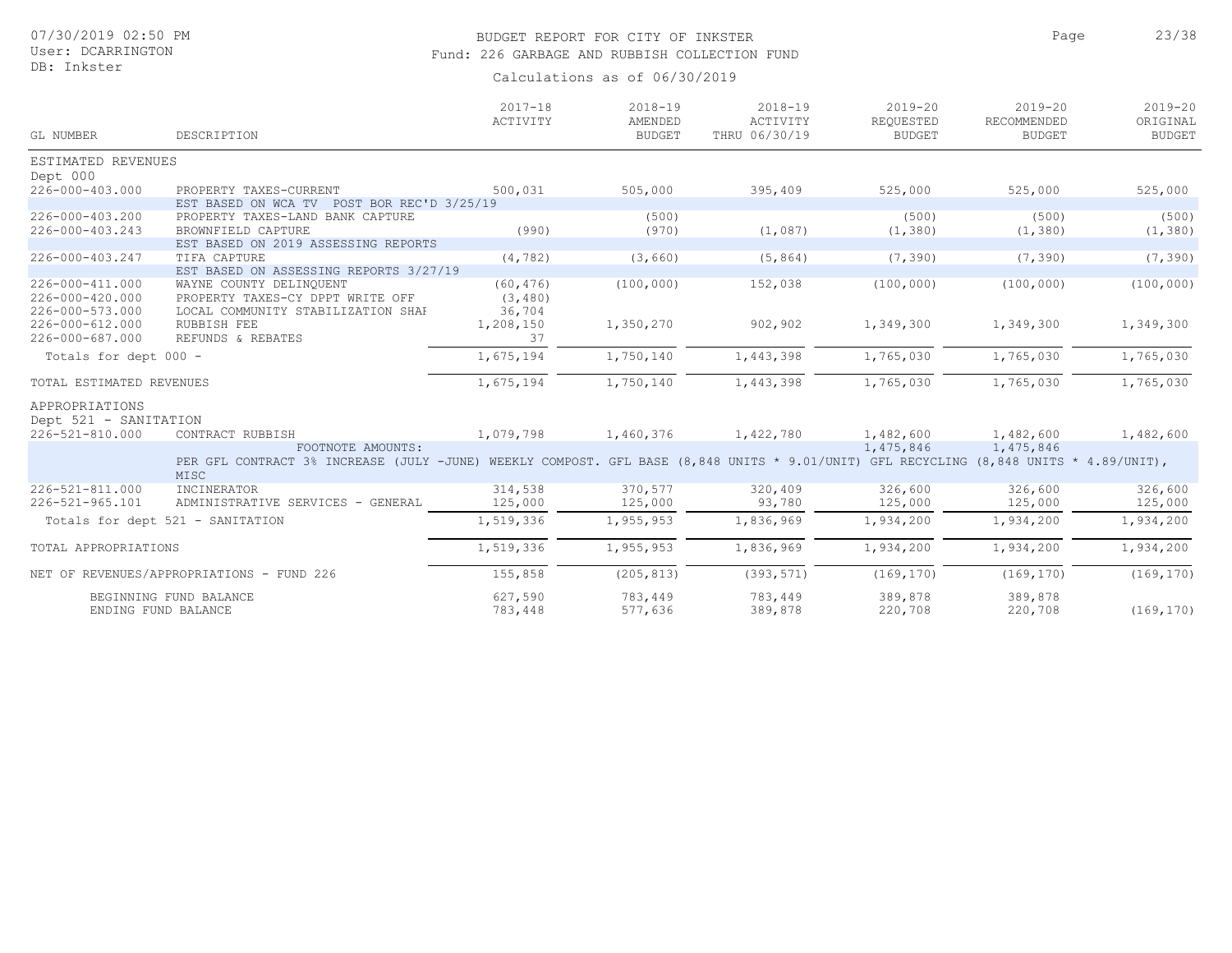#### BUDGET REPORT FOR CITY OF INKSTER 24/38 Fund: 241 COMMUNITY DEVELOPMENT BLOCK GRANT

Calculations as of 06/30/2019

| GL NUMBER                    | DESCRIPTION                                                                                      | $2017 - 18$<br>ACTIVITY | $2018 - 19$<br>AMENDED<br><b>BUDGET</b> | $2018 - 19$<br>ACTIVITY<br>THRU 06/30/19 | $2019 - 20$<br>REQUESTED<br>BUDGET | $2019 - 20$<br>RECOMMENDED<br><b>BUDGET</b> | $2019 - 20$<br>ORIGINAL<br><b>BUDGET</b> |
|------------------------------|--------------------------------------------------------------------------------------------------|-------------------------|-----------------------------------------|------------------------------------------|------------------------------------|---------------------------------------------|------------------------------------------|
| ESTIMATED REVENUES           |                                                                                                  |                         |                                         |                                          |                                    |                                             |                                          |
|                              | Dept 728 - COMMUNITY DEVELOPMENT                                                                 |                         |                                         |                                          |                                    |                                             |                                          |
| 241-728-529.016              | CDBG BLOCK GRANT 2016                                                                            | 37,238                  |                                         | 177,326                                  |                                    |                                             |                                          |
| 241-728-529.017              | CDBG BLOCK GRANT 2017                                                                            |                         | 108,235                                 |                                          |                                    |                                             |                                          |
| 241-728-529.018              | CDBG BLOCK GRANT 2018                                                                            |                         | 108,235                                 |                                          |                                    |                                             |                                          |
| 241-728-529.019              | CDBG BLOCK GRANT 2019                                                                            |                         |                                         |                                          | 216,475                            | 216,475                                     | 216,475                                  |
|                              | Totals for dept 728 - COMMUNITY DEVELOPMENT                                                      | 37,238                  | 216,470                                 | 177,326                                  | 216,475                            | 216,475                                     | 216,475                                  |
| TOTAL ESTIMATED REVENUES     |                                                                                                  | 37,238                  | 216,470                                 | 177,326                                  | 216,475                            | 216,475                                     | 216,475                                  |
| APPROPRIATIONS               |                                                                                                  |                         |                                         |                                          |                                    |                                             |                                          |
| Dept 301 - POLICE            |                                                                                                  |                         |                                         |                                          |                                    |                                             |                                          |
| 241-301-707.000              | SALARIES-TEMPORARY                                                                               | 17,542                  | 11,400                                  | 22,679                                   | 15,700                             | 15,700                                      | 15,700                                   |
| 241-301-715.000              | SOCIAL SECURITY                                                                                  | 1,307                   | 900                                     | 1,735                                    | 1,200                              | 1,200                                       | 1,200                                    |
| Totals for dept 301 - POLICE |                                                                                                  | 18,849                  | 12,300                                  | 24,414                                   | 16,900                             | 16,900                                      | 16,900                                   |
|                              | Dept 728 - COMMUNITY DEVELOPMENT                                                                 |                         |                                         |                                          |                                    |                                             |                                          |
| 241-728-706.000              | SALARIES-PERMANENT                                                                               | 48,442                  | 39,000                                  | 150                                      | 53,980                             | 53,980                                      | 53,980                                   |
| 241-728-707.000              | SALARIES-TEMPORARY                                                                               | 46,553                  | 30,200                                  | 34,941                                   | 30,170                             | 30,170                                      | 30,170                                   |
|                              | GRASS CUTTINGCDBG BLIGHT BUDGET                                                                  |                         |                                         |                                          |                                    |                                             |                                          |
| 241-728-715.000              | SOCIAL SECURITY                                                                                  | 4,795                   | 5,400                                   | 6,352                                    | 6,420                              | 6,420                                       | 6,420                                    |
| 241-728-716.000              | GROUP INSURANCE                                                                                  | 9,504                   |                                         |                                          |                                    |                                             |                                          |
| 241-728-718.000              | PENSION                                                                                          |                         |                                         | 69                                       |                                    |                                             |                                          |
| 241-728-721.000              | CLOTHING ALLOWANCE                                                                               |                         |                                         | 600                                      |                                    |                                             |                                          |
| 241-728-801.350              | DEMOLITION CDBG 37-04                                                                            | 135,835                 | 40,000                                  | 5,900                                    | 48,005                             | 48,005                                      | 48,005                                   |
| 241-728-801.360              | CODE ENFORCEMENT                                                                                 | 24,470                  |                                         |                                          |                                    |                                             |                                          |
| 241-728-801.371              | CDBG PUBLIC SERVICES-BLIGHT<br>BLIGHT BUDGET COVERS GRASS CUTTERS BUDGETED IN SALARIES TEMPORARY |                         | 14,570                                  |                                          |                                    |                                             |                                          |
| 241-728-801.728              | ADMINISTRATION CDBG 37-21A                                                                       | 14,731                  |                                         |                                          | 21,000                             | 21,000                                      | 21,000                                   |
| 241-728-976.009              | HOUSING REHAB 37-14A 02                                                                          | 22,074                  |                                         |                                          |                                    |                                             |                                          |
| 241-728-976.010              | HOUSING REHAB CO WIDE 37-14A 01                                                                  | 10,800                  | 75,000                                  |                                          | 40,000                             | 40,000                                      | 40,000                                   |
|                              | Totals for dept 728 - COMMUNITY DEVELOPMENT                                                      | 317,204                 | 204,170                                 | 48,012                                   | 199,575                            | 199,575                                     | 199,575                                  |
|                              |                                                                                                  |                         |                                         |                                          |                                    |                                             |                                          |
| TOTAL APPROPRIATIONS         |                                                                                                  | 336,053                 | 216,470                                 | 72,426                                   | 216,475                            | 216,475                                     | 216,475                                  |
|                              | NET OF REVENUES/APPROPRIATIONS - FUND 241                                                        | (298, 815)              |                                         | 104,900                                  |                                    |                                             |                                          |
|                              | BEGINNING FUND BALANCE                                                                           | 179                     | (298, 634)                              | (298, 634)                               | (193, 734)                         | (193, 734)                                  |                                          |
|                              | ENDING FUND BALANCE                                                                              | (298, 636)              | (298, 634)                              | (193, 734)                               | (193, 734)                         | (193, 734)                                  |                                          |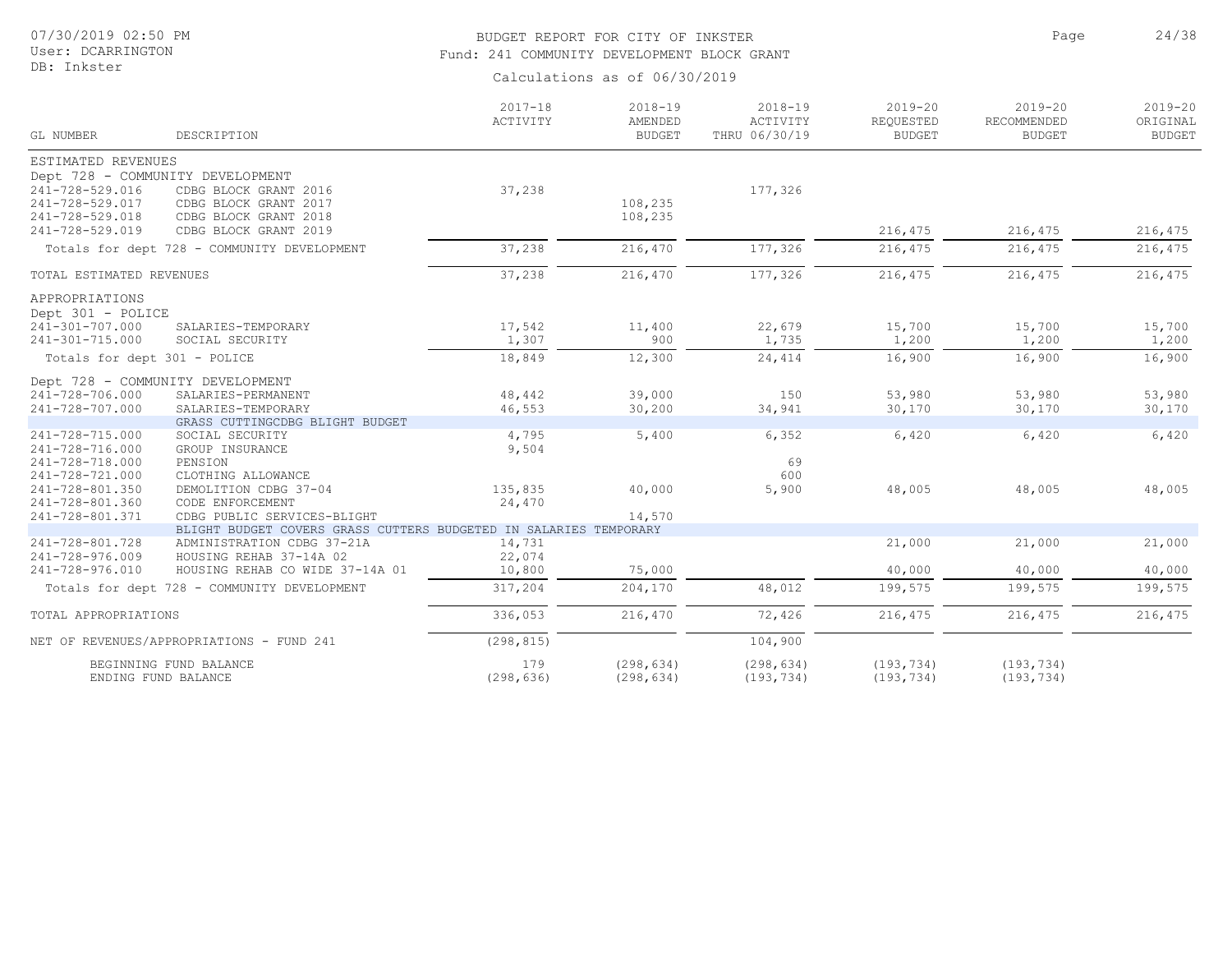## BUDGET REPORT FOR CITY OF INKSTER 25/38 Fund: 243 BROWNFIELD REDEVELOPMENT AUTHORITY FUND

Page

| GL NUMBER<br>DESCRIPTION                           | $2017 - 18$<br>ACTIVITY      | $2018 - 19$<br>AMENDED<br>BUDGET | $2018 - 19$<br>ACTIVITY<br>THRU 06/30/19 | $2019 - 20$<br>REQUESTED<br><b>BUDGET</b> | $2019 - 20$<br>RECOMMENDED<br><b>BUDGET</b> | $2019 - 20$<br>ORIGINAL<br><b>BUDGET</b> |
|----------------------------------------------------|------------------------------|----------------------------------|------------------------------------------|-------------------------------------------|---------------------------------------------|------------------------------------------|
| ESTIMATED REVENUES                                 |                              |                                  |                                          |                                           |                                             |                                          |
| Dept 691 - REDEVELOPMENT                           |                              |                                  |                                          |                                           |                                             |                                          |
| 243-691-403.000<br>PROPERTY TAXES-CURRENT          | 14,201                       | 13,865                           | 15,583                                   | 19,720                                    | 19,720                                      | 19,720                                   |
| EST BASED ON 2019 ASSESSING REPORTS                |                              |                                  |                                          |                                           |                                             |                                          |
| Totals for dept 691 - REDEVELOPMENT                | 14,201                       | 13,865                           | 15,583                                   | 19,720                                    | 19,720                                      | 19,720                                   |
| Dept 906 - DEBT SERVICE                            |                              |                                  |                                          |                                           |                                             |                                          |
| 243-906-699.101<br>TRANSFER IN GENERAL FUND        | 394,700                      | 405,955                          | 400,000                                  | 414,500                                   | 414,500                                     | 414,500                                  |
| Totals for dept 906 - DEBT SERVICE                 | 394,700                      | 405,955                          | 400,000                                  | 414,500                                   | 414,500                                     | 414,500                                  |
| TOTAL ESTIMATED REVENUES                           | 408,901                      | 419,820                          | 415,583                                  | 434,220                                   | 434,220                                     | 434,220                                  |
| APPROPRIATIONS                                     |                              |                                  |                                          |                                           |                                             |                                          |
| Dept 691 - REDEVELOPMENT                           |                              |                                  |                                          |                                           |                                             |                                          |
| 243-691-880.200<br>DEVELOPMENT REIMBURSEMENT       | 132                          |                                  |                                          |                                           |                                             |                                          |
| Totals for dept 691 - REDEVELOPMENT                | 132                          |                                  |                                          |                                           |                                             |                                          |
| Dept 906 - DEBT SERVICE                            |                              |                                  |                                          |                                           |                                             |                                          |
| 243-906-731.000<br>BANK FEES AND SVC CHARGES       | 500                          | 500                              |                                          | 500                                       | 500                                         | 500                                      |
| 243-906-991.000<br>PRINCIPAL                       |                              | 245,000                          |                                          | 275,000                                   | 275,000                                     | 275,000                                  |
| 243-906-995.000<br>INTEREST EXPENSE                | 188,269                      | 174,320                          | 174,319                                  | 158,720                                   | 158,720                                     | 158,720                                  |
| 243-906-995.100<br>INTEREST EXPENSE-ACCRUED CHANGE | (2, 200)                     |                                  | (2, 450)                                 |                                           |                                             |                                          |
| Totals for dept 906 - DEBT SERVICE                 | 186,569                      | 419,820                          | 171,869                                  | 434,220                                   | 434,220                                     | 434,220                                  |
| TOTAL APPROPRIATIONS                               | 186,701                      | 419,820                          | 171,869                                  | 434,220                                   | 434,220                                     | 434,220                                  |
| NET OF REVENUES/APPROPRIATIONS - FUND 243          | 222,200                      |                                  | 243,714                                  |                                           |                                             |                                          |
| BEGINNING FUND BALANCE<br>ENDING FUND BALANCE      | (3, 242, 478)<br>(3,020,278) | (3,020,278)<br>(3,020,278)       | (3,020,278)<br>(2, 776, 564)             | (2, 776, 564)<br>(2, 776, 564)            | (2, 776, 564)<br>(2, 776, 564)              |                                          |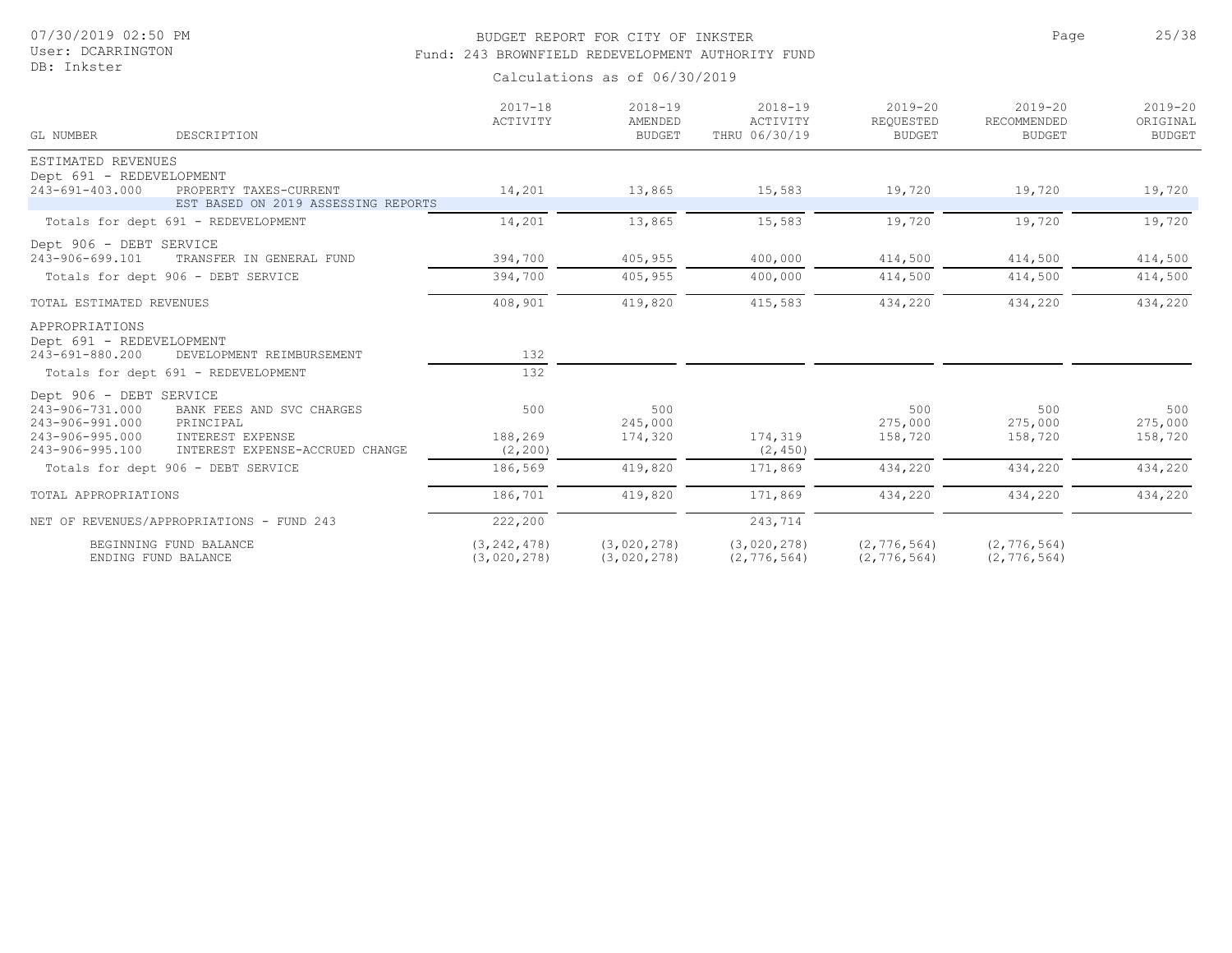#### BUDGET REPORT FOR CITY OF INKSTER 26/38 Fund: 245 PEG PUBLIC IMPROVEMENT FUND

Page

| GL NUMBER                                     | DESCRIPTION                                                                                      | $2017 - 18$<br>ACTIVITY | $2018 - 19$<br>AMENDED<br><b>BUDGET</b> | $2018 - 19$<br>ACTIVITY<br>THRU 06/30/19 | $2019 - 20$<br>REQUESTED<br><b>BUDGET</b> | $2019 - 20$<br>RECOMMENDED<br><b>BUDGET</b> | $2019 - 20$<br>ORIGINAL<br><b>BUDGET</b> |
|-----------------------------------------------|--------------------------------------------------------------------------------------------------|-------------------------|-----------------------------------------|------------------------------------------|-------------------------------------------|---------------------------------------------|------------------------------------------|
| ESTIMATED REVENUES<br>Dept 000                |                                                                                                  |                         |                                         |                                          |                                           |                                             |                                          |
| 245-000-610.200                               | AT&T CABLE PEG FEE<br>FOOTNOTE AMOUNTS:<br>FY 20 EST BASED ON YTD AND PY ACTUAL                  | 28,060                  | 35,000                                  | 21,935                                   | 28,800<br>28,800                          | 28,800<br>28,800                            | 28,800                                   |
| 245-000-610.245                               | COMCAST CABLE PEG FEE<br>FOOTNOTE AMOUNTS:<br>EST BASED JLY-DEC 2019 ACTUAL<br>FOOTNOTE AMOUNTS: | 63,132                  | 60,000                                  | 46,524                                   | 62,000<br>31,532<br>31,120                | 62,000<br>31,532<br>31,120                  | 62,000                                   |
|                                               | EST BASED ON JAN-JUNE 2018 ACTUAL<br>GL # FOOTNOTE TOTAL:                                        |                         |                                         |                                          | 62,652                                    | 62,652                                      |                                          |
| Totals for dept 000 -                         |                                                                                                  | 91,192                  | 95,000                                  | 68,459                                   | 90,800                                    | 90,800                                      | 90,800                                   |
| TOTAL ESTIMATED REVENUES                      |                                                                                                  | 91,192                  | 95,000                                  | 68,459                                   | 90,800                                    | 90,800                                      | 90,800                                   |
| APPROPRIATIONS<br>Dept 000<br>245-000-977.000 | EOUIPMENT                                                                                        | 46, 413                 | 75,000                                  | 18,051                                   | 75,000                                    | 75,000                                      | 75,000                                   |
| Totals for dept 000 -                         |                                                                                                  | 46, 413                 | 75,000                                  | 18,051                                   | 75,000                                    | 75,000                                      | 75,000                                   |
| TOTAL APPROPRIATIONS                          |                                                                                                  | 46,413                  | 75,000                                  | 18,051                                   | 75,000                                    | 75,000                                      | 75,000                                   |
|                                               | NET OF REVENUES/APPROPRIATIONS - FUND 245                                                        | 44,779                  | 20,000                                  | 50,408                                   | 15,800                                    | 15,800                                      | 15,800                                   |
|                                               | BEGINNING FUND BALANCE<br>ENDING FUND BALANCE                                                    | 296,858<br>341,637      | 341,637<br>361,637                      | 341,637<br>392,045                       | 392,045<br>407,845                        | 392,045<br>407,845                          | 15,800                                   |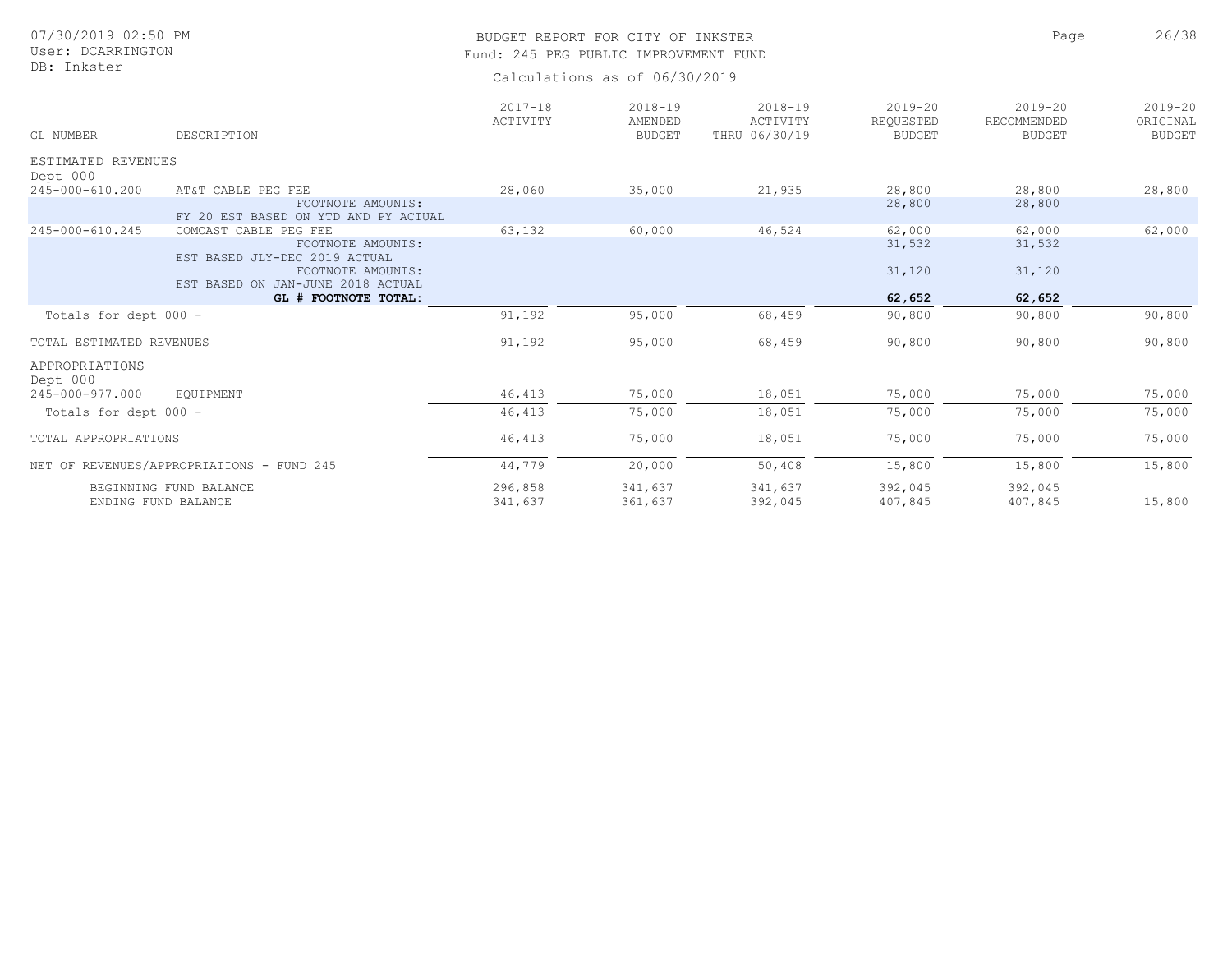## BUDGET REPORT FOR CITY OF INKSTER 27/38 Fund: 247 TAX INCREMENT FINANCE AUTHORITY

Calculations as of 06/30/2019

| GL NUMBER                          | DESCRIPTION                                                           | $2017 - 18$<br>ACTIVITY | $2018 - 19$<br>AMENDED<br><b>BUDGET</b> | $2018 - 19$<br>ACTIVITY<br>THRU 06/30/19 | $2019 - 20$<br>REQUESTED<br><b>BUDGET</b> | $2019 - 20$<br>RECOMMENDED<br><b>BUDGET</b> | $2019 - 20$<br>ORIGINAL<br><b>BUDGET</b> |
|------------------------------------|-----------------------------------------------------------------------|-------------------------|-----------------------------------------|------------------------------------------|-------------------------------------------|---------------------------------------------|------------------------------------------|
| ESTIMATED REVENUES                 |                                                                       |                         |                                         |                                          |                                           |                                             |                                          |
| Dept 000                           |                                                                       |                         |                                         |                                          |                                           |                                             |                                          |
| 247-000-699.101                    | TRANSFER IN GENERAL FUND                                              | 551,666                 | 585,140                                 | 485,000                                  | 491,710                                   | 491,710                                     | 491,710                                  |
| Totals for dept 000 -              |                                                                       | 551,666                 | 585,140                                 | 485,000                                  | 491,710                                   | 491,710                                     | 491,710                                  |
|                                    | Dept 728 - COMMUNITY DEVELOPMENT                                      |                         |                                         |                                          |                                           |                                             |                                          |
| 247-728-403.000                    | PROPERTY TAXES-CURRENT                                                | 137,311                 | 107,660                                 | 165,684                                  | 190,770                                   | 190,770                                     | 190,770                                  |
|                                    | EST. BASED ON 2019 ASSESSING REPORTS                                  |                         |                                         |                                          |                                           |                                             |                                          |
| 247-728-411.000                    | WAYNE COUNTY DELINQUENT                                               | (73)                    | (2,000)                                 |                                          | (2,000)                                   | (2,000)                                     | (2,000)                                  |
|                                    | Totals for dept 728 - COMMUNITY DEVELOPMENT                           | 137,238                 | 105,660                                 | 165,684                                  | 188,770                                   | 188,770                                     | 188,770                                  |
| TOTAL ESTIMATED REVENUES           |                                                                       | 688,904                 | 690,800                                 | 650,684                                  | 680,480                                   | 680,480                                     | 680,480                                  |
| APPROPRIATIONS<br>247-728-965.101  | Dept 728 - COMMUNITY DEVELOPMENT<br>ADMINISTRATIVE SERVICES - GENERAL | 30,000                  | 30,000                                  | 22,500                                   | 30,000                                    | 30,000                                      | 30,000                                   |
| 247-728-968.000                    | DEPRECIATION AND DEPLETION                                            | 400,256                 |                                         |                                          |                                           |                                             |                                          |
|                                    | Totals for dept 728 - COMMUNITY DEVELOPMENT                           | 430,256                 | 30,000                                  | 22,500                                   | 30,000                                    | 30,000                                      | 30,000                                   |
| Dept 906 - DEBT SERVICE            |                                                                       |                         |                                         |                                          |                                           |                                             |                                          |
| 247-906-991.000                    | PRINCIPAL                                                             |                         | 355,000                                 |                                          | 370,000                                   | 370,000                                     | 370,000                                  |
|                                    | FOOTNOTE AMOUNTS:<br>LTD-19 ROAD IMP SERIES 2001 FINAL PYMNT FY 2020  |                         |                                         |                                          | 95,000                                    | 95,000                                      |                                          |
|                                    | FOOTNOTE AMOUNTS:<br>LTD-20 CITY FAX. PROJ SERIES 2006                |                         |                                         |                                          | 70,000                                    | 70,000                                      |                                          |
|                                    | FOOTNOTE AMOUNTS:<br>LTD-21 2010 TIFA JUSTICE CENTER                  |                         |                                         |                                          | 205,000                                   | 205,000                                     |                                          |
|                                    | GL # FOOTNOTE TOTAL:                                                  |                         |                                         |                                          | 370,000                                   | 370,000                                     |                                          |
| $247 - 906 - 995.000$              | INTEREST EXPENSE                                                      | 12,250                  | 7,250                                   | 7,232                                    | 2,380                                     | 2,380                                       | 2,380                                    |
| 247-906-995.006<br>247-906-995.100 | INTEREST 2006 ISSUANCE<br>INTEREST EXPENSE-ACCRUED CHANGE             | 34,270                  | 31,080                                  | 31,080                                   | 27,740                                    | 27,740                                      | 27,740                                   |
| 247-906-999.000                    | PAYING AGENT FEES                                                     | (3, 238)<br>800         | 850                                     | (3, 453)                                 | 850                                       | 850                                         | 850                                      |
|                                    | Totals for dept 906 - DEBT SERVICE                                    | 44,082                  | 394,180                                 | 34,859                                   | 400,970                                   | 400,970                                     | 400,970                                  |
|                                    |                                                                       |                         |                                         |                                          |                                           |                                             |                                          |
|                                    | Dept 999 - INTER FUND TRANSFERS                                       |                         |                                         |                                          |                                           |                                             |                                          |
| 247-999-999.347                    | TRANSFER OUT - JUSTICE CENTER BONI                                    | 271,585                 | 266,620                                 | 150,000                                  | 249,510                                   | 249,510                                     | 249,510                                  |
|                                    | Totals for dept 999 - INTER FUND TRANSFERS                            | 271,585                 | 266,620                                 | 150,000                                  | 249,510                                   | 249,510                                     | 249,510                                  |
| TOTAL APPROPRIATIONS               |                                                                       | 745,923                 | 690,800                                 | 207,359                                  | 680,480                                   | 680,480                                     | 680,480                                  |
|                                    | NET OF REVENUES/APPROPRIATIONS - FUND 247                             | (57, 019)               |                                         | 443,325                                  |                                           |                                             |                                          |
|                                    | BEGINNING FUND BALANCE<br>ENDING FUND BALANCE                         | 883,601<br>826,582      | 826,584<br>826,584                      | 826,584<br>1,269,909                     | 1,269,909<br>1,269,909                    | 1,269,909<br>1,269,909                      |                                          |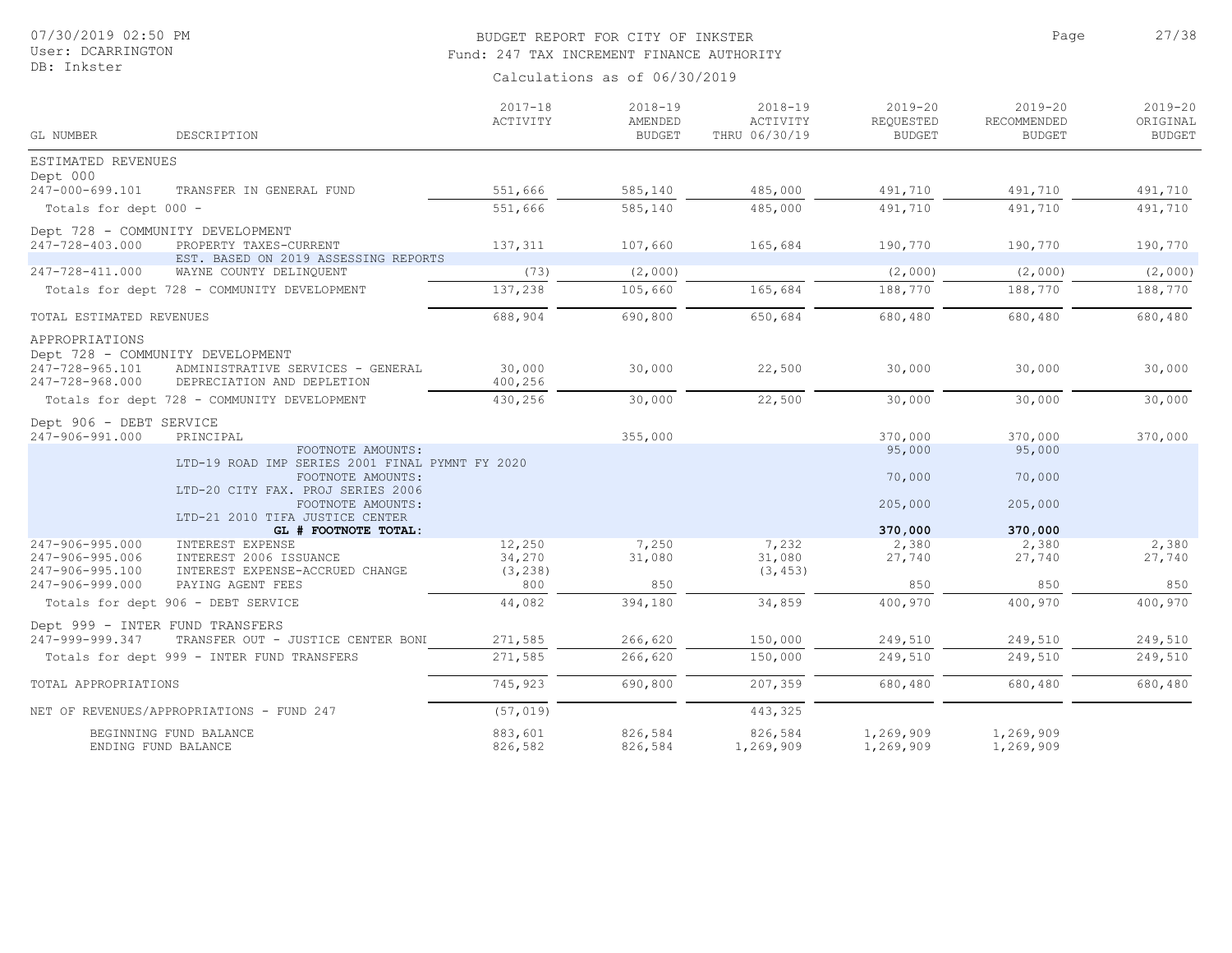| 07/30/2019 02:50 PM<br>User: DCARRINGTON<br>DB: Inkster                          |                         | BUDGET REPORT FOR CITY OF INKSTER<br>Fund: 260 STATE GRANTS<br>Calculations as of 06/30/2019 |                                      |                                           |                                             |                                          |  |
|----------------------------------------------------------------------------------|-------------------------|----------------------------------------------------------------------------------------------|--------------------------------------|-------------------------------------------|---------------------------------------------|------------------------------------------|--|
| GL NUMBER<br>DESCRIPTION                                                         | $2017 - 18$<br>ACTIVITY | $2018 - 19$<br>AMENDED<br><b>BUDGET</b>                                                      | 2018-19<br>ACTIVITY<br>THRU 06/30/19 | $2019 - 20$<br>REQUESTED<br><b>BUDGET</b> | $2019 - 20$<br>RECOMMENDED<br><b>BUDGET</b> | $2019 - 20$<br>ORIGINAL<br><b>BUDGET</b> |  |
| ESTIMATED REVENUES                                                               |                         |                                                                                              |                                      |                                           |                                             |                                          |  |
| Dept 000<br>260-000-571.000<br>INDIGENT DEFENSE GRANT                            |                         |                                                                                              | 132,039                              |                                           |                                             |                                          |  |
| Totals for dept 000 -                                                            |                         |                                                                                              | 132,039                              |                                           |                                             |                                          |  |
| TOTAL ESTIMATED REVENUES                                                         |                         |                                                                                              | 132,039                              |                                           |                                             |                                          |  |
| APPROPRIATIONS<br>Dept 136 - DISTRICT COURT                                      |                         |                                                                                              |                                      |                                           |                                             |                                          |  |
| 260-136-727.000<br>OFFICE SUPPLIES<br>PROFESSIONAL/CONSULTANT<br>260-136-801.000 |                         |                                                                                              | 2,389<br>18,750                      |                                           |                                             |                                          |  |
| Totals for dept 136 - DISTRICT COURT                                             |                         |                                                                                              | 21,139                               |                                           |                                             |                                          |  |
| TOTAL APPROPRIATIONS                                                             |                         |                                                                                              | 21,139                               |                                           |                                             |                                          |  |
| NET OF REVENUES/APPROPRIATIONS - FUND 260                                        |                         |                                                                                              | 110,900                              |                                           |                                             |                                          |  |
| BEGINNING FUND BALANCE<br>ENDING FUND BALANCE                                    |                         |                                                                                              | 110,900                              | 110,900<br>110,900                        | 110,900<br>110,900                          |                                          |  |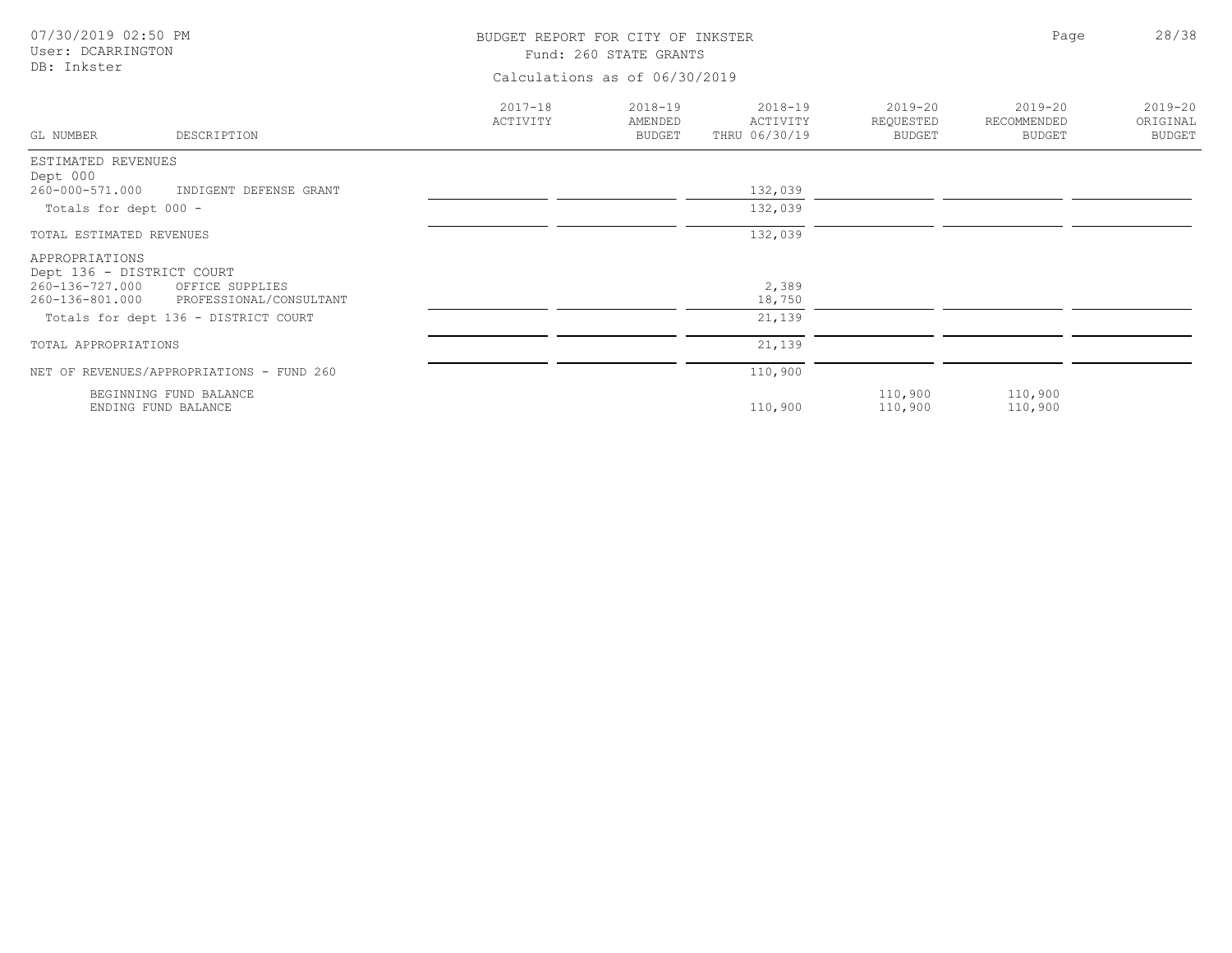## BUDGET REPORT FOR CITY OF INKSTER 29/38 Fund: 265 DRUG LAW ENFORCEMENT FUND

Page

| GL NUMBER                                            | DESCRIPTION                                                            | $2017 - 18$<br>ACTIVITY | $2018 - 19$<br>AMENDED<br>BUDGET | $2018 - 19$<br>ACTIVITY<br>THRU 06/30/19 | $2019 - 20$<br>REQUESTED<br>BUDGET | $2019 - 20$<br>RECOMMENDED<br><b>BUDGET</b> | $2019 - 20$<br>ORIGINAL<br><b>BUDGET</b> |
|------------------------------------------------------|------------------------------------------------------------------------|-------------------------|----------------------------------|------------------------------------------|------------------------------------|---------------------------------------------|------------------------------------------|
| ESTIMATED REVENUES                                   |                                                                        |                         |                                  |                                          |                                    |                                             |                                          |
|                                                      | Dept 320 - DRUG FORFEITURE OPERATIONS - STATE                          |                         |                                  |                                          |                                    |                                             |                                          |
| 265-320-620.000                                      | DRUG FORFEITURE FUNDS                                                  | 750                     |                                  | 12,850                                   |                                    |                                             |                                          |
|                                                      | Totals for dept 320 - DRUG FORFEITURE OPERATIONS -                     | 750                     |                                  | 12,850                                   |                                    |                                             |                                          |
| TOTAL ESTIMATED REVENUES                             |                                                                        | 750                     |                                  | 12,850                                   |                                    |                                             |                                          |
| APPROPRIATIONS<br>265-320-974.100<br>265-320-977.000 | Dept 320 - DRUG FORFEITURE OPERATIONS - STATE<br>VEHICLES<br>EQUIPMENT | 1,295                   | 10,640                           | 13,088                                   |                                    |                                             |                                          |
|                                                      | Totals for dept 320 - DRUG FORFEITURE OPERATIONS -                     | 1,295                   | 10,640                           | 13,088                                   |                                    |                                             |                                          |
| TOTAL APPROPRIATIONS                                 |                                                                        | 1,295                   | 10,640                           | 13,088                                   |                                    |                                             |                                          |
|                                                      | NET OF REVENUES/APPROPRIATIONS - FUND 265                              | (545)                   | (10, 640)                        | (238)                                    |                                    |                                             |                                          |
|                                                      | BEGINNING FUND BALANCE<br>ENDING FUND BALANCE                          | 13,811<br>13,266        | 13,266<br>2,626                  | 13,266<br>13,028                         | 13,028<br>13,028                   | 13,028<br>13,028                            |                                          |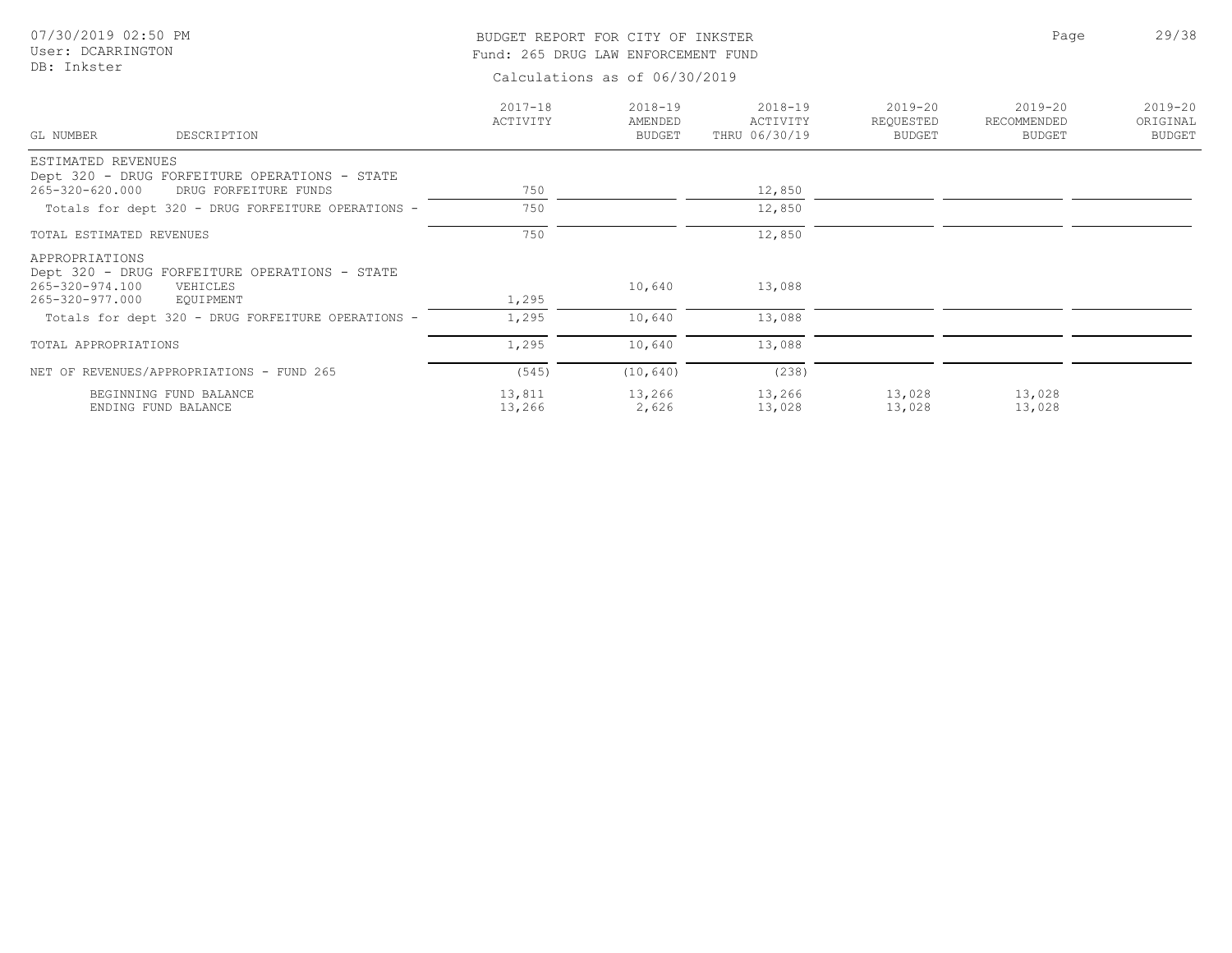| 07/30/2019 02:50 PM<br>User: DCARRINGTON<br>DB: Inkster                                            |                         | BUDGET REPORT FOR CITY OF INKSTER<br>Fund: 266 MISC GRANTS |                                          |                                    |                                      |                                          |  |
|----------------------------------------------------------------------------------------------------|-------------------------|------------------------------------------------------------|------------------------------------------|------------------------------------|--------------------------------------|------------------------------------------|--|
|                                                                                                    |                         | Calculations as of 06/30/2019                              |                                          |                                    |                                      |                                          |  |
| GL NUMBER<br>DESCRIPTION                                                                           | $2017 - 18$<br>ACTIVITY | $2018 - 19$<br>AMENDED<br>BUDGET                           | $2018 - 19$<br>ACTIVITY<br>THRU 06/30/19 | $2019 - 20$<br>REQUESTED<br>BUDGET | $2019 - 20$<br>RECOMMENDED<br>BUDGET | $2019 - 20$<br>ORIGINAL<br><b>BUDGET</b> |  |
| APPROPRIATIONS                                                                                     |                         |                                                            |                                          |                                    |                                      |                                          |  |
| Dept 740 - STATE GRANTS                                                                            |                         |                                                            |                                          |                                    |                                      |                                          |  |
| 266-740-812.002<br>GREENWAY PROJECT - PHASE 2<br>266-740-812.005<br>GREENWAY PROJECT - LOCAL MATCH | 39,401<br>(34, 732)     |                                                            |                                          |                                    |                                      |                                          |  |
| Totals for dept 740 - STATE GRANTS                                                                 | 4,669                   |                                                            |                                          |                                    |                                      |                                          |  |
| TOTAL APPROPRIATIONS                                                                               | 4,669                   |                                                            |                                          |                                    |                                      |                                          |  |
| NET OF REVENUES/APPROPRIATIONS - FUND 266                                                          | (4, 669)                |                                                            |                                          |                                    |                                      |                                          |  |
| BEGINNING FUND BALANCE                                                                             | (19, 250)               | (23, 919)                                                  | (23, 919)                                |                                    |                                      |                                          |  |
| FUND BALANCE ADJUSTMENTS<br>ENDING FUND BALANCE                                                    | (23, 919)               | 23,919                                                     | 23,919                                   |                                    |                                      |                                          |  |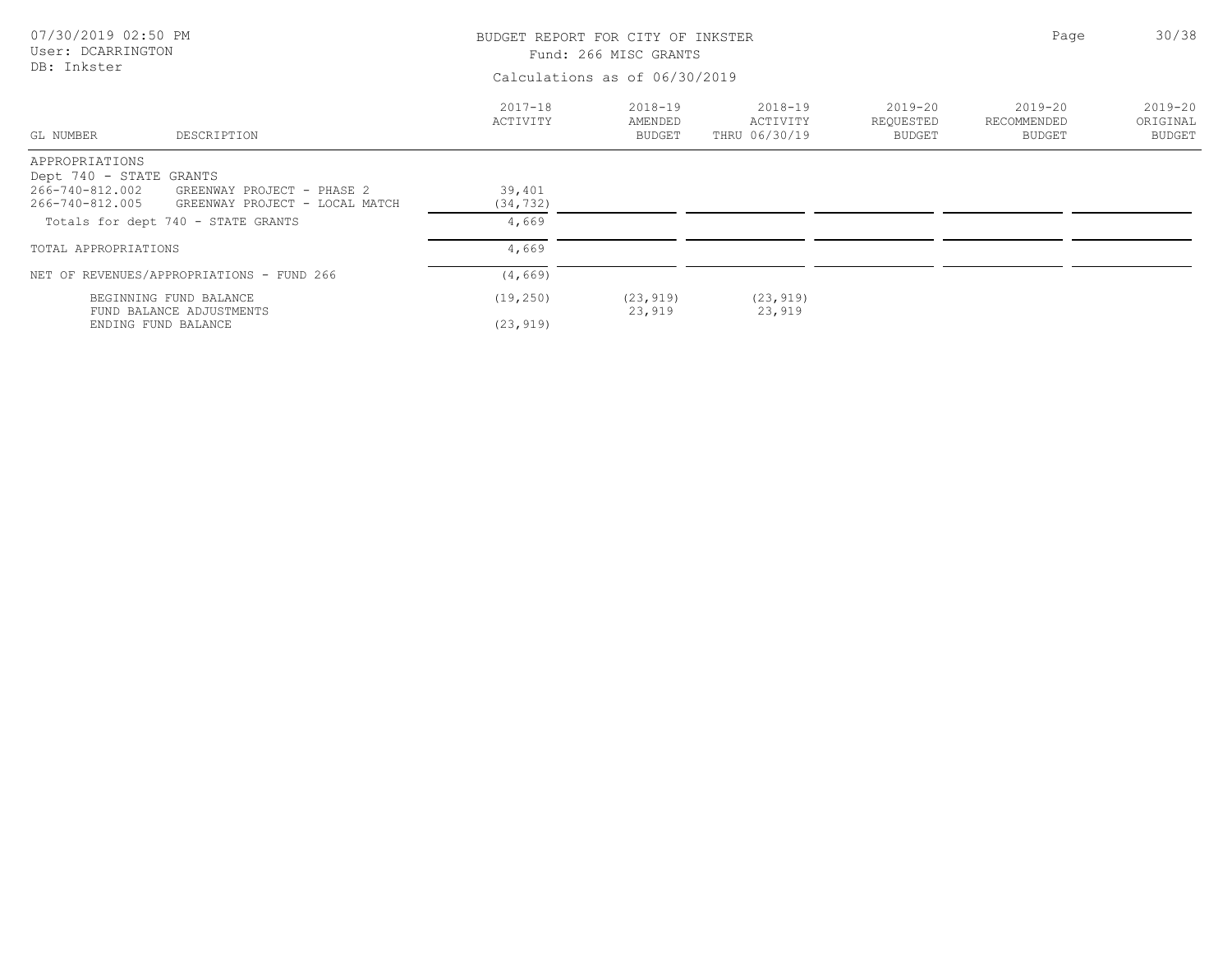## BUDGET REPORT FOR CITY OF INKSTER 31/38 Fund: 347 JUSTICE CENTER DEBT SERVICE FUND

| GL NUMBER                | DESCRIPTION                                                            | $2017 - 18$<br>ACTIVITY | $2018 - 19$<br>AMENDED<br><b>BUDGET</b> | $2018 - 19$<br>ACTIVITY<br>THRU 06/30/19 | $2019 - 20$<br>REQUESTED<br>BUDGET | $2019 - 20$<br>RECOMMENDED<br><b>BUDGET</b> | $2019 - 20$<br>ORIGINAL<br><b>BUDGET</b> |
|--------------------------|------------------------------------------------------------------------|-------------------------|-----------------------------------------|------------------------------------------|------------------------------------|---------------------------------------------|------------------------------------------|
| ESTIMATED REVENUES       |                                                                        |                         |                                         |                                          |                                    |                                             |                                          |
| Dept 000                 |                                                                        |                         |                                         |                                          |                                    |                                             |                                          |
| 347-000-504.247          | FEDERAL SUBSIDY - JUSTICE CENTER P                                     | 215,168                 | 210,520                                 | 105,818                                  | 220,040                            | 220,040                                     | 220,040                                  |
|                          | FOOTNOTE AMOUNTS:<br>FED'L SUBSIDY 45% OF INT 488, 9920X .45%=220, 046 |                         |                                         |                                          | 220,040                            | 220,040                                     |                                          |
| 347-000-699.247          | TRANSFER IN TIFA                                                       | 271,585                 | 266,620                                 | 150,000                                  | 249,510                            | 249,510                                     | 249,510                                  |
| 347-000-699.403          | TRANSFER IN COURT/JUSTICE CENTER H                                     | 26,760                  | 25,000                                  | 34,763                                   | 20,200                             | 20,200                                      | 20,200                                   |
| Totals for dept 000 -    |                                                                        | 513,513                 | 502,140                                 | 290,581                                  | 489,750                            | 489,750                                     | 489,750                                  |
| TOTAL ESTIMATED REVENUES |                                                                        | 513,513                 | 502,140                                 | 290,581                                  | 489,750                            | 489,750                                     | 489,750                                  |
| APPROPRIATIONS           |                                                                        |                         |                                         |                                          |                                    |                                             |                                          |
| Dept 000                 |                                                                        |                         |                                         |                                          |                                    |                                             |                                          |
| 347-000-731.000          | BANK FEES AND SVC CHARGES                                              | 750                     | 750                                     | 750                                      | 750                                | 750                                         | 750                                      |
| 347-000-995.000          | INTEREST EXPENSE                                                       | 512,763                 | 501,390                                 | 501,388                                  | 489,000                            | 489,000                                     | 489,000                                  |
| Totals for dept 000 -    |                                                                        | 513,513                 | 502,140                                 | 502,138                                  | 489,750                            | 489,750                                     | 489,750                                  |
| TOTAL APPROPRIATIONS     |                                                                        | 513,513                 | 502,140                                 | 502,138                                  | 489,750                            | 489,750                                     | 489,750                                  |
|                          | NET OF REVENUES/APPROPRIATIONS - FUND 347                              |                         |                                         | (211, 557)                               |                                    |                                             |                                          |
|                          | BEGINNING FUND BALANCE<br>ENDING FUND BALANCE                          |                         |                                         | (211, 557)                               | (211, 557)<br>(211, 557)           | (211, 557)<br>(211, 557)                    |                                          |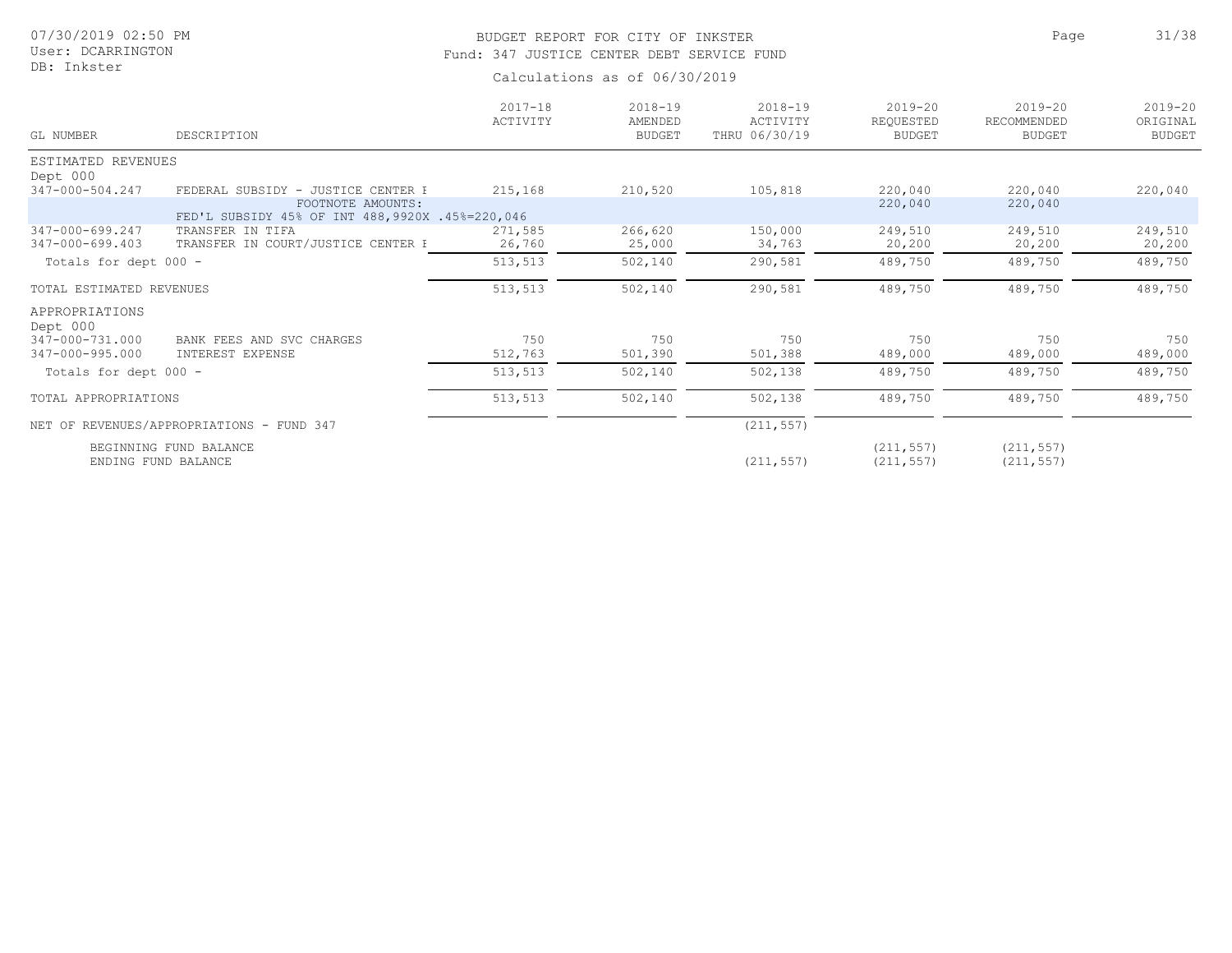| 07/30/2019 02:50 PM<br>User: DCARRINGTON<br>DB: Inkster |                                                    | BUDGET REPORT FOR CITY OF INKSTER<br>Fund: 403 COURT/JUSTICE CENTER BLDG FUND<br>Calculations as of 06/30/2019 | Page                                    | 32/38                                    |                                           |                                             |                                          |
|---------------------------------------------------------|----------------------------------------------------|----------------------------------------------------------------------------------------------------------------|-----------------------------------------|------------------------------------------|-------------------------------------------|---------------------------------------------|------------------------------------------|
| GL NUMBER                                               | DESCRIPTION                                        | $2017 - 18$<br>ACTIVITY                                                                                        | $2018 - 19$<br>AMENDED<br><b>BUDGET</b> | $2018 - 19$<br>ACTIVITY<br>THRU 06/30/19 | $2019 - 20$<br>REQUESTED<br><b>BUDGET</b> | $2019 - 20$<br>RECOMMENDED<br><b>BUDGET</b> | $2019 - 20$<br>ORIGINAL<br><b>BUDGET</b> |
| ESTIMATED REVENUES<br>Dept 000                          |                                                    |                                                                                                                |                                         |                                          |                                           |                                             |                                          |
| 403-000-607.000                                         | FEES<br>FEES BY 19% AS COURT FINES FEES<br>REDUCED | 26,760<br>PROECTED 19%<br>LESS                                                                                 | 25,000<br>IN GF FOR FY 2020             | 34,763                                   | 20,200                                    | 20,200                                      | 20,200                                   |
| Totals for dept 000 -                                   |                                                    | 26,760                                                                                                         | 25,000                                  | 34,763                                   | 20,200                                    | 20,200                                      | 20,200                                   |
| TOTAL ESTIMATED REVENUES                                |                                                    | 26,760                                                                                                         | 25,000                                  | 34,763                                   | 20,200                                    | 20,200                                      | 20,200                                   |
| APPROPRIATIONS<br>Dept 999 - INTER FUND TRANSFERS       |                                                    |                                                                                                                |                                         |                                          |                                           |                                             |                                          |
| 403-999-999.347                                         | TRANSFER OUT - JUSTICE CENTER BONI                 | 26,760                                                                                                         | 25,000                                  | 34,763                                   | 20,200                                    | 20,200                                      | 20,200                                   |
|                                                         | Totals for dept 999 - INTER FUND TRANSFERS         | 26,760                                                                                                         | 25,000                                  | 34,763                                   | 20,200                                    | 20,200                                      | 20,200                                   |
| TOTAL APPROPRIATIONS                                    |                                                    | 26,760                                                                                                         | 25,000                                  | 34,763                                   | 20,200                                    | 20,200                                      | 20,200                                   |

NET OF REVENUES/APPROPRIATIONS - FUND 403

ENDING FUND BALANCE BEGINNING FUND BALANCE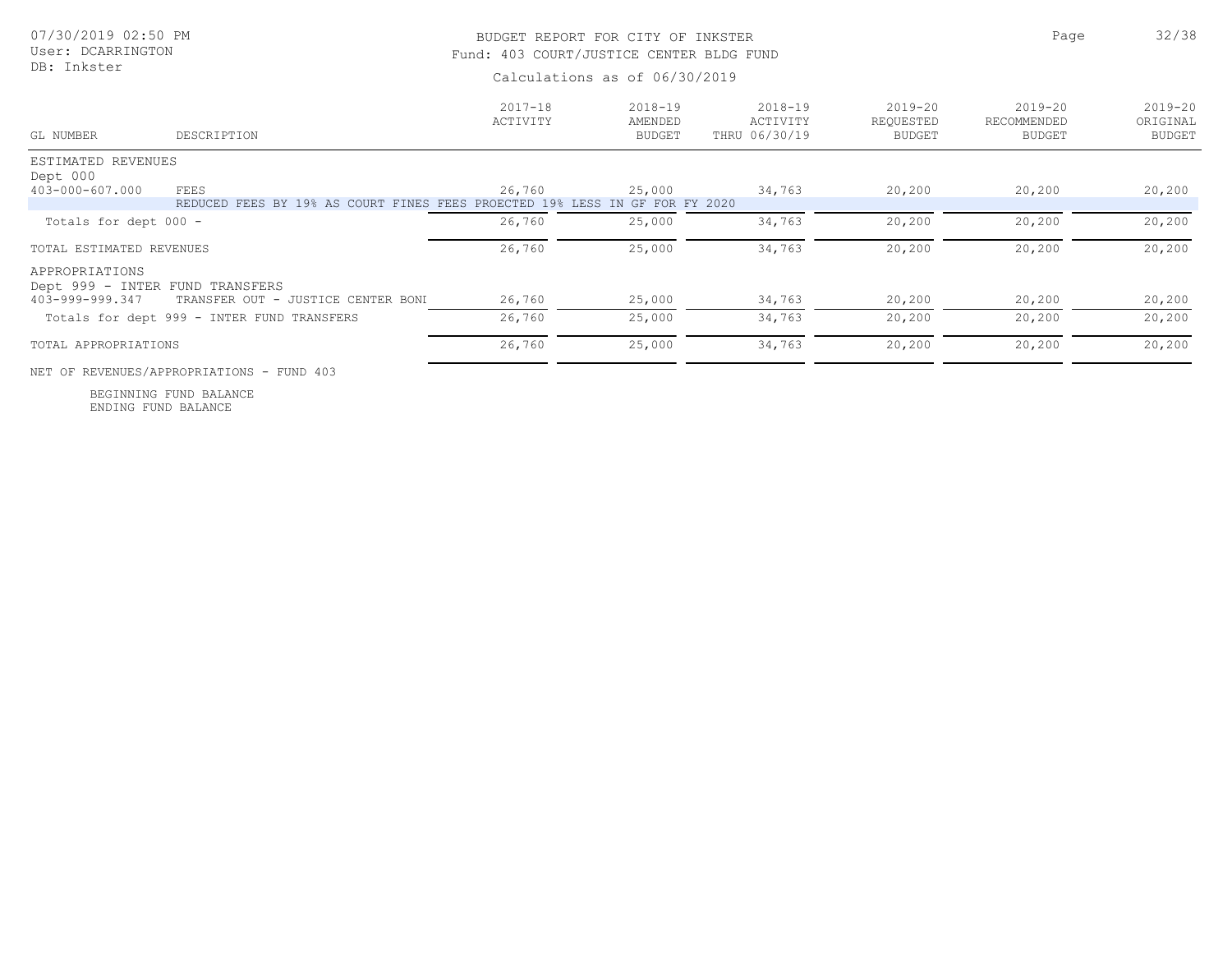# BUDGET REPORT FOR CITY OF INKSTER 33/38

Page

Fund: 592 WATER AND SEWER FUND

| GL NUMBER                                      | DESCRIPTION                                                    | $2017 - 18$<br>ACTIVITY | $2018 - 19$<br>AMENDED<br><b>BUDGET</b> | $2018 - 19$<br>ACTIVITY<br>THRU 06/30/19 | $2019 - 20$<br>REQUESTED<br><b>BUDGET</b> | $2019 - 20$<br>RECOMMENDED<br><b>BUDGET</b> | $2019 - 20$<br>ORIGINAL<br><b>BUDGET</b> |
|------------------------------------------------|----------------------------------------------------------------|-------------------------|-----------------------------------------|------------------------------------------|-------------------------------------------|---------------------------------------------|------------------------------------------|
| ESTIMATED REVENUES                             |                                                                |                         |                                         |                                          |                                           |                                             |                                          |
| Dept 564 - WATER & SEWER SYSTEMS               |                                                                |                         |                                         |                                          |                                           |                                             |                                          |
| $592 - 564 - 411.000$                          | WAYNE COUNTY DELINQUENT                                        | (201, 197)              | (650, 000)                              | 493,691                                  | (550, 000)                                | (550, 000)                                  | (550, 000)                               |
| 592-564-513.000                                | CHARGEBACKS NOT RUNNING AS FAVORABLE AS FY 18<br>FEDERAL GRANT |                         | 40,000                                  |                                          | 150,000                                   |                                             |                                          |
|                                                | FOOTNOTE AMOUNTS:                                              |                         |                                         |                                          | 150,000                                   | 150,000                                     |                                          |
|                                                | SAW GRANT REV EXP EST PER JEROME AND ENG.                      |                         |                                         |                                          |                                           |                                             |                                          |
| 592-564-540.000                                | STATE GRANT                                                    |                         | 500,000                                 |                                          | 500,000                                   | 500,000                                     | 500,000                                  |
|                                                | FOOTNOTE AMOUNTS:<br><b>FDCVT</b>                              |                         |                                         |                                          | 500,000                                   | 500,000                                     |                                          |
| $592 - 564 - 607.000$                          | FEES                                                           | 43,396                  | 41,000                                  | 15,690                                   | 20,000                                    | 20,000                                      | 20,000                                   |
| $592 - 564 - 650.010$                          | WATER SALES CONSUMPTION                                        | 3,460,623               | 3,569,760                               | 3, 116, 509                              |                                           | 3,527,690                                   | 3,527,690                                |
|                                                | FOOTNOTE AMOUNTS:                                              |                         |                                         |                                          |                                           | 3,527,691                                   |                                          |
|                                                | $5.21 \times 677,100 =$                                        |                         |                                         |                                          |                                           |                                             |                                          |
| $592 - 564 - 650.050$<br>$592 - 564 - 650.090$ | SALES OF METERS<br>SUR-CHARGE                                  | 10,967<br>166,539       | 8,000<br>150,000                        | 5,017<br>148,147                         | 5,000<br>160,000                          | 5,000<br>160,000                            | 5,000<br>160,000                         |
| $592 - 564 - 650.100$                          | SEWER SALES CONSUMPTION                                        | 6,709,948               | 6,686,640                               | 5,803,557                                |                                           | 6,933,500                                   | 6,933,500                                |
|                                                | FOOTNOTE AMOUNTS:                                              |                         |                                         |                                          |                                           | 6,933,500                                   |                                          |
|                                                | $10.24 \times 677,100 =$                                       |                         |                                         |                                          |                                           |                                             |                                          |
| $592 - 564 - 650.150$                          | SEWER SALES FIXED CHARGE<br>COURT ORDERED CREDIT               | (74)                    |                                         |                                          |                                           |                                             |                                          |
| $592 - 564 - 650.200$<br>$592 - 564 - 660.000$ | PENALTIES                                                      | (61)<br>457,385         | 300,000                                 | (911)<br>374,606                         | 400,000                                   | 400,000                                     | 400,000                                  |
| $592 - 564 - 661.000$                          | ADMIN. FEE-ROLL TO TAX                                         | 289,957                 | 375,000                                 | 597,147                                  | 375,000                                   | 375,000                                     | 375,000                                  |
| $592 - 564 - 664.000$                          | INTEREST EARNED                                                | 37                      |                                         |                                          |                                           |                                             |                                          |
| $592 - 564 - 687.000$                          | REFUNDS & REBATES                                              | (567)                   |                                         | (826)                                    |                                           |                                             |                                          |
| $592 - 564 - 694.000$                          | OTHER REVENUES                                                 | 1,447                   |                                         |                                          |                                           |                                             |                                          |
|                                                | Totals for dept 564 - WATER & SEWER SYSTEMS                    | 10,938,400              | 11,020,400                              | 10,552,627                               | 1,060,000                                 | 11, 371, 190                                | 11, 371, 190                             |
| Dept 742 - SAW GRANT                           |                                                                |                         |                                         |                                          |                                           |                                             |                                          |
| 592-742-501.592                                | STATE - SAW GRANT                                              | 606,898                 | 1, 111, 790                             |                                          | 150,000                                   | 150,000                                     | 150,000                                  |
| Totals for dept 742 - SAW GRANT                |                                                                | 606,898                 | 1, 111, 790                             |                                          | 150,000                                   | 150,000                                     | 150,000                                  |
| Dept 906 - DEBT SERVICE                        |                                                                |                         |                                         |                                          |                                           |                                             |                                          |
| 592-906-403.000                                | PROPERTY TAXES-CURRENT                                         | 1,600,144               | 1,513,500                               | 1,183,977                                | 1,485,400                                 | 1,485,400                                   | 1,485,400                                |
|                                                | EST. BASED ON WCA TV POST BOR REC'D 3/25/19                    |                         |                                         |                                          |                                           |                                             |                                          |
| 592-906-403.011                                | PROPERTY TAXES-WAYNE CTY JUDGMENT                              | 915,524                 | 875,090                                 | 705,172                                  | 875,090                                   | 875,090                                     | 875,090                                  |
|                                                | 5-YEAR JUDGMENT LEVY EXPIRES 6/30/2021                         |                         |                                         |                                          |                                           |                                             |                                          |
| 592-906-403.247                                | TIFA CAPTURE<br>EST BASED ON ASSESSING REPORTS 3/27/19         | (15, 297)               | (10, 960)                               | (17, 557)                                | (20, 880)                                 | (20, 880)                                   | (20, 880)                                |
| 592-906-410.000                                | PROPERTY TAXES-CY DPPT COLLECT                                 |                         | 2,270                                   |                                          | 2,270                                     | 2,270                                       | 2,270                                    |
| $592 - 906 - 411.000$                          | WAYNE COUNTY DELINQUENT                                        | (75, 348)               | (200, 000)                              | 117,186                                  | (200, 000)                                | (200, 000)                                  | (200, 000)                               |
| 592-906-420.000                                | PROPERTY TAXES-CY DPPT WRITE OFF                               | (17, 528)               | (3,000)                                 |                                          | (3,000)                                   | (3,000)                                     | (3,000)                                  |
| 592-906-573.000                                | LOCAL COMMUNITY STABILIZATION SHAP                             | 45,499                  | 5,300                                   |                                          | 5,300                                     | 5,300                                       | 5,300                                    |
|                                                | Totals for dept 906 - DEBT SERVICE                             | 2,452,994               | 2,182,200                               | 1,988,778                                | 2,144,180                                 | 2,144,180                                   | 2,144,180                                |
| TOTAL ESTIMATED REVENUES                       |                                                                | 13,998,292              | 14, 314, 390                            | 12,541,405                               | 3,354,180                                 | 13,665,370                                  | 13,665,370                               |
| APPROPRIATIONS                                 |                                                                |                         |                                         |                                          |                                           |                                             |                                          |
| Dept 564 - WATER & SEWER SYSTEMS               |                                                                |                         |                                         |                                          |                                           |                                             |                                          |
| 592-564-706.000                                | SALARIES-PERMANENT                                             | 535,961                 | 533,000                                 | 495,228                                  | 533,100                                   | 611,500                                     | 611,500                                  |
| 592-564-708.000                                | SICK VACATION FINAL PAYOUT                                     | 23,416                  |                                         | 1,969                                    |                                           |                                             |                                          |
| $592 - 564 - 709.000$<br>592-564-710.000       | SALARIES-OVERTIME                                              | 134,214<br>895          | 90,000                                  | 111,787                                  | 90,000                                    | 90,000                                      | 90,000                                   |
| 592-564-715.000                                | LONGEVITY & MISC. BENEFITS<br>SOCIAL SECURITY                  | 50,609                  | 47,600                                  | 43,647                                   | 47,600                                    | 53,600                                      | 53,600                                   |
| 592-564-716.000                                | GROUP INSURANCE                                                | 138,461                 | 141,800                                 | 134,866                                  | 154,400                                   | 179,600                                     | 179,600                                  |
| 592-564-716.010                                | EMPLOYEE HEALTH CONTRIBUTION                                   | (19, 672)               | (27, 900)                               | (28, 311)                                | (30, 400)                                 | (35, 500)                                   | (35, 500)                                |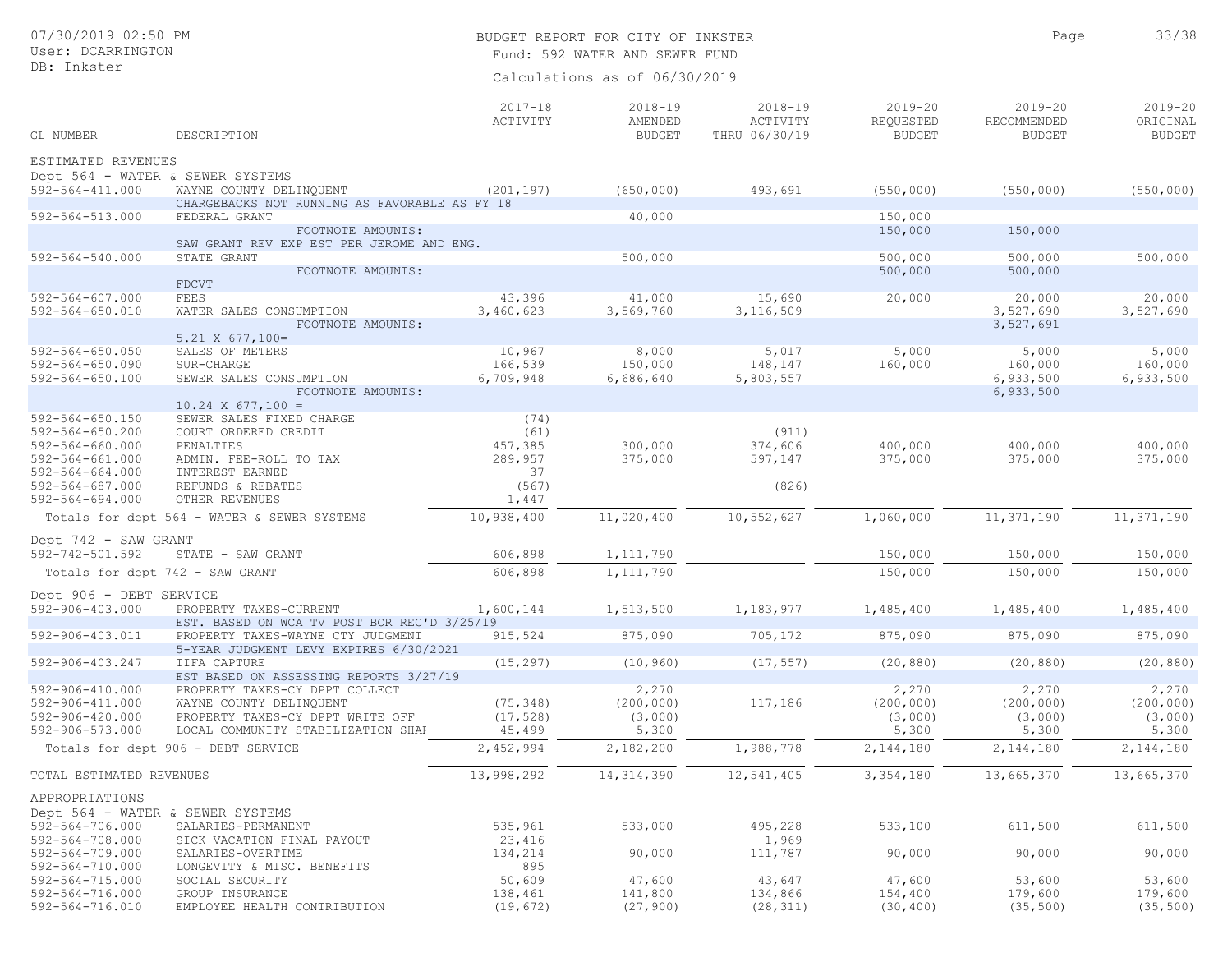## BUDGET REPORT FOR CITY OF INKSTER 34/38 Fund: 592 WATER AND SEWER FUND

Page

| GL NUMBER                                                                          | DESCRIPTION                                                                                                                                                              | $2017 - 18$<br>ACTIVITY | $2018 - 19$<br>AMENDED<br><b>BUDGET</b> | $2018 - 19$<br>ACTIVITY<br>THRU 06/30/19 | $2019 - 20$<br>REQUESTED<br><b>BUDGET</b> | $2019 - 20$<br>RECOMMENDED<br><b>BUDGET</b> | $2019 - 20$<br>ORIGINAL<br><b>BUDGET</b> |
|------------------------------------------------------------------------------------|--------------------------------------------------------------------------------------------------------------------------------------------------------------------------|-------------------------|-----------------------------------------|------------------------------------------|-------------------------------------------|---------------------------------------------|------------------------------------------|
| APPROPRIATIONS                                                                     |                                                                                                                                                                          |                         |                                         |                                          |                                           |                                             |                                          |
| Dept 564 - WATER & SEWER SYSTEMS<br>$592 - 564 - 716.011$<br>$592 - 564 - 716.999$ | EMPLOYEE DENTAL CONTRIBUTION<br>OPEB EXPENSE                                                                                                                             | (8, 182)<br>(32, 461)   |                                         | (9, 463)                                 |                                           |                                             |                                          |
| 592-564-718.000<br>592-564-721.000                                                 | PENSION<br>CLOTHING ALLOWANCE                                                                                                                                            | 141,701<br>3,950        | 157,000<br>4,800                        | 128,116<br>5,400                         | 148,240<br>6,000                          | 152,300<br>6,000                            | 152,300<br>6,000                         |
|                                                                                    | FOOTNOTE AMOUNTS:<br>10 FT UNION MEMBERS                                                                                                                                 |                         |                                         |                                          | 6,000                                     | 6,000                                       |                                          |
| 592-564-730.000<br>592-564-740.000                                                 | POSTAGE<br>OPERATING SUPPLIES<br>FOOTNOTE AMOUNTS:                                                                                                                       | 261<br>42,357           | 300<br>30,000                           | 17,041                                   | 30,000<br>30,000                          | 30,000<br>30,000                            | 30,000                                   |
| $592 - 564 - 742.000$                                                              | SAND, GRAVEL, TOPSOIL, SAFETY EQUIPMENT, MISC<br>SMALL TOOLS & EQUIPMENT                                                                                                 | 160                     | 3,000                                   | 64                                       | 3,000                                     | 3,000                                       | 3,000                                    |
|                                                                                    | FOOTNOTE AMOUNTS:<br>SMALL TOOLS, EQUIPMENT, MISC                                                                                                                        |                         |                                         |                                          | 3,000                                     | 3,000                                       |                                          |
| 592-564-761.000                                                                    | FUEL<br>FOOTNOTE AMOUNTS:<br>CONTRACT FUEL COST FOR WATER FLEET                                                                                                          | 49,190                  | 35,000                                  | 35,040                                   | 50,000<br>50,000                          | 50,000<br>50,000                            | 50,000                                   |
| 592-564-778.000                                                                    | EQUIPMENT MAINT SUPPLIES<br>FOOTNOTE AMOUNTS:<br>EQUIPMENT FOR METER & MISC SUPPLIES                                                                                     | 133                     | 3,000                                   | 263                                      | 5,000<br>5,000                            | 5,000<br>5,000                              | 5,000                                    |
| 592-564-779.000                                                                    | PUMP STATION SUPPLIES<br>FOOTNOTE AMOUNTS:<br>ALARM REPAIRS, CHEMICALS, MISC                                                                                             | 3,986                   | 15,000                                  | 7,954                                    | 15,000<br>15,000                          | 15,000<br>15,000                            | 15,000                                   |
| 592-564-780.000                                                                    | SEWER MAINTENANCE SUPPLY<br>FOOTNOTE AMOUNTS:<br>JET RODDER, HOSE, ROOT CUTTER, SAW, PSI NOZZLES, AND MISC                                                               | 13,279                  | 12,500                                  | 1,632                                    | 12,500<br>12,500                          | 12,500<br>12,500                            | 12,500                                   |
| 592-564-785.000                                                                    | WATER MAIN SUPPLIES<br>FOOTNOTE AMOUNTS:<br>MAIN REPAIR CLAMPS, COPPER, BRASS PARTS, WATER GATE, REPAIR PARTS, WATER METERS, MISC WATER METER PARTS (MTU)                | 115,962                 | 100,000                                 | 105,732                                  | 200,000<br>200,000                        | 200,000<br>200,000                          | 200,000                                  |
| 592-564-801.000                                                                    | PROFESSIONAL/CONSULTANT<br>FOOTNOTE AMOUNTS:                                                                                                                             | 188,089                 | 140,000                                 | 187,671                                  | 220,000<br>220,000                        | 220,000<br>220,000                          | 220,000                                  |
|                                                                                    | CONTRACTER SERVICE, NEPDES ANNUAL PERMIT, S-1 LICENSE HOLDER, STATE OF MICHIGAN PERMITS, MISC                                                                            |                         |                                         |                                          |                                           |                                             |                                          |
| 592-564-806.000                                                                    | REPAIRS<br>FOOTNOTE AMOUNTS:                                                                                                                                             | 153,065                 | 466,475                                 | 224,569                                  | 500,000<br>500,000                        | 500,000<br>500,000                          | 500,000                                  |
| 592-564-806.500                                                                    | DAMAGE TO OTHER UTILITIES, DETROIT EDISON, POLE HOLDING, CONCRETE & LANDSCAPING, RESTORATION WORK FROM WATER MAIN BREAKS, AND MISC<br>FEMA - REPAIRS AND RELATED EXPENSE | 518,834                 | 50,000                                  |                                          |                                           |                                             |                                          |
| 592-564-900.000                                                                    | PRINTING & ADVERTISING<br>FOOTNOTE AMOUNTS:<br>ANNUAL WATER QUALITY REPORT, WATER BILLS AND MISC                                                                         | 53,580                  | 55,000                                  | 60,412                                   | 65,000<br>65,000                          | 65,000<br>65,000                            | 65,000                                   |
| 592-564-924.100                                                                    | SEWER FIXED COSTS<br>FOOTNOTE AMOUNTS:                                                                                                                                   | 3,098,455               | 3,213,000                               | 2,581,592                                | 3,213,000<br>3,213,000                    | 3,129,400                                   | 3,129,400                                |
|                                                                                    | PROJECT SAME AMOUNT FROM FY 2019<br>FOOTNOTE AMOUNTS:<br>PROJECTIONS BASED ON SLIGHT HISTORICAL INCREASED SEWER COSTS                                                    |                         |                                         |                                          |                                           | 3, 129, 439                                 |                                          |
| 592-564-927.000                                                                    | GL # FOOTNOTE TOTAL:<br>WATER PURCHASED<br>FOOTNOTE AMOUNTS:                                                                                                             | 1,935,191               | 2,093,600                               | 1,126,468                                | 3,213,000                                 | 3,129,439<br>1,362,400<br>1,362,412         | 1,362,400                                |
| 592-564-933.000                                                                    | BASED ON GLWA APPROVED RATES/ CONSUMPTION EST.<br>EQUIPMENT MAINTENANCE                                                                                                  | 18,784                  | 35,000                                  | 35,555                                   | 50,000                                    | 50,000                                      | 50,000                                   |
|                                                                                    | FOOTNOTE AMOUNTS:<br>CONTRACT AND MISC                                                                                                                                   |                         |                                         |                                          | 50,000                                    | 50,000                                      |                                          |
| 592-564-933.010                                                                    | CSO OPERATION & MAINT<br>FOOTNOTE AMOUNTS:<br>CSO MIDDLEBELT BASIN                                                                                                       | 750,481                 | 951,400                                 | 608,227                                  | 939,400<br>390,000                        | 939,400<br>390,000                          | 939,400                                  |
|                                                                                    | FOOTNOTE AMOUNTS:<br>WAYNE COUNTY CSO (EST 3% INCREASE OF FY18) \$137,350 / QTR                                                                                          |                         |                                         |                                          | 549,400                                   | 549,400                                     |                                          |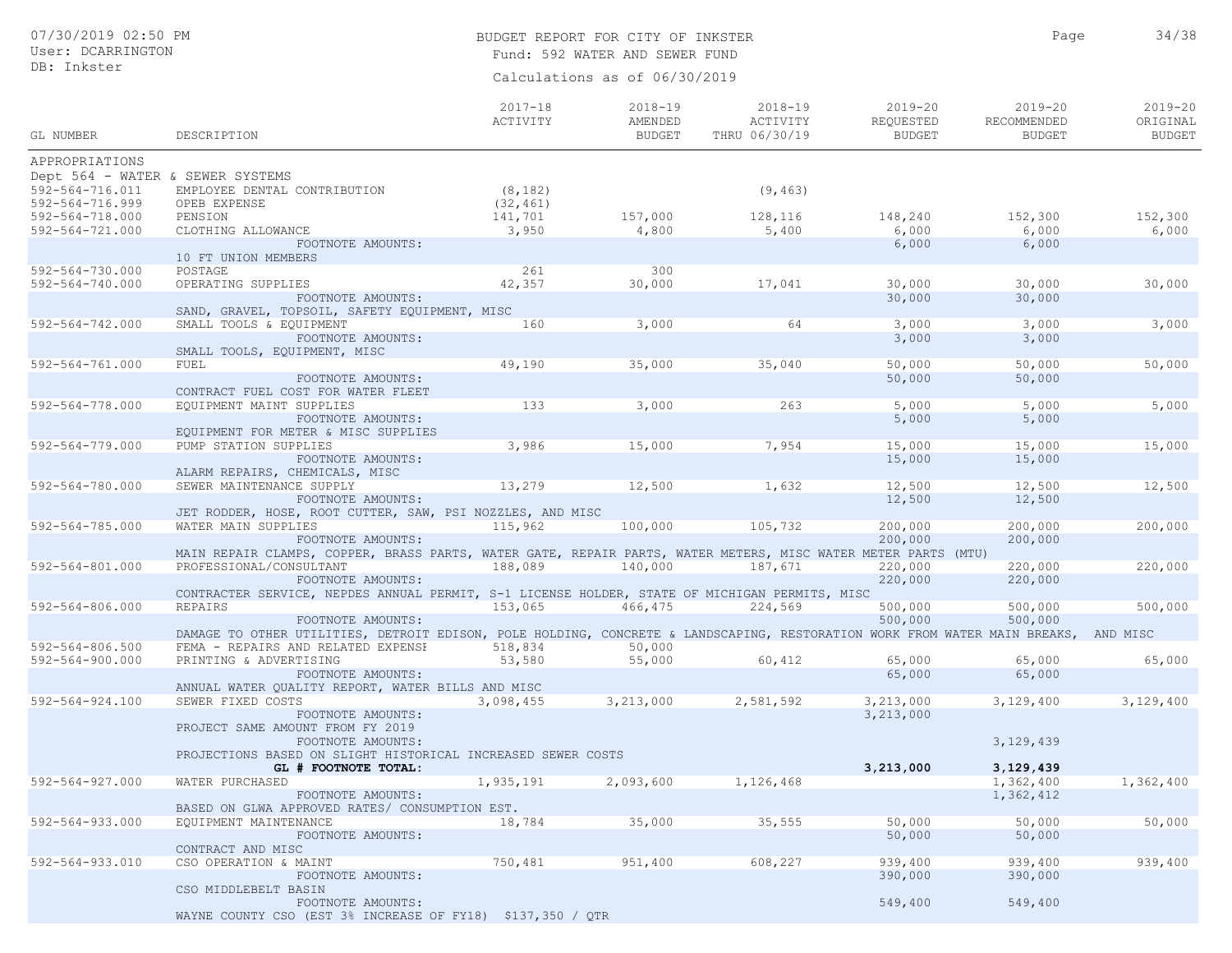## BUDGET REPORT FOR CITY OF INKSTER 35/38 Fund: 592 WATER AND SEWER FUND

Calculations as of 06/30/2019

| GL NUMBER                          | DESCRIPTION                                                                                   | $2017 - 18$<br>ACTIVITY | $2018 - 19$<br>AMENDED<br><b>BUDGET</b> | 2018-19<br>ACTIVITY<br>THRU 06/30/19 | $2019 - 20$<br>REQUESTED<br><b>BUDGET</b> | $2019 - 20$<br>RECOMMENDED<br><b>BUDGET</b> | $2019 - 20$<br>ORIGINAL<br><b>BUDGET</b> |
|------------------------------------|-----------------------------------------------------------------------------------------------|-------------------------|-----------------------------------------|--------------------------------------|-------------------------------------------|---------------------------------------------|------------------------------------------|
| APPROPRIATIONS                     |                                                                                               |                         |                                         |                                      |                                           |                                             |                                          |
|                                    | Dept 564 - WATER & SEWER SYSTEMS                                                              |                         |                                         |                                      |                                           |                                             |                                          |
|                                    | GL # FOOTNOTE TOTAL:                                                                          |                         |                                         |                                      | 939,400                                   | 939,400                                     |                                          |
| $592 - 564 - 935.000$              | VEHICLE MAINTENANCE & REPAIR                                                                  | 79,690                  | 85,000                                  | 83,130                               | 95,000                                    | 95,000                                      | 95,000                                   |
|                                    | FOOTNOTE AMOUNTS:                                                                             |                         |                                         |                                      | 95,000                                    | 95,000                                      |                                          |
| $592 - 564 - 958.000$              | OUTSIDE REPAIR FOR FLEET VEHICLES AND MISC<br>SUBSCRIPTIONS/MEMBERSHIPS                       |                         |                                         |                                      |                                           |                                             |                                          |
|                                    | FOOTNOTE AMOUNTS:                                                                             | 1,429                   | 2,500                                   | 2,161                                | 2,500<br>2,500                            | 2,500<br>2,500                              | 2,500                                    |
|                                    | AWWA, MRWA MEMBERSHIP, OTHER PUBLICATIONS CONTRACTOR SERVICES AND MISC                        |                         |                                         |                                      |                                           |                                             |                                          |
| $592 - 564 - 960.000$              | EDUCATION/TRAINING                                                                            | 4,574                   | 9,000                                   | 4,535                                | 20,000                                    | 20,000                                      | 20,000                                   |
|                                    | FOOTNOTE AMOUNTS:                                                                             |                         |                                         |                                      | 20,000                                    | 20,000                                      |                                          |
|                                    | CLASS FOR S-1 LICENSE, DISTRIBUTION LICENSE AND OSHA REQUIREMENTS, AND MISC                   |                         |                                         |                                      |                                           |                                             |                                          |
| 592-564-963.000                    | IN LIEU OF TAXES                                                                              | 450,000                 | 450,000                                 | 337,500                              | 450,000                                   | 450,000                                     | 450,000                                  |
|                                    | FOOTNOTE AMOUNTS:                                                                             |                         |                                         |                                      | 450,000                                   | 450,000                                     |                                          |
|                                    | 3/15/19 - ASSUMPTION PROVIDED DURING THE W/S RATE STUDY MEETING                               |                         |                                         |                                      |                                           |                                             |                                          |
| $592 - 564 - 964.000$              | REFUNDS & REBATES                                                                             | 9,039                   | 4,000                                   |                                      |                                           |                                             |                                          |
| 592-564-965.101                    | ADMINISTRATIVE SERVICES - GENERAL                                                             | 920,000                 | 880,000                                 | 637,560                              | 900,000                                   | 900,000                                     | 900,000                                  |
|                                    | FOOTNOTE AMOUNTS:                                                                             |                         |                                         |                                      | 900,000                                   | 900,000                                     |                                          |
| $592 - 564 - 968.000$              | 3/15/19 - ASSUMPTION PROVIDED DURING THE W/S RATE STUDY MEETING<br>DEPRECIATION AND DEPLETION |                         |                                         |                                      |                                           |                                             |                                          |
| 592-564-970.000                    | CAPITAL OUTLAY                                                                                | 1,228,138               | 1,535,000                               | 1,280,277                            | 770,000                                   | 1,270,000                                   | 1,270,000                                |
|                                    | FOOTNOTE AMOUNTS:                                                                             |                         |                                         |                                      | 60,000                                    | 60,000                                      |                                          |
|                                    | IK2 REHAB                                                                                     |                         |                                         |                                      |                                           |                                             |                                          |
|                                    | FOOTNOTE AMOUNTS:                                                                             |                         |                                         |                                      | 100,000                                   | 100,000                                     |                                          |
|                                    | EMERSON SINK HOLE                                                                             |                         |                                         |                                      |                                           |                                             |                                          |
|                                    | FOOTNOTE AMOUNTS:                                                                             |                         |                                         |                                      | 300,000                                   | 300,000                                     |                                          |
|                                    | ANDOVER PUMP STATION STUDY                                                                    |                         |                                         |                                      |                                           |                                             |                                          |
|                                    | FOOTNOTE AMOUNTS:                                                                             |                         |                                         |                                      | 60,000                                    | 60,000                                      |                                          |
|                                    | WATER ADUIT AND LEAK DETECTION                                                                |                         |                                         |                                      |                                           |                                             |                                          |
|                                    | FOOTNOTE AMOUNTS:                                                                             |                         |                                         |                                      | 250,000                                   | 250,000                                     |                                          |
|                                    | HYDRAULIC MODEL FOR SEWER (EAST OUTFALL)                                                      |                         |                                         |                                      | 500,000                                   | 500,000                                     |                                          |
|                                    | FOOTNOTE AMOUNTS:<br>FDCVT GRANT WASTER SYS REPAIR \$500000                                   |                         |                                         |                                      |                                           |                                             |                                          |
|                                    | GL # FOOTNOTE TOTAL:                                                                          |                         |                                         |                                      | 1,270,000                                 | 1,270,000                                   |                                          |
| 592-564-974.100                    | VEHICLES                                                                                      | 9,000                   |                                         |                                      | 131,000                                   | 131,000                                     | 131,000                                  |
|                                    | FOOTNOTE AMOUNTS:                                                                             |                         |                                         |                                      | 95,017                                    | 95,017                                      |                                          |
|                                    | ONE JACK DOHENY VEHICLE \$427,038. (% YR LEASE PURCH USED FOR BU REQUES                       |                         |                                         |                                      |                                           |                                             |                                          |
|                                    | FOOTNOTE AMOUNTS:                                                                             |                         |                                         |                                      | 16,272                                    | 16,272                                      |                                          |
|                                    | TWO 2019 FORD F-250 SUPER CAB W/ SNOW PLOW 5-YEAR FINANCE OPTION \$70,773                     |                         |                                         |                                      |                                           |                                             |                                          |
|                                    | FOOTNOTE AMOUNTS:                                                                             |                         |                                         |                                      | 19,669                                    | 19,669                                      |                                          |
|                                    | ONE FORD F-550 DUMP, PLOW, SPREADER 5 YEAR FINANCE OPTION \$85,545                            |                         |                                         |                                      |                                           |                                             |                                          |
| $592 - 564 - 990.000$              | GL # FOOTNOTE TOTAL:                                                                          |                         |                                         |                                      | 130,958                                   | 130,958                                     |                                          |
|                                    | LEASE PAYMENTS<br>FOOTNOTE AMOUNTS:                                                           |                         | 63,300                                  |                                      | 9,250<br>9,250                            | 9,250<br>9,250                              | 9,250                                    |
|                                    | 2 FORD EXPLORERS 2 OF 4 LEASE PYMNT SPLIT WITH GF FIRE DEPT                                   |                         |                                         |                                      |                                           |                                             |                                          |
| $592 - 564 - 995.000$              | INTEREST EXPENSE                                                                              |                         |                                         | 9,775                                | 9,130                                     | 9,130                                       | 9,130                                    |
|                                    | FOOTNOTE AMOUNTS:                                                                             |                         |                                         |                                      | 7,540                                     | 7,540                                       |                                          |
|                                    | 2017 CATERPILLAR BACKHOE AND 2017 FREIGHTLINER TANDEM XLE                                     |                         |                                         |                                      |                                           |                                             |                                          |
|                                    | FOOTNOTE AMOUNTS:                                                                             |                         |                                         |                                      | 1,590                                     | 1,590                                       |                                          |
|                                    | 2019 FORD EXPLORER LEASE INT                                                                  |                         |                                         |                                      |                                           |                                             |                                          |
|                                    | GL # FOOTNOTE TOTAL:                                                                          |                         |                                         |                                      | 9,130                                     | 9,130                                       |                                          |
|                                    | Totals for dept 564 - WATER & SEWER SYSTEMS                                                   | 10,612,569              | 11, 178, 375                            | 8,230,397                            | 8,638,720                                 | 10,526,080                                  | 10,526,080                               |
|                                    |                                                                                               |                         |                                         |                                      |                                           |                                             |                                          |
| Dept 742 - SAW GRANT               |                                                                                               |                         |                                         |                                      |                                           |                                             |                                          |
| 592-742-706.000<br>592-742-709.000 | SALARIES-PERMANENT<br>SALARIES-OVERTIME                                                       | 1,836<br>6,388          | 23,000                                  | 7,227<br>2,282                       | 23,000                                    | 20,000                                      | 20,000                                   |
| 592-742-715.000                    | SOCIAL SECURITY                                                                               | 610                     | 1,800                                   | 679                                  |                                           |                                             |                                          |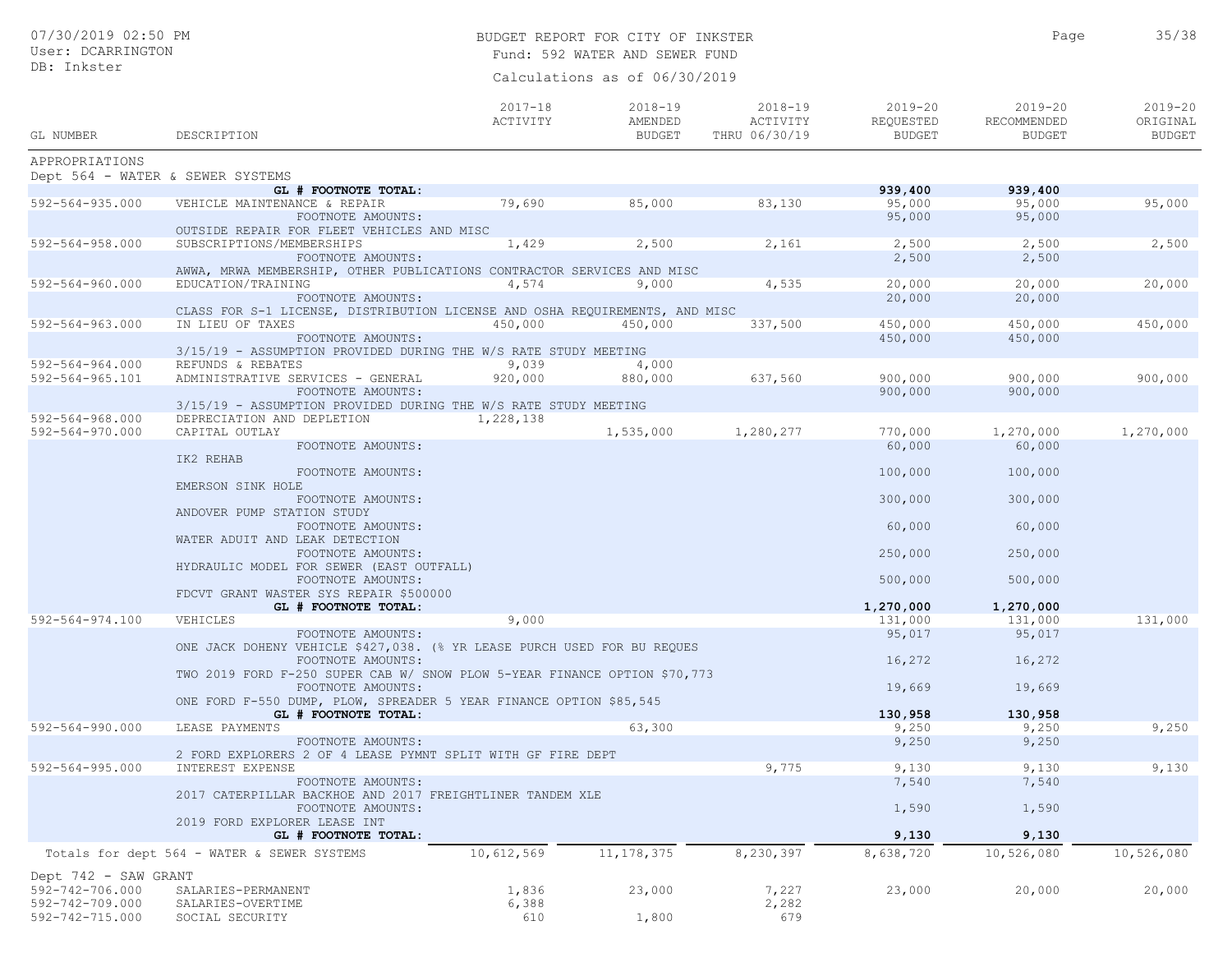## BUDGET REPORT FOR CITY OF INKSTER 36/38 Fund: 592 WATER AND SEWER FUND

Calculations as of 06/30/2019

| GL NUMBER                                                                | DESCRIPTION                                                                                                   | $2017 - 18$<br>ACTIVITY         | 2018-19<br>AMENDED<br><b>BUDGET</b> | $2018 - 19$<br>ACTIVITY<br>THRU 06/30/19 | $2019 - 20$<br>REQUESTED<br><b>BUDGET</b> | $2019 - 20$<br>RECOMMENDED<br><b>BUDGET</b> | $2019 - 20$<br>ORIGINAL<br><b>BUDGET</b> |
|--------------------------------------------------------------------------|---------------------------------------------------------------------------------------------------------------|---------------------------------|-------------------------------------|------------------------------------------|-------------------------------------------|---------------------------------------------|------------------------------------------|
| APPROPRIATIONS                                                           |                                                                                                               |                                 |                                     |                                          |                                           |                                             |                                          |
| Dept 742 - SAW GRANT                                                     |                                                                                                               |                                 |                                     |                                          |                                           |                                             |                                          |
| 592-742-716.010<br>592-742-716.011<br>592-742-718.000<br>592-742-801.000 | EMPLOYEE HEALTH CONTRIBUTION<br>EMPLOYEE DENTAL CONTRIBUTION<br>PENSION<br>PROFESSIONAL/CONSULTANT            | (163)<br>(71)<br>512<br>732,877 | 7,440<br>1,079,550                  | (33)<br>(9)<br>2,220<br>840,742          | 150,000                                   | 130,000                                     | 130,000                                  |
| 592-742-977.000                                                          | EQUIPMENT<br>Totals for dept 742 - SAW GRANT                                                                  | 2,643<br>744,632                | 1, 111, 790                         | 853,108                                  | 173,000                                   | 150,000                                     | 150,000                                  |
|                                                                          |                                                                                                               |                                 |                                     |                                          |                                           |                                             |                                          |
| Dept 906 - DEBT SERVICE<br>592-906-807.011                               | LEGAL SETTLEMENTS-WAYNE CTY JUDGME                                                                            |                                 | 875,090                             |                                          | 875,090                                   | 875,090                                     | 875,090                                  |
|                                                                          | 5-YEAR JUDGMENT LEVY EXPIRES 6/30/2021                                                                        |                                 |                                     |                                          |                                           |                                             |                                          |
| 592-906-991.001                                                          | PRINCIPAL - TAX SUPPORTED                                                                                     |                                 | 1,070,000                           |                                          | 1,110,000                                 | 1,110,000                                   | 1,110,000                                |
|                                                                          | 2008 SRF BONDS (5287-01)<br>2010 ESTIMATED CLEAN WATER BOND (5287-02)<br>G.O. BONDS - SERIES 2007 - UNLIMITED |                                 |                                     |                                          |                                           |                                             |                                          |
| 592-906-991.005                                                          | PRINCIPAL                                                                                                     |                                 | 401,435                             |                                          | 205,245                                   | 205,245                                     | 205,245                                  |
|                                                                          | WATER METER INSTALLMENT PURCHASE (MATURES SEPT 2019)                                                          |                                 |                                     |                                          |                                           |                                             |                                          |
| 592-906-995.001                                                          | INTEREST - TAX SUPPORTED<br>FOOTNOTE AMOUNTS:<br>2008 SRF BONDS 5287-01 LTD -10                               | 430,034                         | 400,900                             | 400,897                                  | 371,010<br>295,420                        | 371,010<br>295,420                          | 371,010                                  |
|                                                                          | FOOTNOTE AMOUNTS:<br>2010 EST CLEAN WATER BOND 5387-02 LTD-11                                                 |                                 |                                     |                                          | 9,720                                     | 9,720                                       |                                          |
|                                                                          | FOOTNOTE AMOUNTS:<br>GEN OBLIG BONDS SERIES 2007 LTD-14                                                       |                                 |                                     |                                          | 65,870                                    | 65,870                                      |                                          |
|                                                                          | GL # FOOTNOTE TOTAL:                                                                                          |                                 |                                     |                                          | 371,010                                   | 371,010                                     |                                          |
| $592 - 906 - 995.005$                                                    | INTEREST                                                                                                      | 26,989                          | 15,215                              | 15,212                                   | 3,080                                     | 3,080                                       | 3,080                                    |
|                                                                          | FOOTNOTE AMOUNTS:<br>WATER METER INSTALL PURCH LTD-16                                                         |                                 |                                     |                                          | 3,080                                     | 3,080                                       |                                          |
| $592 - 906 - 995.100$<br>592-906-999.000                                 | INTEREST EXPENSE-ACCRUED CHANGE<br>PAYING AGENT FEES                                                          | 1,513<br>500                    | 500                                 | (13, 843)<br>500                         | 500                                       | 500                                         | 500                                      |
|                                                                          | G.O. BONDS - 2007 SERIES PAYING AGENT FEES                                                                    |                                 |                                     |                                          |                                           |                                             |                                          |
|                                                                          | Totals for dept 906 - DEBT SERVICE                                                                            | 459,036                         | 2,763,140                           | 402,766                                  | 2,564,925                                 | 2,564,925                                   | 2,564,925                                |
| Dept 941 - INSURANCE                                                     |                                                                                                               |                                 |                                     |                                          |                                           |                                             |                                          |
| 592-941-718.001<br>PENSION - PRUDENTIAL PREFUNDING                       |                                                                                                               | 73,479                          | 92,960                              | 107,885                                  | 92,960                                    | 92,960                                      | 92,960                                   |
| Totals for dept 941 - INSURANCE                                          |                                                                                                               | 73,479                          | 92,960                              | 107,885                                  | 92,960                                    | 92,960                                      | 92,960                                   |
| TOTAL APPROPRIATIONS                                                     |                                                                                                               | 11,889,716                      | 15, 146, 265                        | 9,594,156                                | 11,469,605                                | 13, 333, 965                                | 13, 333, 965                             |
| NET OF REVENUES/APPROPRIATIONS - FUND 592                                |                                                                                                               | 2,108,576                       | (831, 875)                          | 2,947,249                                | (8, 115, 425)                             | 331,405                                     | 331,405                                  |
| BEGINNING FUND BALANCE<br>FUND BALANCE ADJUSTMENTS                       |                                                                                                               | 31,890,195<br>(113, 295)        | 33,885,475                          | 33,885,475                               | 36,832,724                                | 36,832,724                                  |                                          |
| ENDING FUND BALANCE                                                      |                                                                                                               | 33,885,476                      | 33,053,600                          | 36,832,724                               | 28,717,299                                | 37, 164, 129                                | 331,405                                  |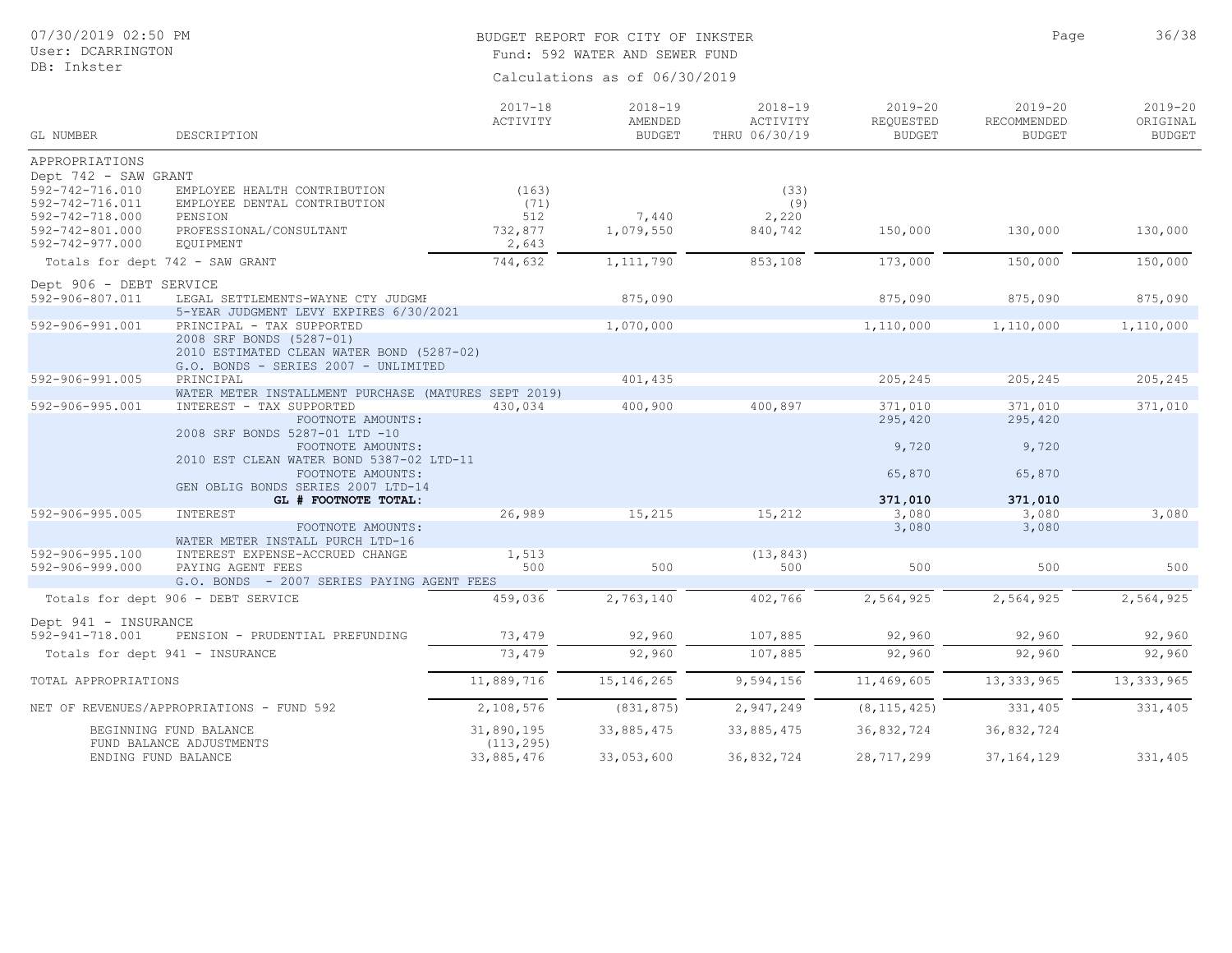| 07/30/2019 02:50 PM<br>User: DCARRINGTON                                             |                                                                                              | BUDGET REPORT FOR CITY OF INKSTER<br>Fund: 731 RETIREMENT SYSTEM FUND | Page                                    | 37/38                                    |                                           |                                             |                                          |
|--------------------------------------------------------------------------------------|----------------------------------------------------------------------------------------------|-----------------------------------------------------------------------|-----------------------------------------|------------------------------------------|-------------------------------------------|---------------------------------------------|------------------------------------------|
| DB: Inkster                                                                          |                                                                                              | Calculations as of 06/30/2019                                         |                                         |                                          |                                           |                                             |                                          |
| GL NUMBER                                                                            | DESCRIPTION                                                                                  | $2017 - 18$<br>ACTIVITY                                               | $2018 - 19$<br>AMENDED<br><b>BUDGET</b> | $2018 - 19$<br>ACTIVITY<br>THRU 06/30/19 | $2019 - 20$<br>REQUESTED<br><b>BUDGET</b> | $2019 - 20$<br>RECOMMENDED<br><b>BUDGET</b> | $2019 - 20$<br>ORIGINAL<br><b>BUDGET</b> |
| ESTIMATED REVENUES                                                                   |                                                                                              |                                                                       |                                         |                                          |                                           |                                             |                                          |
| Dept 000<br>731-000-664.000<br>731-000-671.000<br>731-000-672.000<br>731-000-673.020 | INTEREST EARNED<br>EMPLOYEE CONTRIBUTIONS<br>CITY CONTRIBUTIONS<br>GAIN/LOSS ON SALE/SECURIT | 339, 371<br>31,237<br>625,402<br>(251, 984)                           |                                         |                                          |                                           |                                             |                                          |
| Totals for dept 000 -                                                                |                                                                                              | 744,026                                                               |                                         |                                          |                                           |                                             |                                          |
| TOTAL ESTIMATED REVENUES                                                             |                                                                                              | 744,026                                                               |                                         |                                          |                                           |                                             |                                          |
| APPROPRIATIONS<br>Dept 731                                                           |                                                                                              |                                                                       |                                         |                                          |                                           |                                             |                                          |
| 731-731-808.900<br>731-731-874.000                                                   | ADMIN & MGT CONTRIBUTION<br>RETIREE BENEFIT PAYMENTS                                         | 102,593<br>969,357                                                    |                                         |                                          |                                           |                                             |                                          |
| Totals for dept 731 -                                                                |                                                                                              | 1,071,950                                                             |                                         |                                          |                                           |                                             |                                          |
| TOTAL APPROPRIATIONS                                                                 |                                                                                              | 1,071,950                                                             |                                         |                                          |                                           |                                             |                                          |
| NET OF REVENUES/APPROPRIATIONS - FUND 731                                            |                                                                                              | (327, 924)                                                            |                                         |                                          |                                           |                                             |                                          |
| BEGINNING FUND BALANCE<br>ENDING FUND BALANCE                                        |                                                                                              | 10,361,481<br>10,033,557                                              | 10,033,556<br>10,033,556                | 10,033,556<br>10,033,556                 | 10,033,556<br>10,033,556                  | 10,033,556<br>10,033,556                    |                                          |